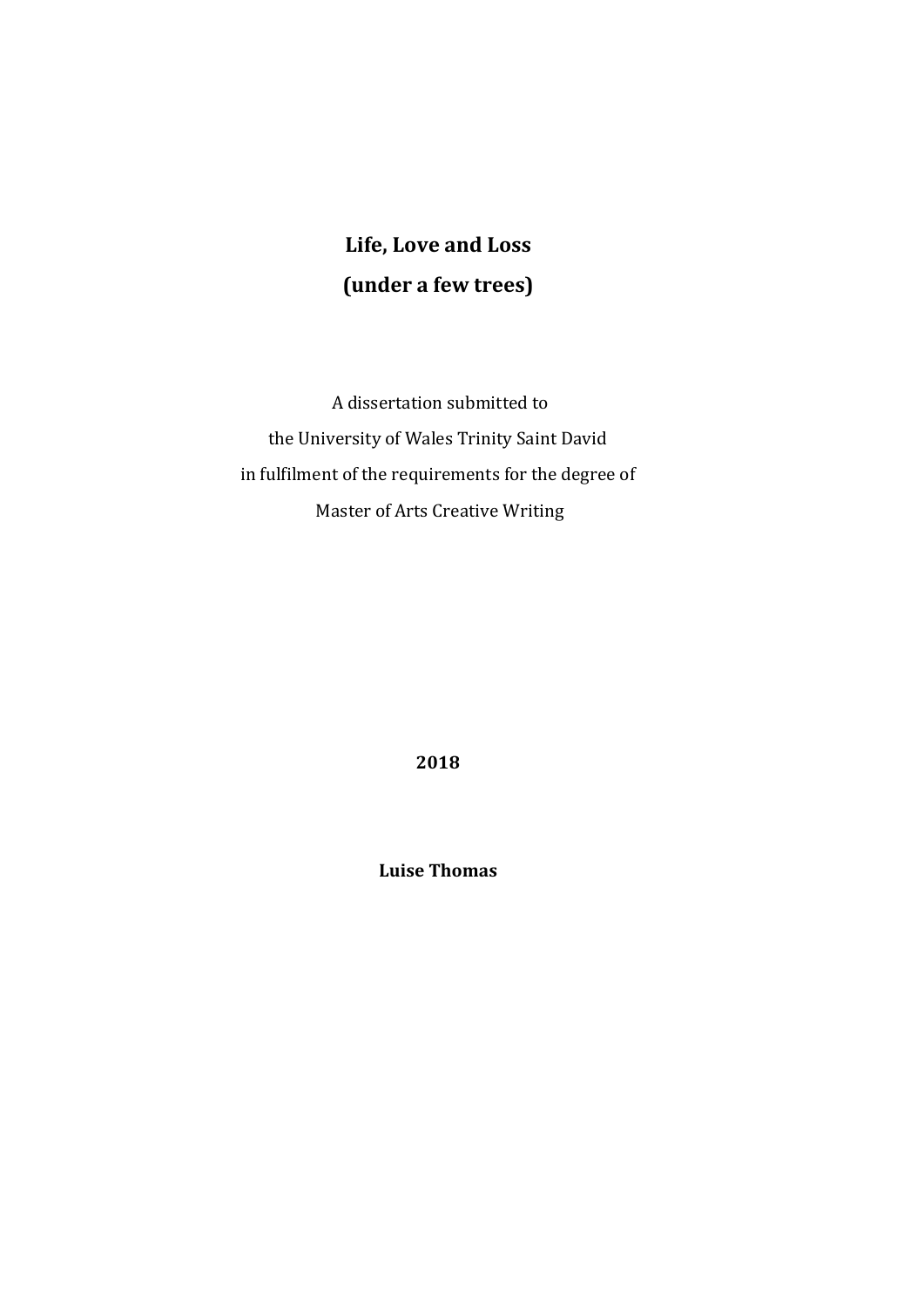

## **Master's Degrees by Examination and Dissertation**

**Declaration Form**

1. This work has not previously been accepted in substance for any degree and is not being concurrently submitted in candidature for any degree.

Name: Luise Thomas

Date: 22.02.2018

2. This dissertation is being submitted in partial fulfilment of the requirements for the degree of

M.A. Creative Writing.

Name: Luise Thomas

Date: 22.02.2018

3. This dissertation is the result of my own independent work/investigation, except where otherwise stated.

Other sources are acknowledged by footnotes giving explicit references.

A bibliography is appended.

Name: Luise Thomas

Date: 22.02.2018

 4. I hereby give consent for my dissertation, if accepted, to be available for photocopying, inter- library loan, and for deposit in the University's digital repository

Name: Luise Thomas

Date:

#### **Supervisor's Declaration**.

I am satisfied that this work is the result of the student's own efforts.

Signed: Samantha Wynne-Rhydderch……

Date:

……22.02.2018……………………………………………………………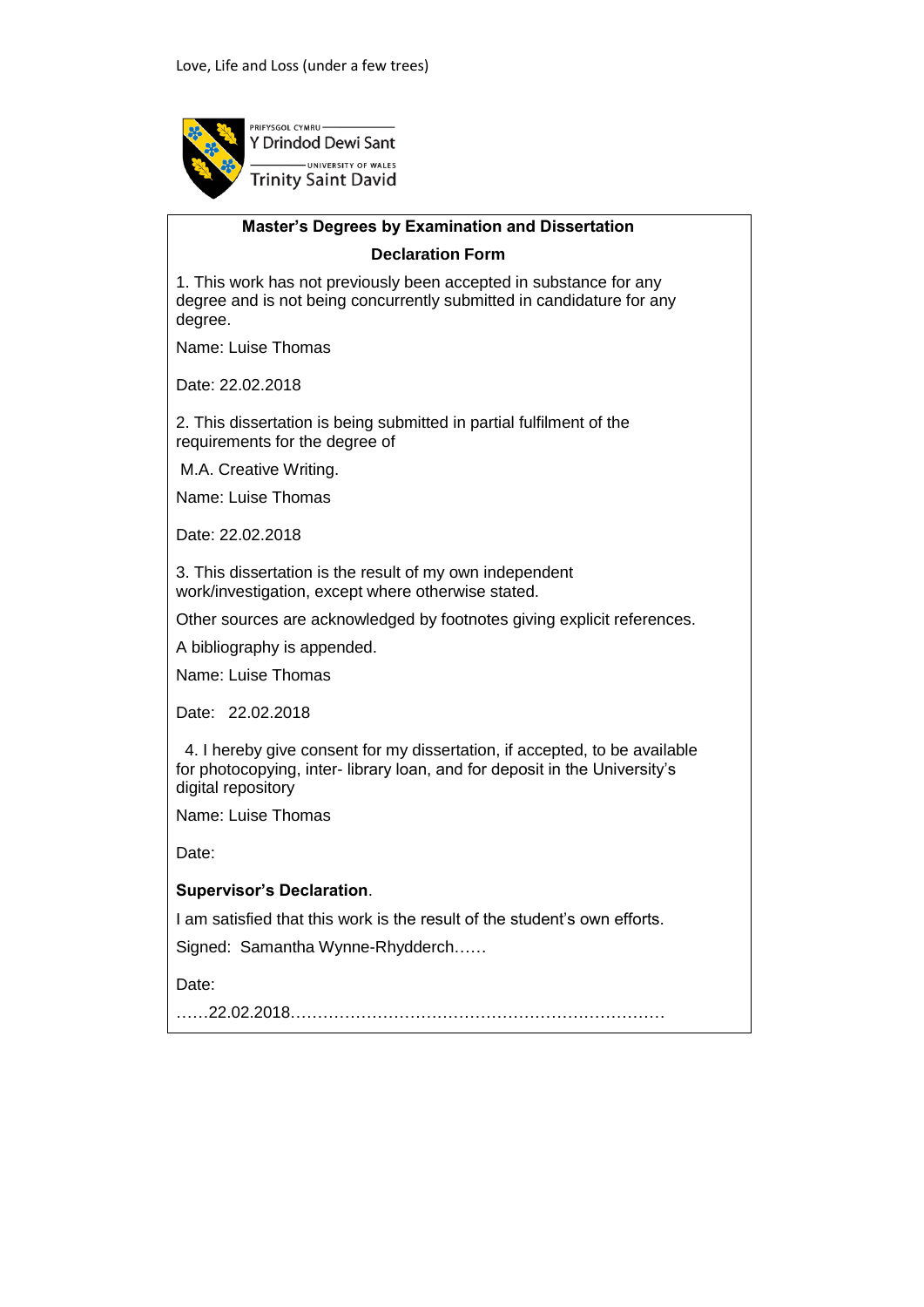#### **University of Wales: Trinity Saint David**

#### **E-Thesis Deposit Agreement**

#### **Details of the Work**

I would like to deposit the following item in the digital repository maintained by the University, and/or in any other repository authorized for use by the University:

**Title**: Life, Love and Loss (under a few trees)

This item is a product of my own research endeavours and is covered by the agreement below in which the item is referred to as "the Work". It is identical in content to that deposited in the Learning Resources Centre, subject to point 4 below.

I agree that the University of Wales: Trinity Saint David may electronically store, copy or translate the Work to any approved medium or format for the purpose of future preservation and accessibility. The University is not under any obligation to reproduce or display the Work in the same formats or resolutions in which it was originally deposited.

#### **UW: TSD Digital Repository**

I understand that work deposited in the digital repository will be accessible to a wide variety of people and institutions, including automated agents and search engines via the World Wide Web. I understand that once the Work is deposited, the item and its metadata may be incorporated into public access catalogues or services, such as national databases of electronic theses.

#### **I agree as follows:**

- 1. That I am the author or have the authority of the author/s to make this agreement and do hereby give the University of Wales: Trinity Saint David the right to make available the Work in the way described above.
- 2. That the electronic copy of the Work deposited in the digital repository and covered by this agreement, is identical in content to the paper copy of the Work deposited in the Learning Resources Centre of the University, subject to point 4 below.
- 3. That I have exercised reasonable care to ensure that the Work is original, and to the best of my knowledge, does not breach any laws including those relating to defamation, libel and copyright.
- 4. That I have, in instances where the intellectual property of other authors or copyright holders is included in the Work, gained explicit permission for the inclusion of that material in the Work, and in the electronic form of the Work as accessed through the open access digital repository, *or* that I have identified and removed that material for which adequate permission has not been obtained and which will be inaccessible via the digital repository
- 5. That University of Wales: Trinity Saint David does not hold any obligation to take legal action on behalf of the Depositor, or other rights holders, in the event of a breach of intellectual property rights, or any other right, in the material deposited.
- 6. That I undertake to indemnify the University of Wales: Trinity Saint David against all actions, suits, proceedings, claims, demands and costs occasioned by the University in consequence of any breach of this agreement

#### **Name: Luise Thomas**

**Date……22.02.2018………………..**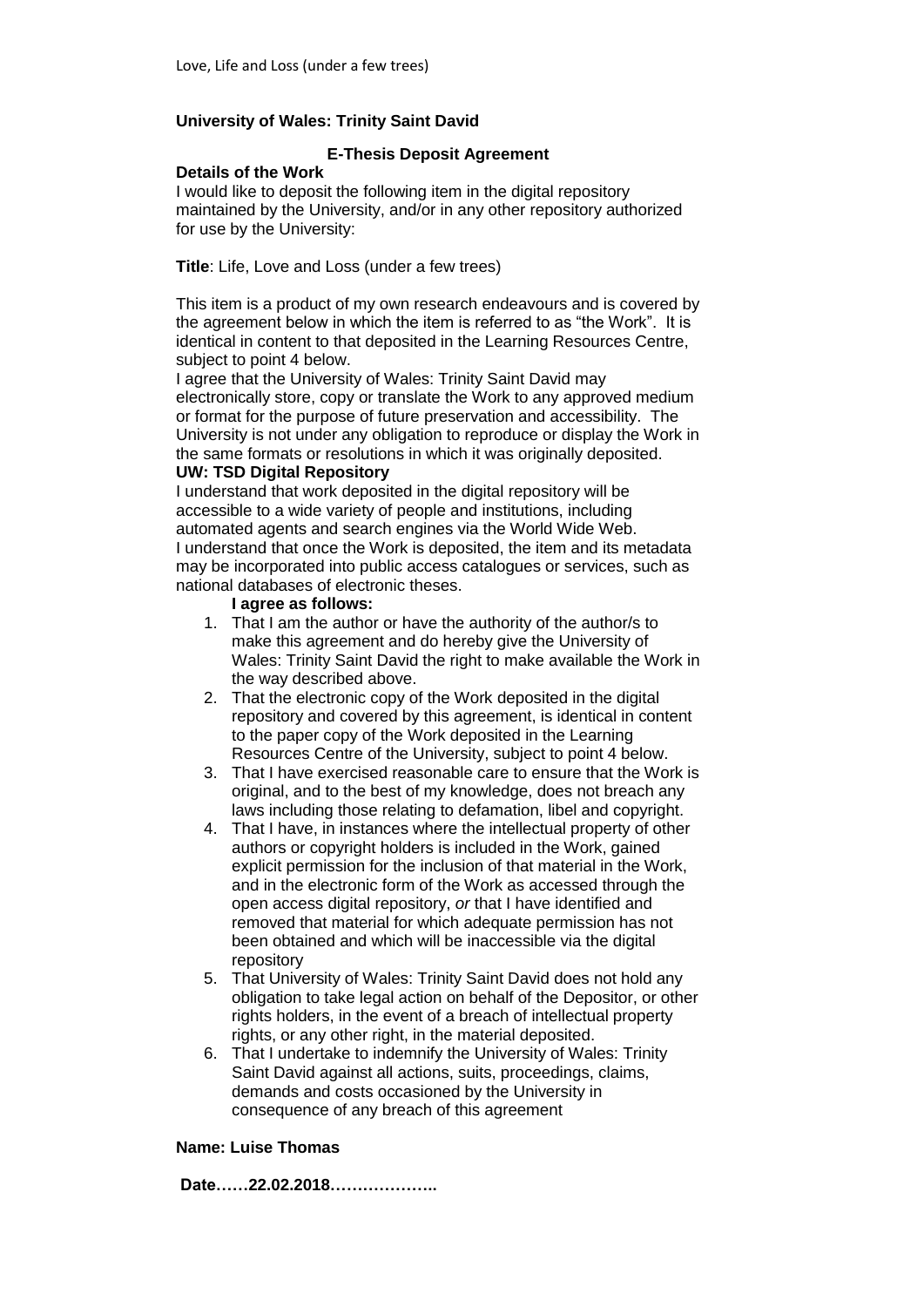#### **Abstract**

In this collection of poems, I will explore three main existential concerns: life in general, love and loss, all arising from my own experience. The poems on the theme of life take the everyday as their subject matter ranging through my passions for textile-craft, gardening, my observations of the natural world, and my own, and others', creativity. The love poems are mostly concerned with my love of my family and friends, but also recognise the four ancient Greek forms of love, i.e.: Eros, the idea of sexual passion and desire; Philia, or deep friendship; Agape, or love for everyone and Storge, or longstanding familial love. Loss is something which we all will experience, the more so if we have loved. My poems in this category are mostly concerned with death and grief but also touch on the loss of relationships.

My research, as evidenced by my bibliography, will be into how other poets have approached each of my three themes. In my critical essay I intend to demonstrate this research condensed to an examination of the theme of loss. I have chosen this theme as I believe it to be the most complex and difficult to convey, despite being universally experienced. The poetry collections I shall study with specific respect to loss will include Max Porter's *Grief is the Thing with Feathers* and Helen Dunmore's *Inside the Wave,* but, as Bernard O'Donoghue has inspired me to write one of my poems, his *Outliving* is an essential text, as is Imtiaz Dharker's *Over the Moon* which was recommended to me by a friend. It is these two poets' work that has prompted my research question: 'How do poets Imtiaz Dharker and Bernard O'Donoghue approach the theme of loss in their work and what impact has this had on my own writing?'

In my preparatory reading I have found many poet's voices which speak to me and many of their poems have provided me with moments of recognition, consolation and fellow feeling.

The question that interests me lies in the oxymoron that we are all the same/ we are each unique; we all experience very similar events in our lives but we each experience them differently. If we turn to poetry for solace, or explanation, or just to connect with another mind, is it necessary for us to have experienced an event in a similar way? Is it arguable that reading someone else's experience of life, love or loss, albeit different, can help us cope with our own?

I shall explore critical writing both by and about poets. This will include works by editors and essays by poets themselves, along with introductions to anthologies and collections.

At the end of my research I hope to have gained insights which will inform my own creative practice. Ultimately, I think my poems are simple, accessible, translations of human experience and I hope to find other poets, who write on the same themes, whose work will impact on my own.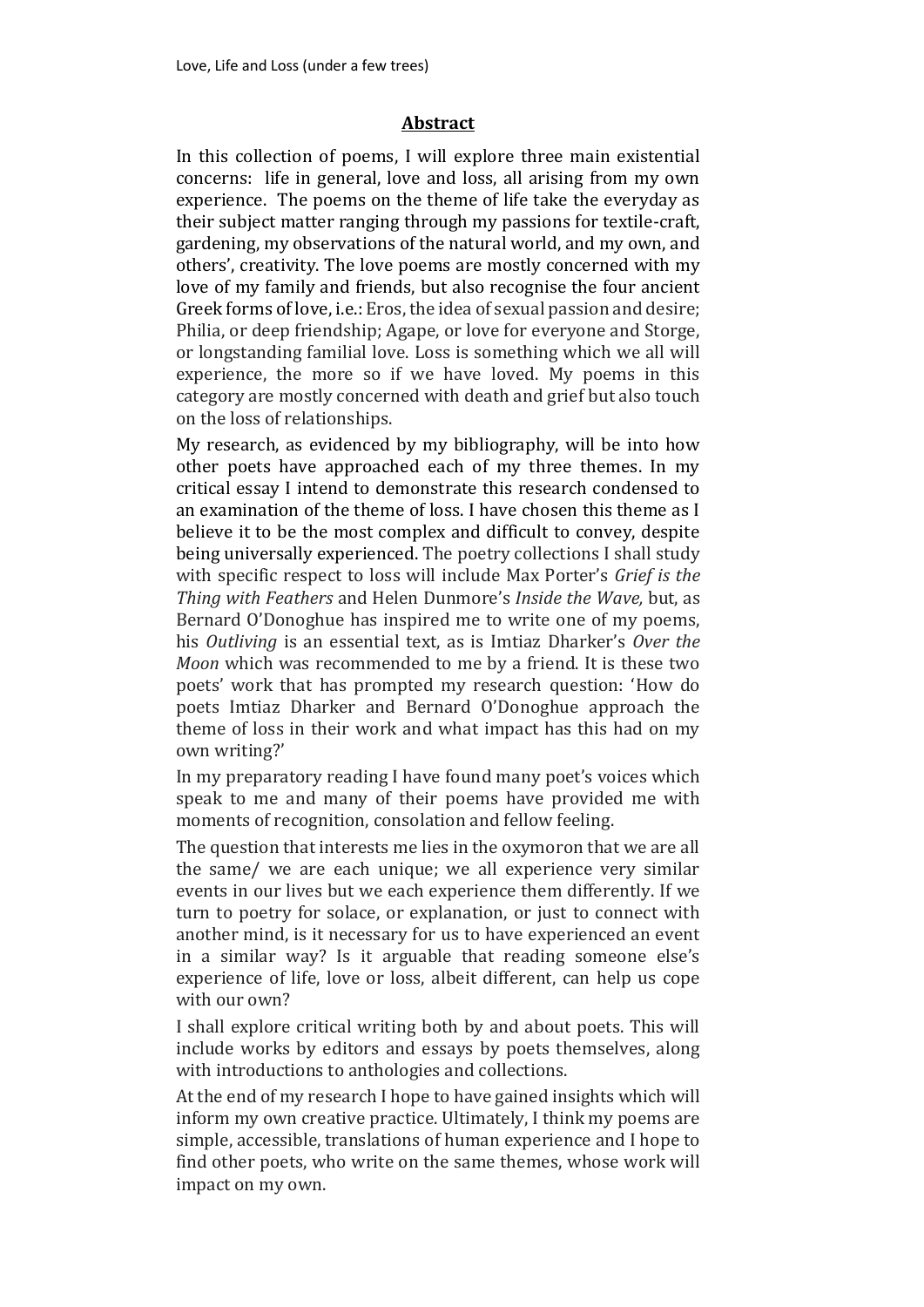## *Contents*

| Hand-made                    | 1  |
|------------------------------|----|
| The Tree of Life             | 3  |
| Measurements                 | 4  |
| How                          | 5  |
| The Old Man                  | 6  |
| How to fly                   | 8  |
| African                      | 9  |
| Friend                       | 11 |
| Man                          | 12 |
| The Here and Now             | 13 |
| Death in Spring              | 14 |
| Doorway                      | 15 |
| <b>Breakfast</b>             | 16 |
| Lady Moon                    | 17 |
| Requiem                      | 18 |
| Pat in Spring/Generation Gap | 19 |
| Leycesteria                  | 20 |
| <b>Today and Tomorrow</b>    | 21 |
| Mother's Comfort             | 22 |
| Swimming                     | 24 |
| Centenary 2018               | 25 |
| The Tree of Love             | 26 |
| Bedmaking                    | 27 |
| Visiting the Celtic Cross    |    |
| on Islay                     | 28 |
| My Unknown Grandmother       | 29 |
| <b>Fox Trail</b>             | 31 |
| Gaps                         | 32 |
| <b>Proposal Pending</b>      | 35 |
| New Friends                  | 36 |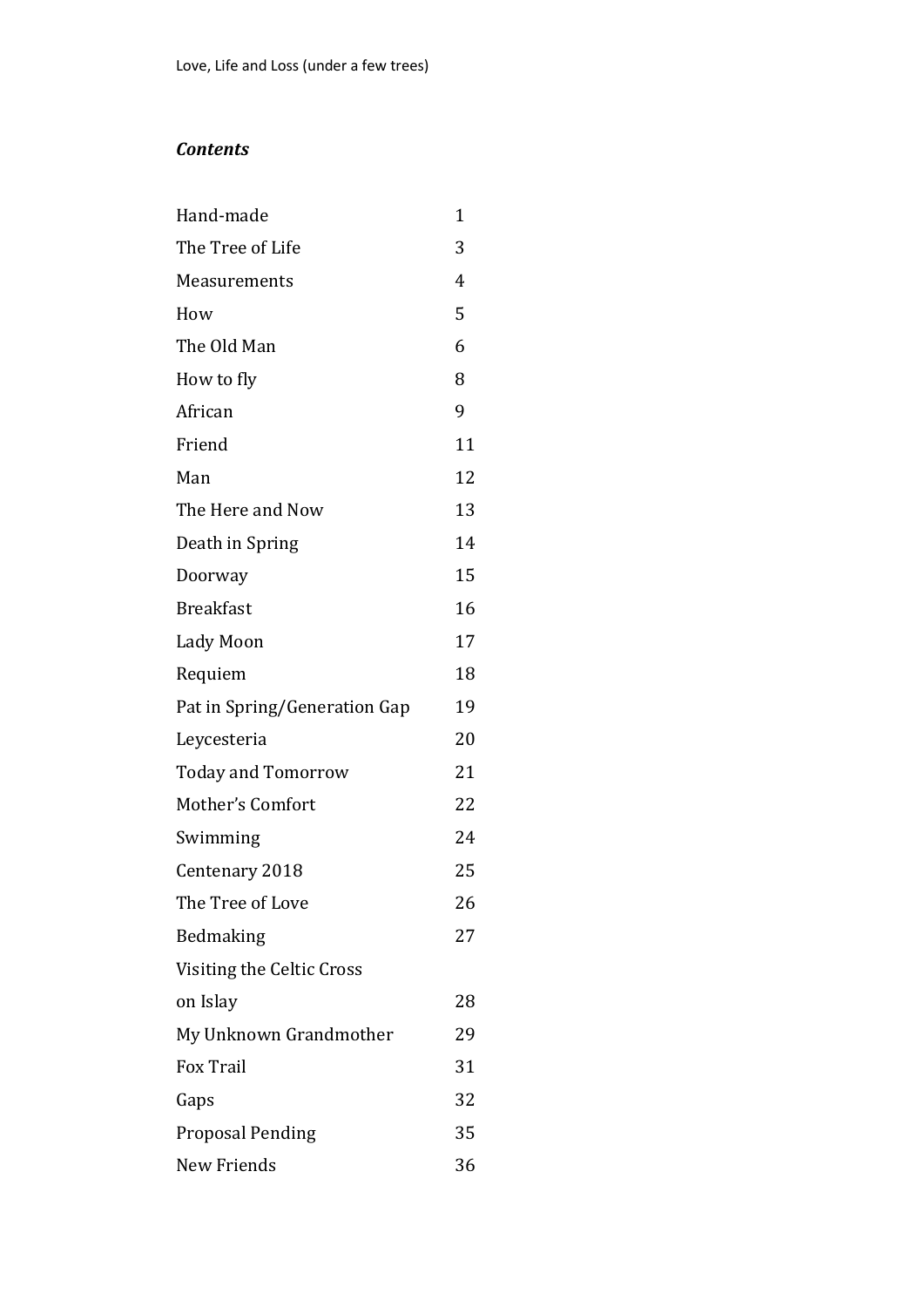| Mousehole Moon and Sun          | 37 |
|---------------------------------|----|
| Excommunication                 | 38 |
| <b>Starlings</b>                | 39 |
| Throwback                       | 40 |
| Conkers                         | 41 |
| Mexican Wedding                 | 42 |
| <b>Chaos in Camrose</b>         | 43 |
| May contain imperfections. Wash |    |
| before use.                     | 45 |
| Winter                          | 46 |
| Twelfth Night                   | 47 |
| Transmogrification              | 48 |
| Brother-at-war                  | 49 |
| The Tree of Loss                | 51 |
| <b>Mother Nature</b>            | 52 |
| Take me with you                | 53 |
|                                 |    |
| Critical Essay                  | 54 |
| <b>Bibliography</b>             | 62 |
| Appendix 1                      | 67 |

Appendix 2 68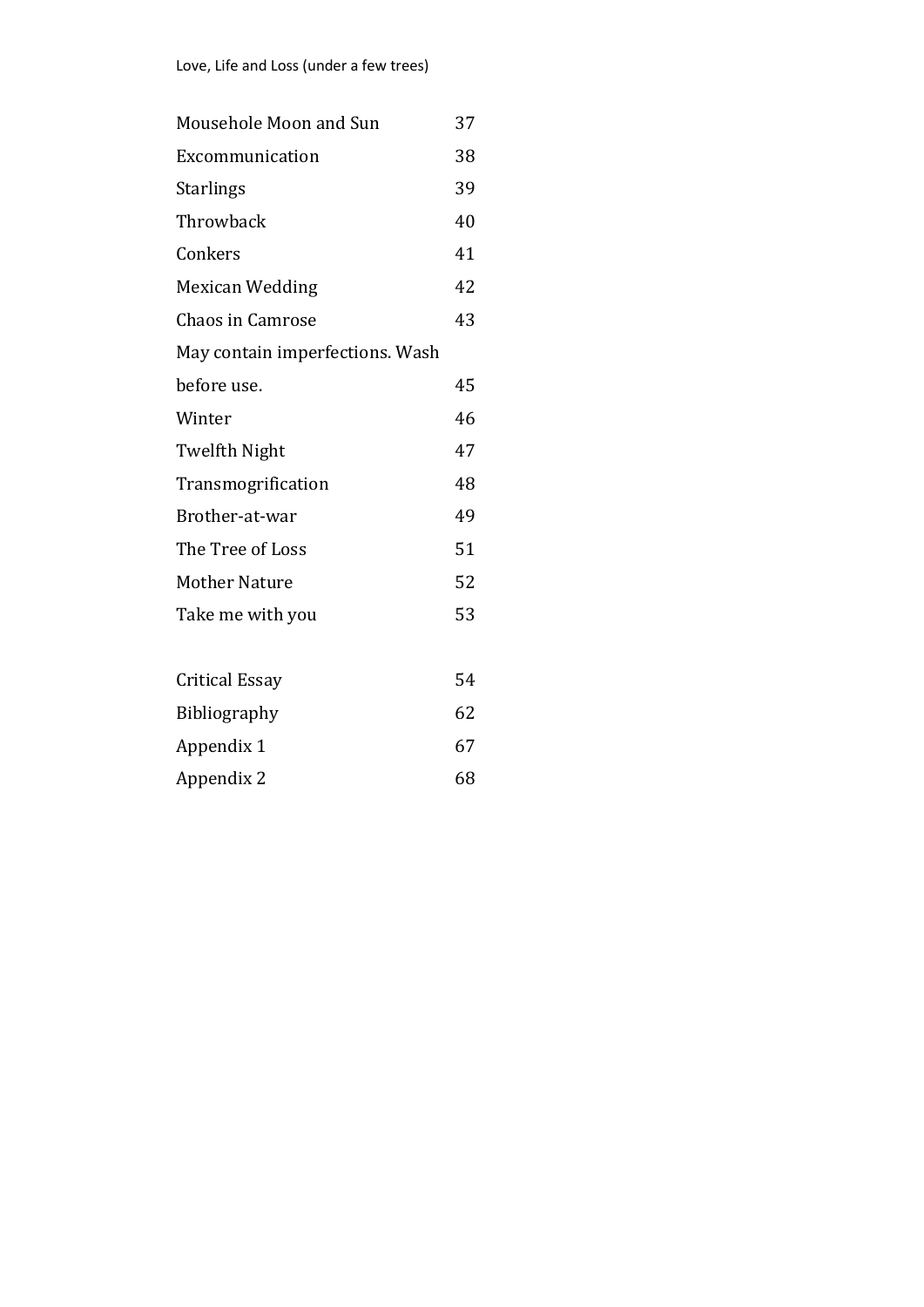#### **Hand-made**

The well-crafted piecestextiles, garments, approved by Morris's tenetsbeautiful, useful, -these are good.

Our home, self- built of wood, block and plaster, - borne of our love filled with our laughterdancing in the kitchen, singing on the stairs, -this is better.

My garden, carved from the field, roses sprung from cuttings, ferns from friends, seeds sown, soul grown -this is necessary.

The ultimate wondermy miracle child, conceived against the odds, nurtured to womanhood, creative and caring, -she is amazing.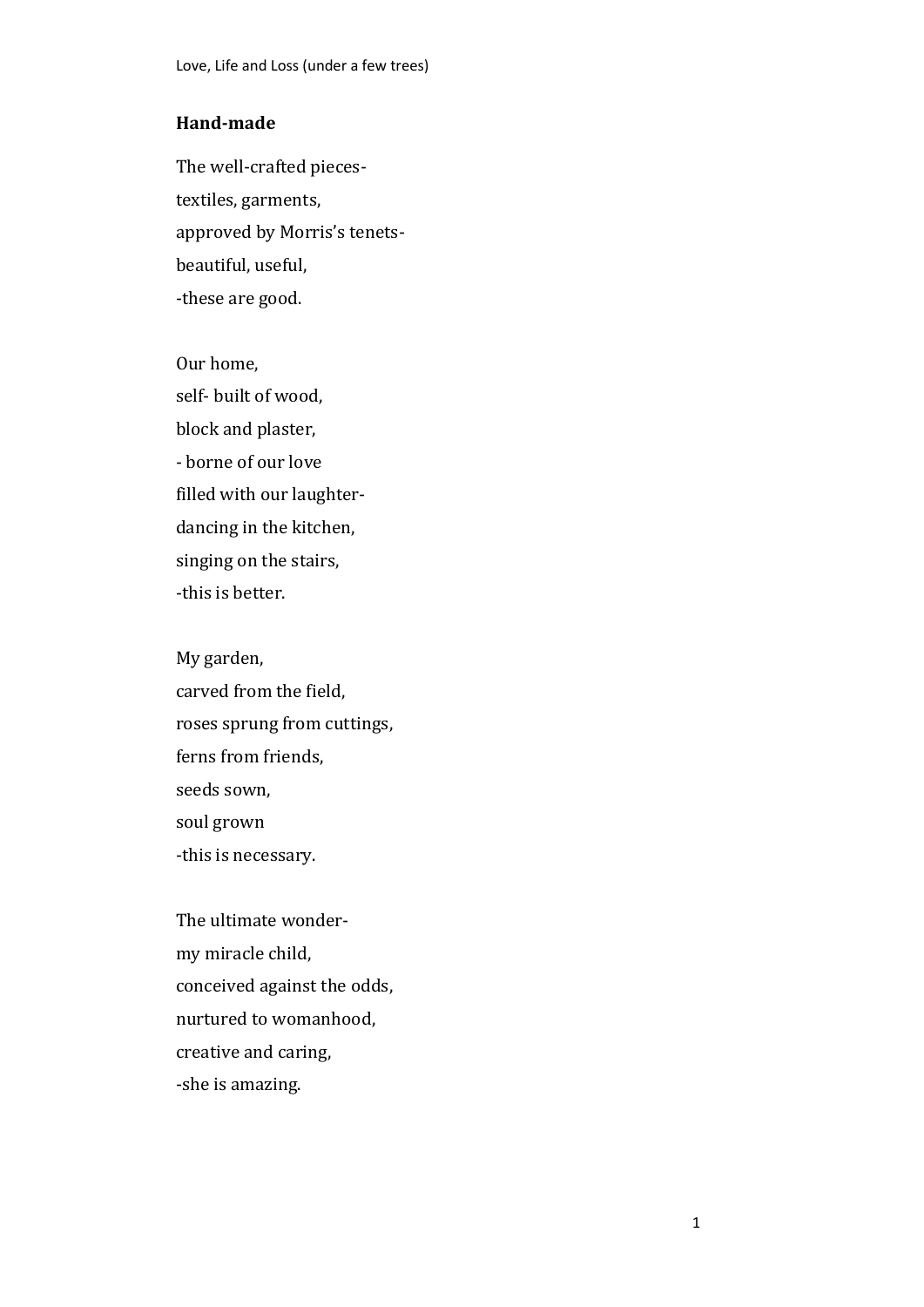But this, these insistent lines that show who I am, that drag me from sleep, demand to be channelled, this well of words, that rise through my dreams, flow through my arm, to my hand, to the page, to be sung by my voice, or gift wrapped for others and read by their choice -this is a mystery.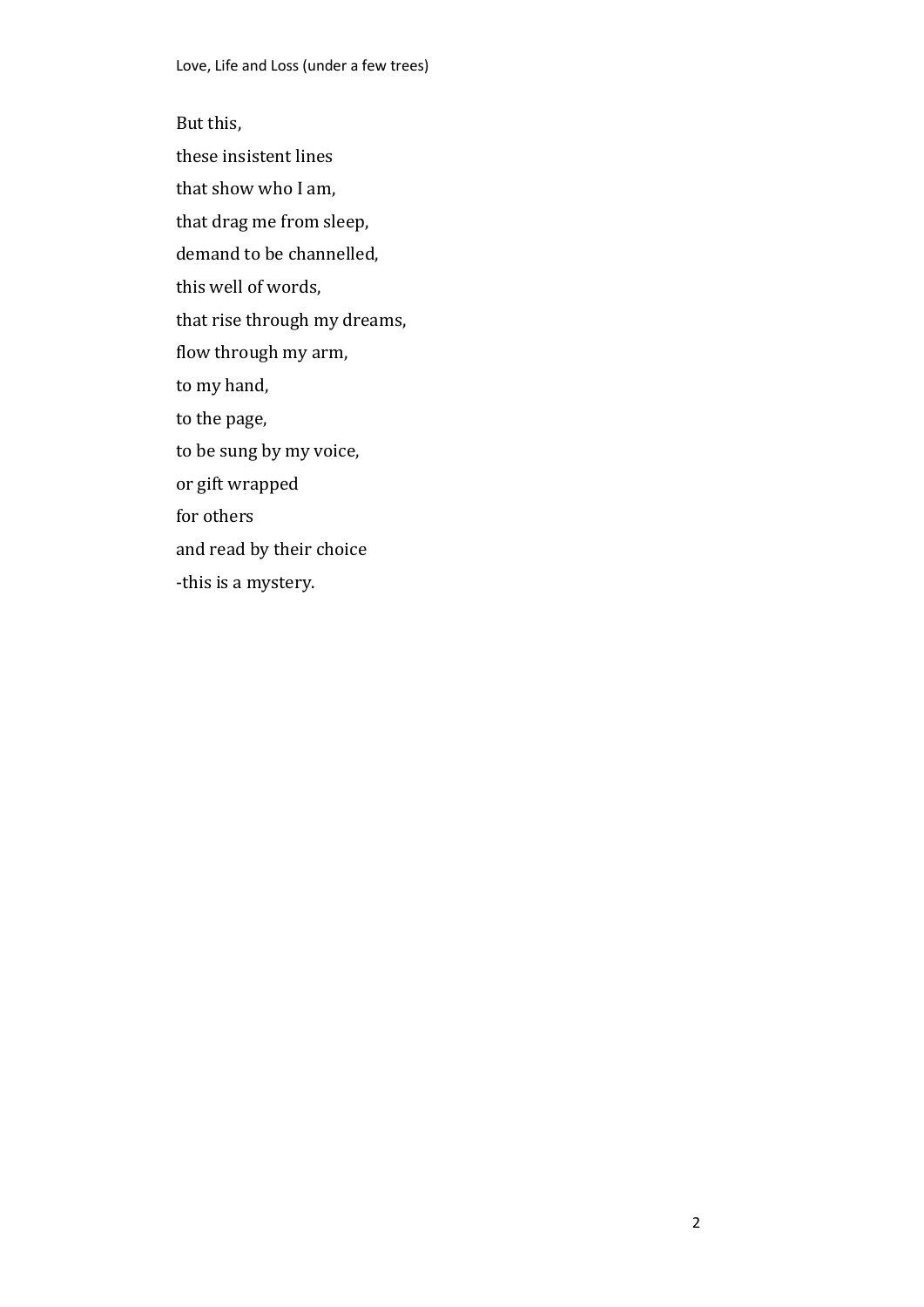#### **The Tree of Life**

The trees of my childhood were not for climbing, the grass for keeping off. One limb we swung down fromover the playground wall to the bus stop below. When we moved to the country climbing seemed overrated, no thrill in it. Hedgerow trees were small compared to London planes and unforbidden. A few years more, trees were for lying under heavily petting under the cover of clothing. Protected, from the prying eyes of passing walkers, by the broad oak. Much later came the realisation that I am drawn to trees, as I am drawn to the sea, to the earth.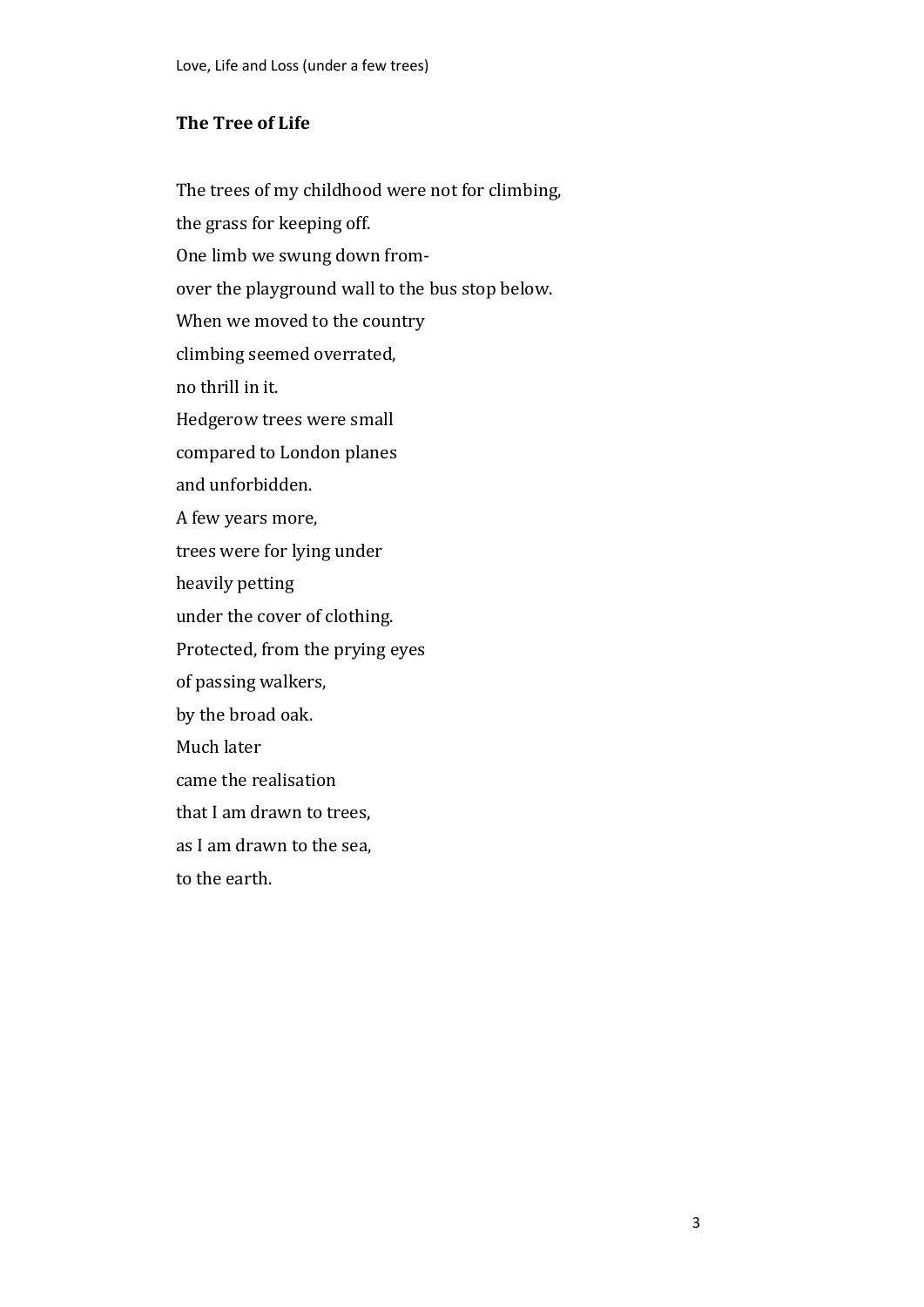#### **Measurements**

At ten I swam the width across a Dorset bay my 'uncle', six months married to my mum swam beside me his breath as loud as whale-blow my dad six years absent it was a serious endeavour a mile at least a gull screeched its warning as we scrunched Jurassic pebbles down to the chilly tide Mum was stationed at the other side with towels, soup, sandwiches my younger brother ballooning her belly the older pair fishing from the rocks I grew two more decades before I knew my true paternity half another and I had lost him two Dads down.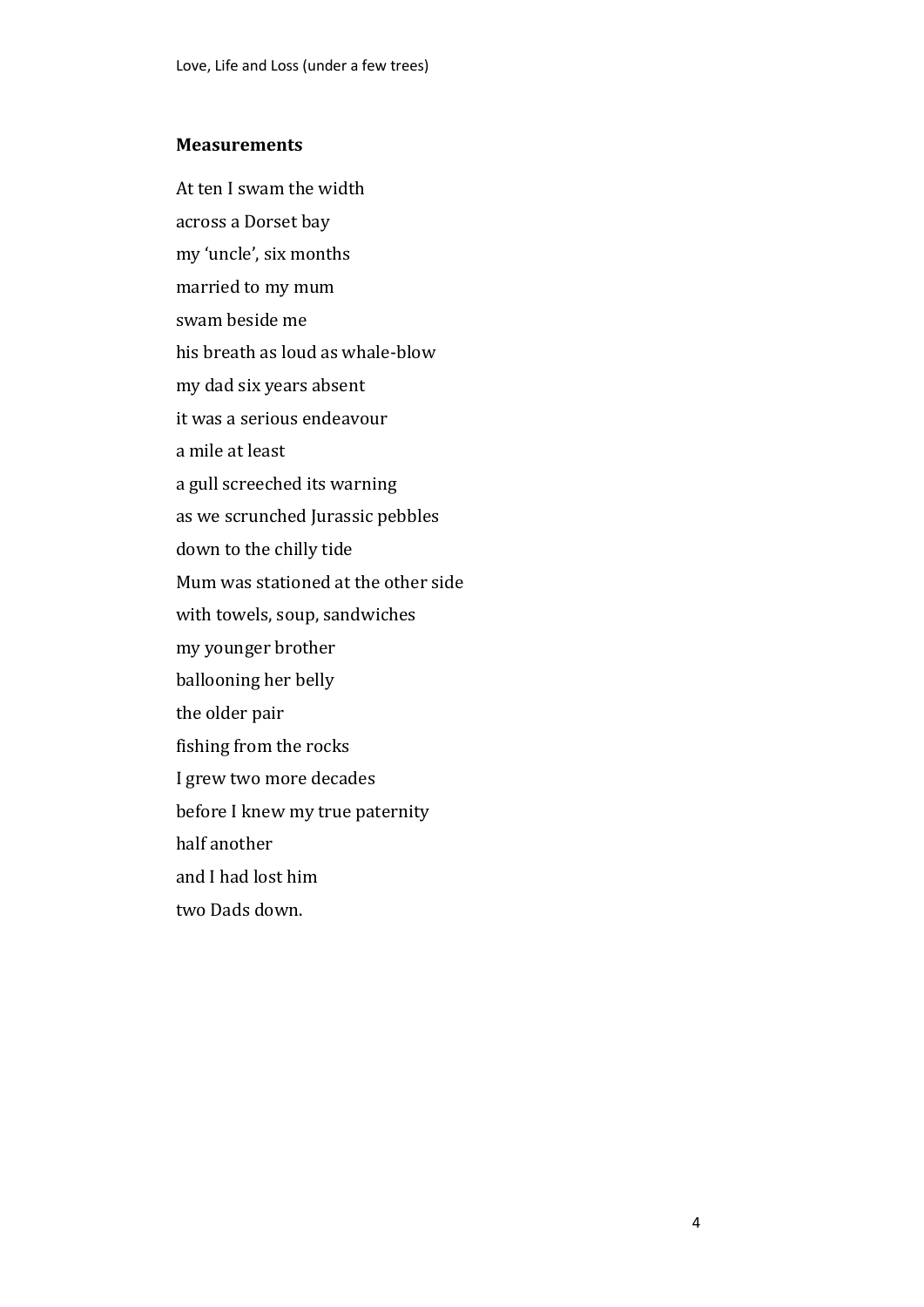#### **How**

How many moments would sum the total of our knowingness how many hours, days, weeks, years?

How many walks have we not taken but lain in a particular field under a particular tree watched by those particular cattle?

How many dependencies did you awaken in me? How many memories held by these fingers, the hollow of your chest your thigh, your smile?

How deeply did you etch the pattern of my life on my then unblemished soul?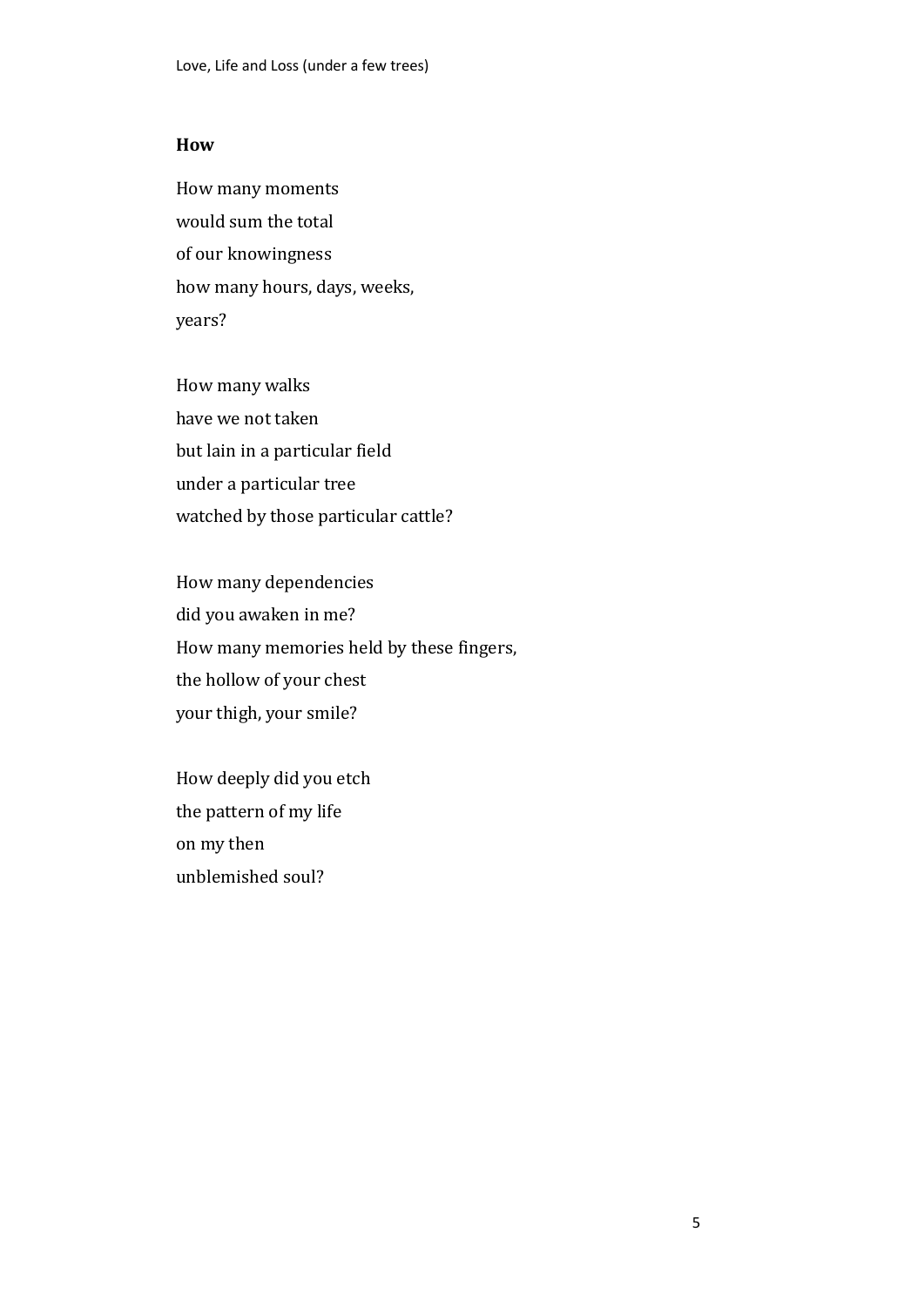## **The Old Man**

We called him the old man but he never got to be one left his party early younger than I am now the first I knew he was ill was an unfinished meal he'd appeared on my doorstep hundreds of miles from his own thought he'd pop in he was halfway anyway slept for an hour then drove back leaving his afterimage in the doorway it gave me time that inkling to talk about avoided things paternity and lies grasp a new memory a jumble sale a walk the gift of his village he didn't make a fuss he knew there could be worse horrific accidents hideous guilt a bit of pain could be endured "what's a bit of pain compared to the man up the road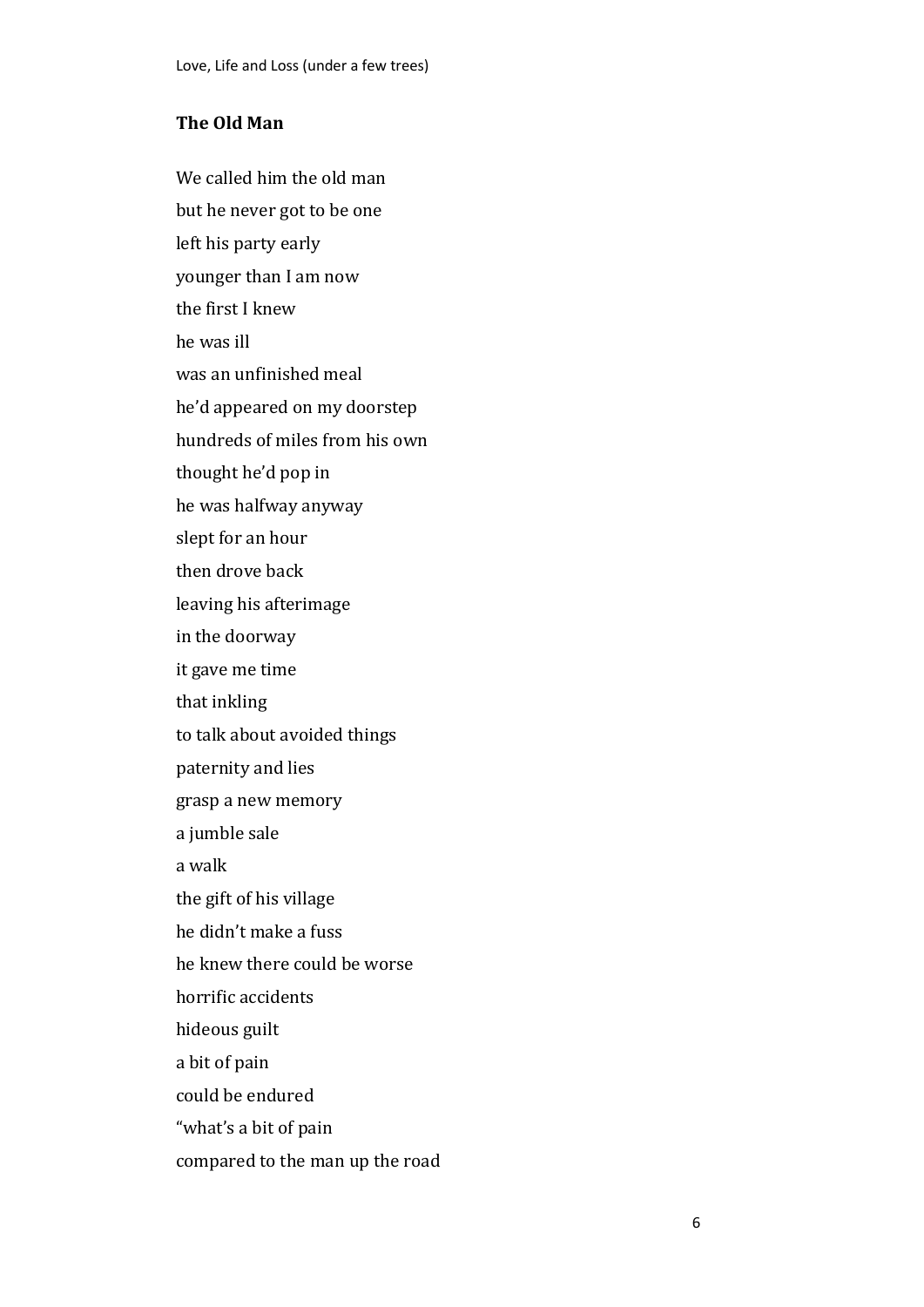killed his child reversing out of his drivehow do you live with that?" I wasn't told he was dying 'til I phoned on fathers' day I raced to his deathbed sang him to sleep soon it will be three decades he's been in my thoughts visited my dreams like that time on my doorstep briefly present then slipped away with no resolution to my unanswered questions why lie when the truth is good enough?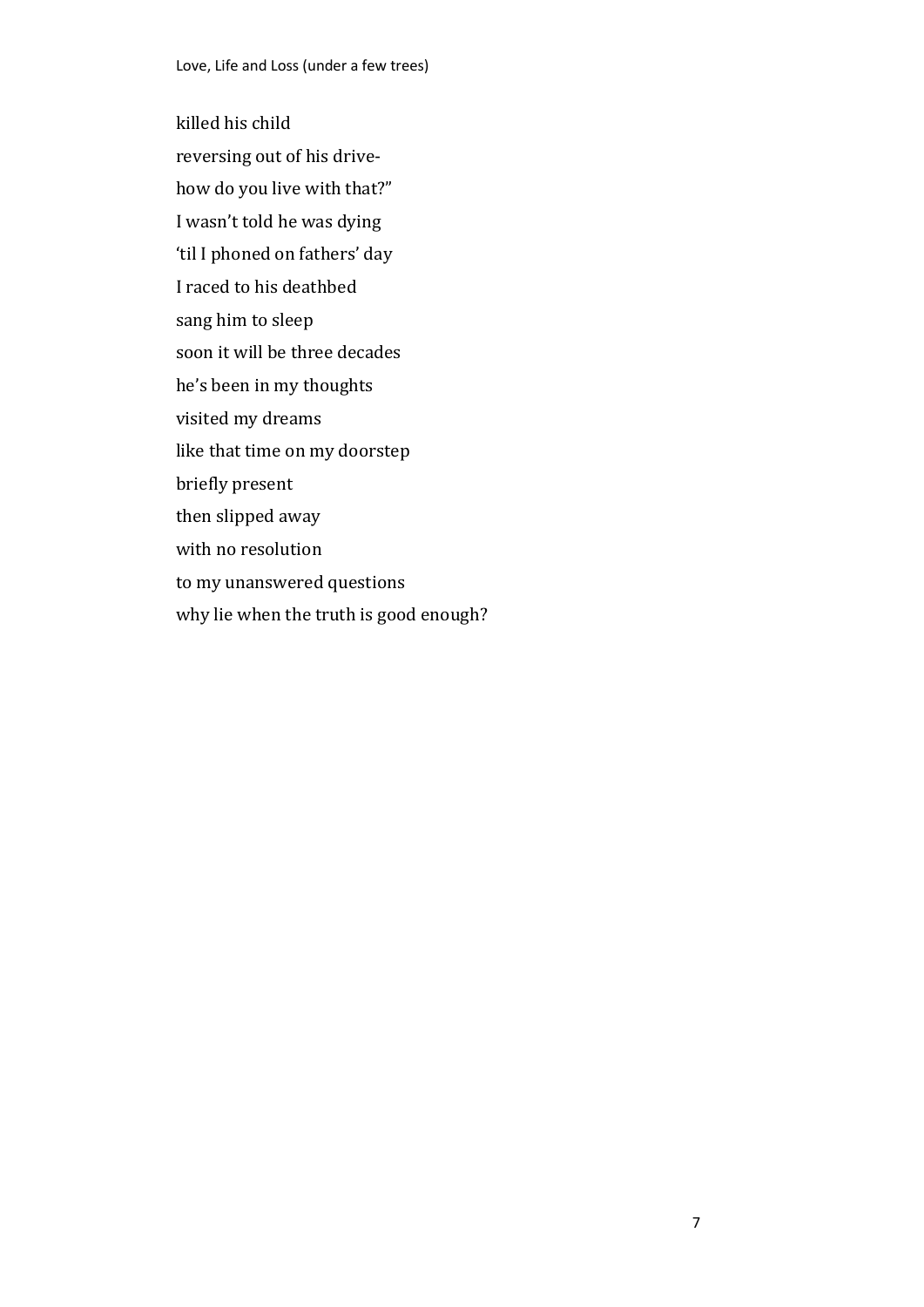#### **How to Fly**

First break into a slow run, skip a bit then jump higher, to a vertical take off (your heart will lurch a bit). Then swim in the air -pulling a strong breaststroke to gain height.

When you're up, gaze down at the familiar streets below. Be invisible. Follow your usual routes so as not to lose yourself. Keep a steady pace, let giggling bubbles fill your hollow bones.

Return to where you started, tread air as you descend. Feel happy, secretive, graceful. Walk on smiling. Try not to wake.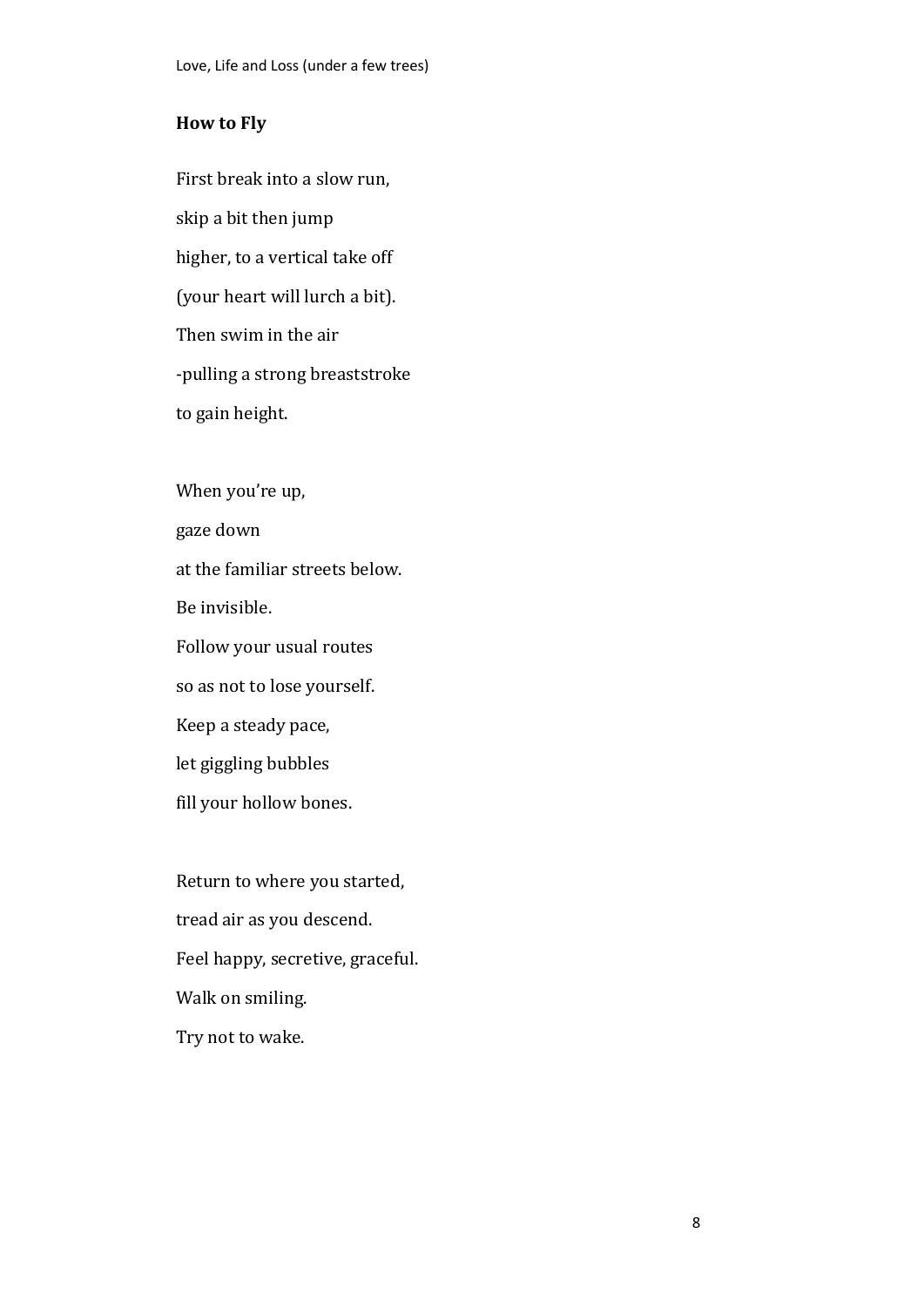## **African**

My hips have swayed to African music, my soul responds to African drums.

I wept at the plight of Nelson Mandela and the African children shot as they run.

I chose to refuse South African produce when South Africans had no choice to be free.

I taught the children African dances, I sing my own an African song.

I cried with joy when the African people chose to be led by their African son.

And when I read the African woman, I know part of her and I, are one.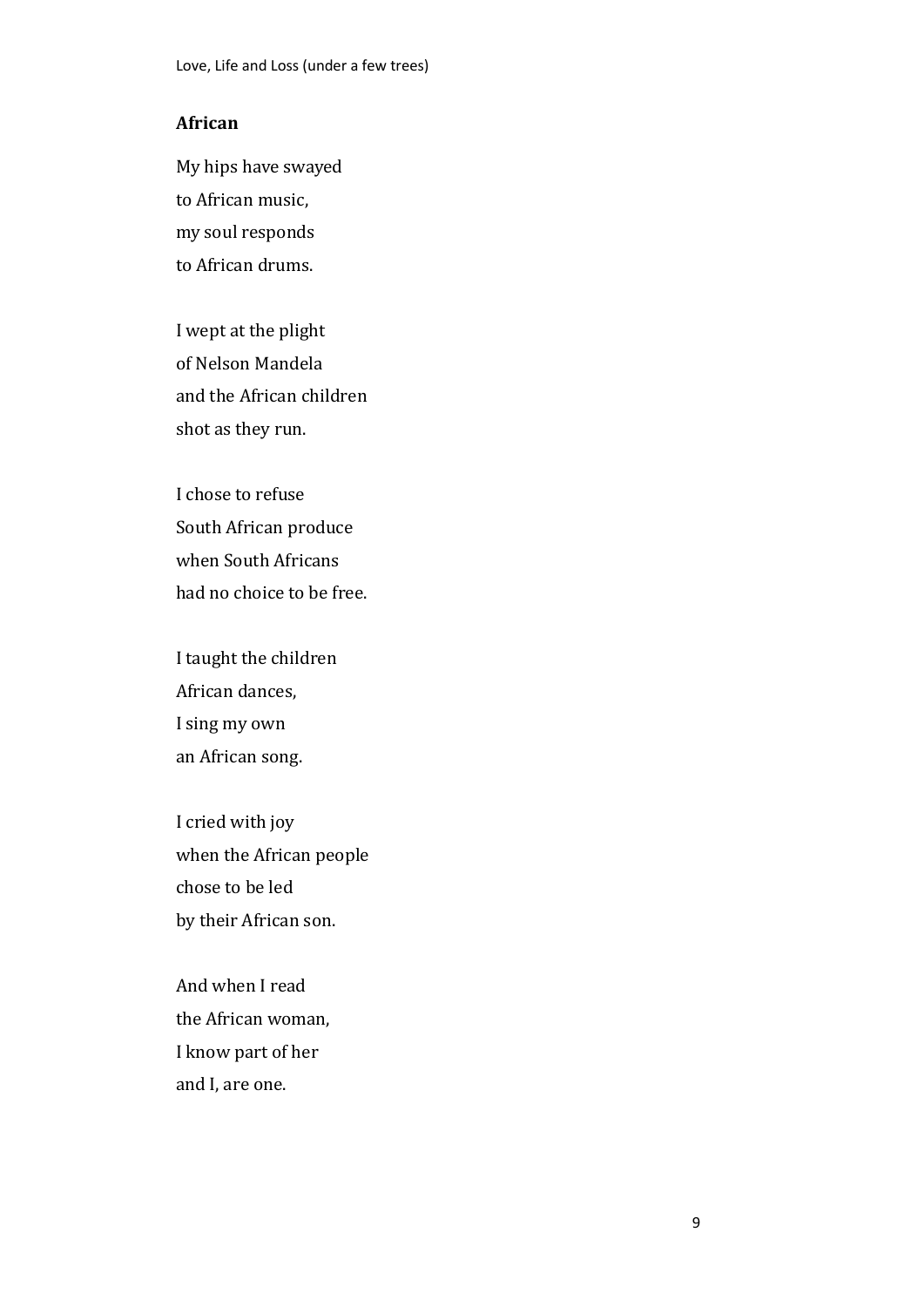So why,

- when the African comes to my doorwaydoes the history of Empire re-visit me

and my parents' prejudice make his African skin the first thing I see?

I buy, he smiles, happily leaving me with my shame.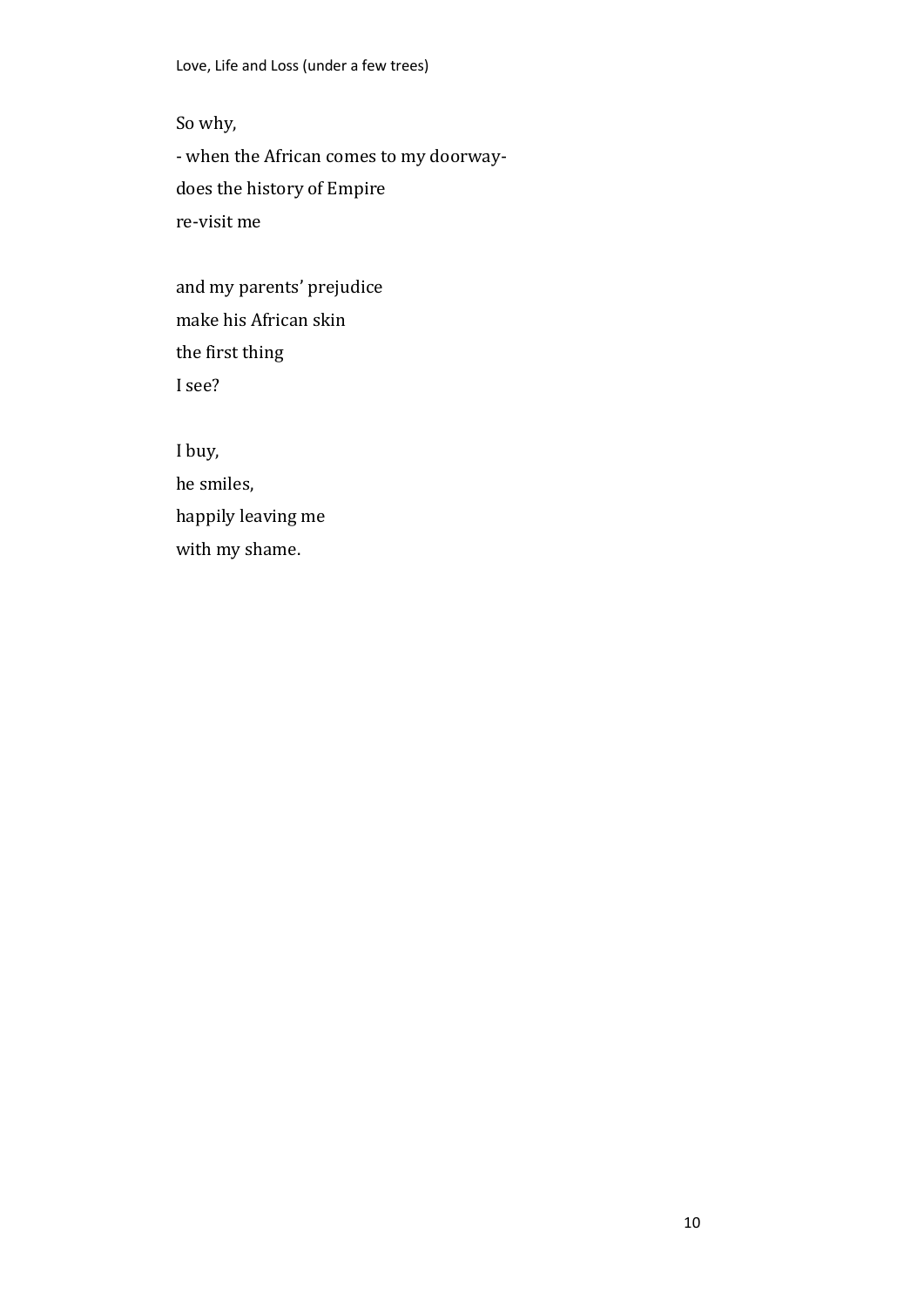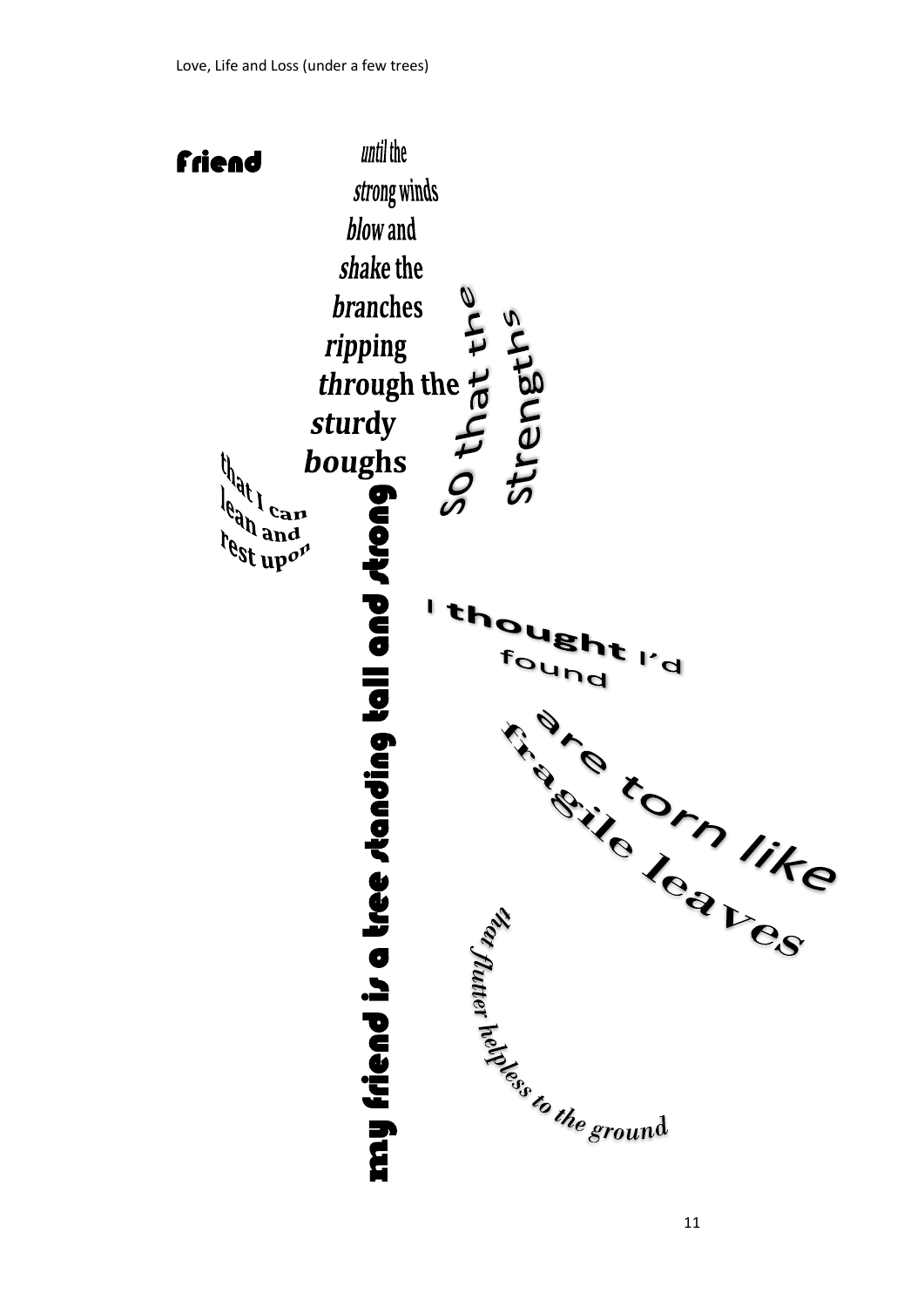#### **Man**

And is there a man in your life? Well dozens I said all mostly in my past

some like my father, dead though he still visits my present drops comfortably into my dreams giving bizarre advice and a cheery wave

a few in my present my brothers, some excellent friends a current disappointment who it has to be said still hands the occasional morsel to keep my hopes fed

and one in the future? Possibly maybe the longed-for comforter sympathiser jester playmate friend the one to bring the weary trail to its end is there a prize a reward for my strife is there indeed a man for my life?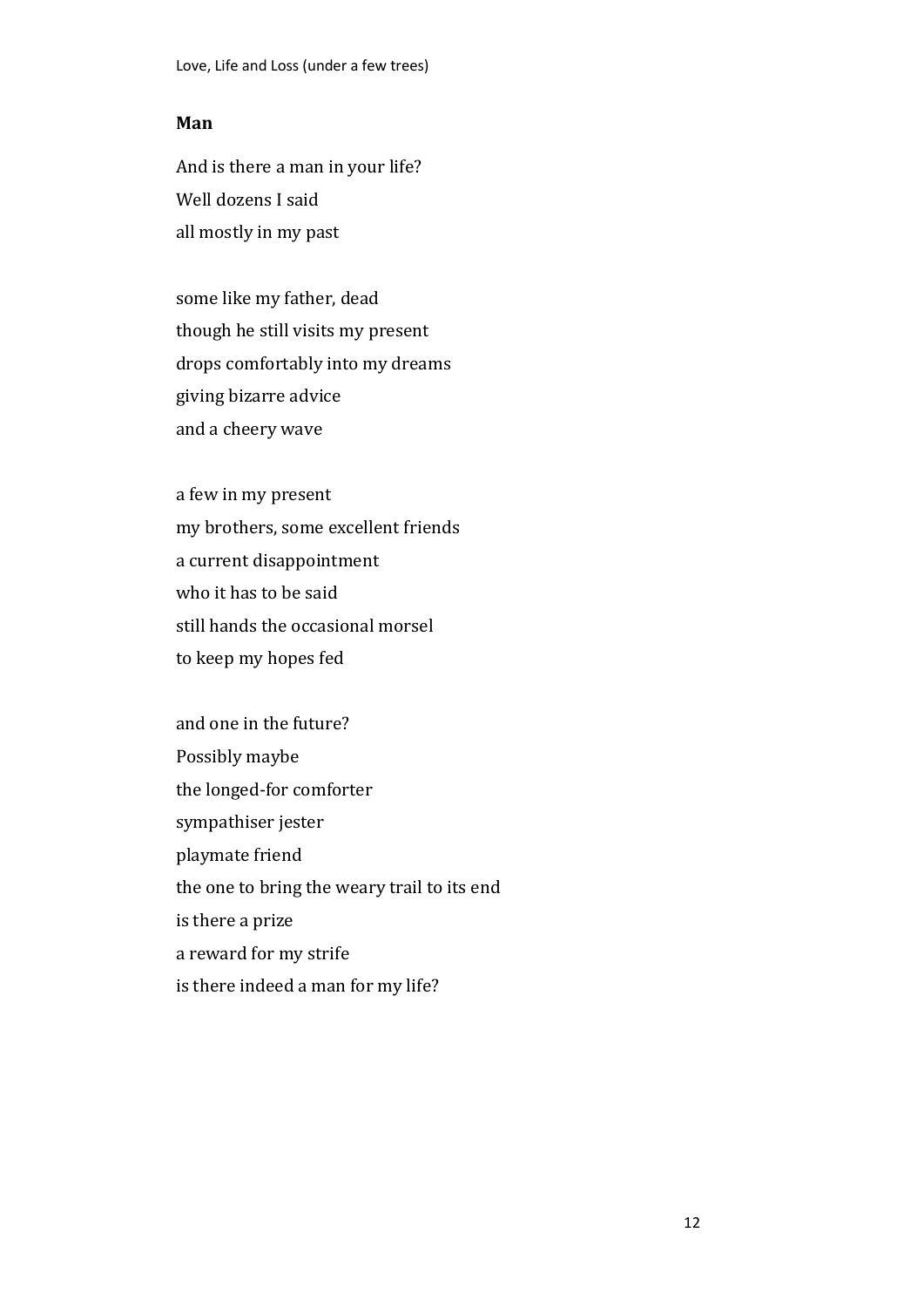## **The Here and Now**

I'm here now and I found him he is my treasure and I am his so I can forgive you I don't hurt anymore I hardly think of you and never with anger nor regret you were simply a stone in the path stumbled over then resolutely left behind all of you.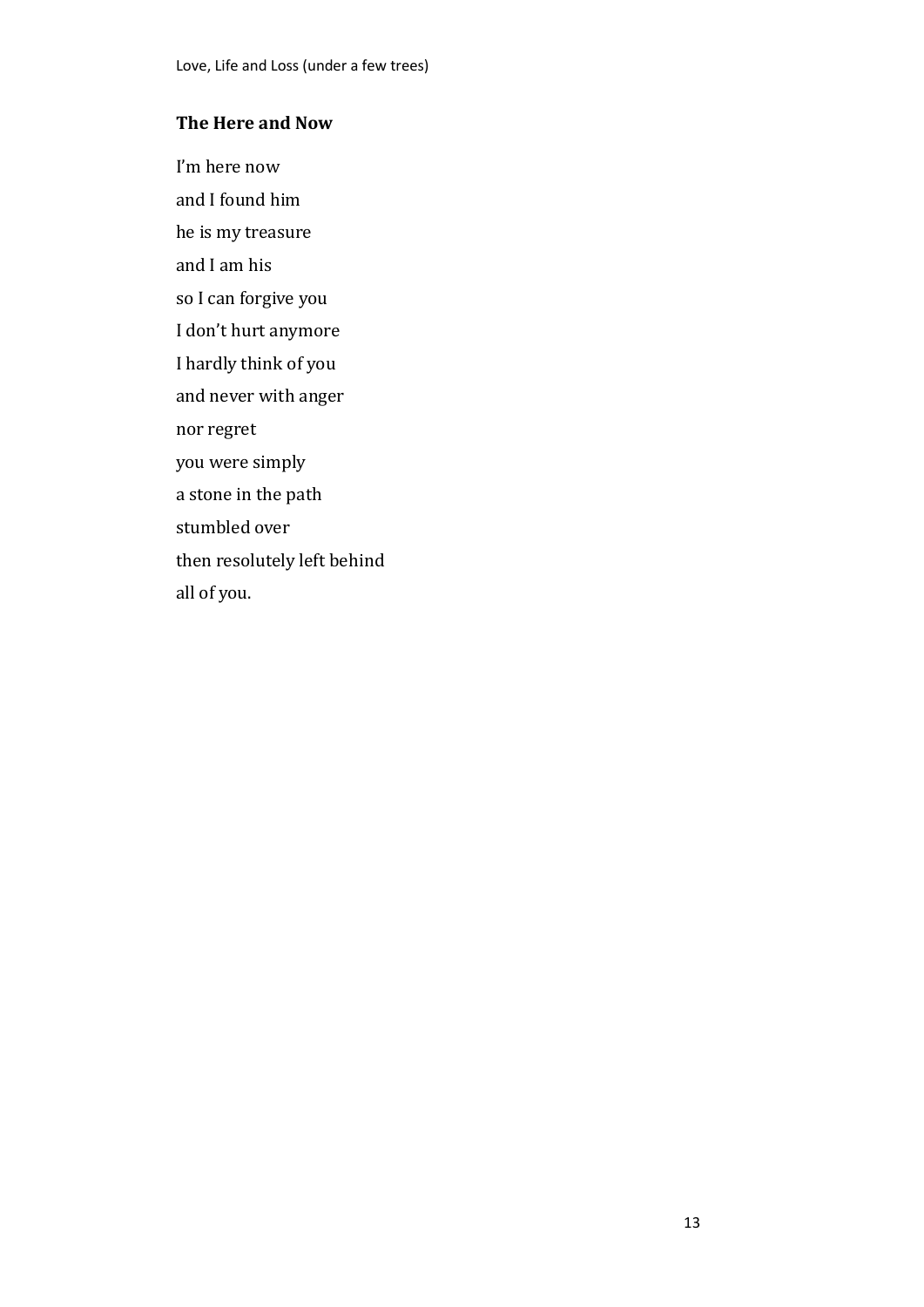## **Death in Spring**

It goes against nature to be dying in springto be fading while all around is burgeoning. The earth gradually dons her wedding attirepale pinks, bright yellows, soft greens, the occasional splash of redwhile we finger our sad dark suits with dreadagainst the time when we will gather, ashamed to be glad to be together, the present survivors still here to mourn. We, who wait in this current limbo while nature goes about her business. The sap continues its urgent rise, while we hold our collective breaths for news of your demise.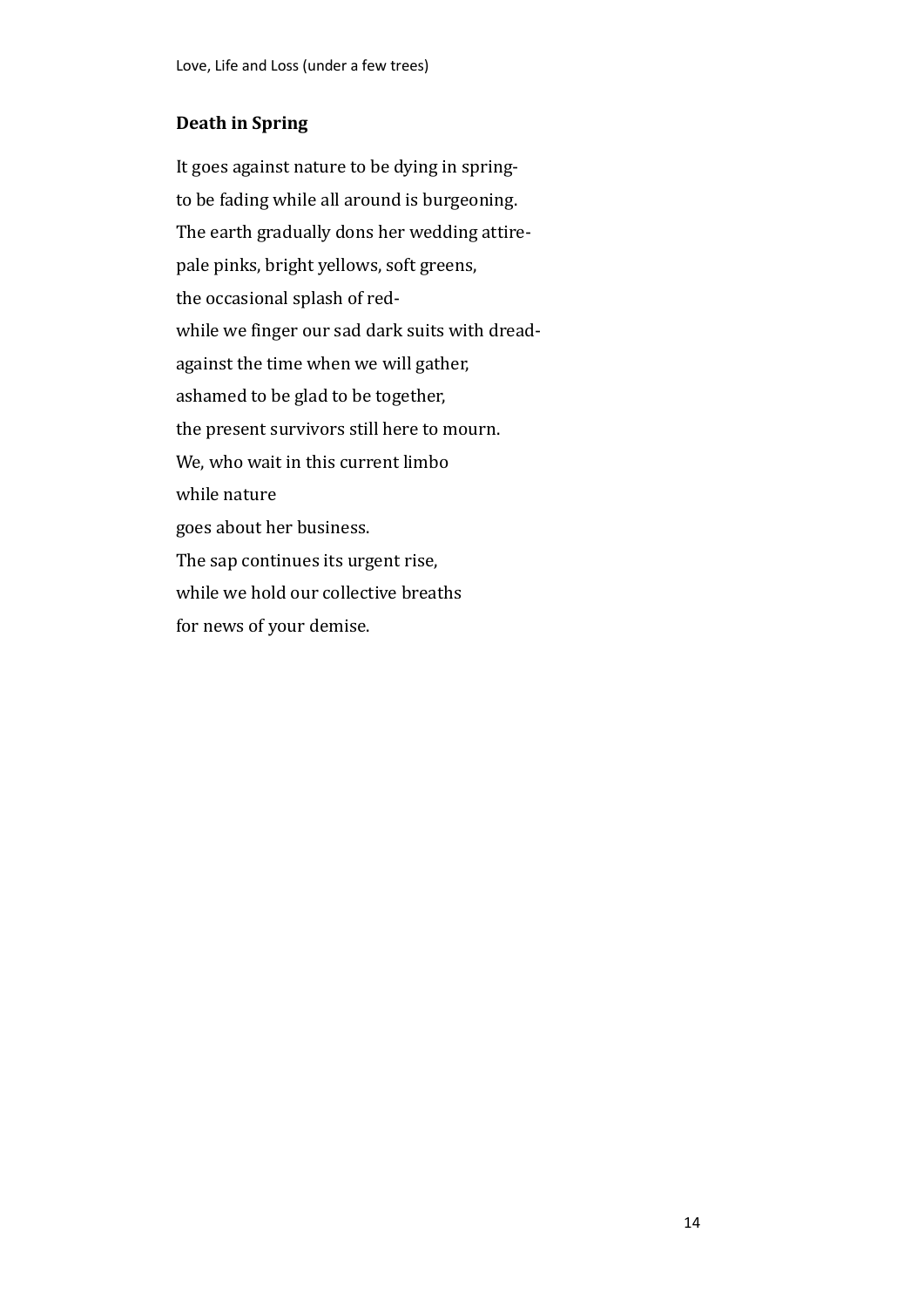## **Doorway**

She is not gone yet our love can't lead her back through our perceived portals.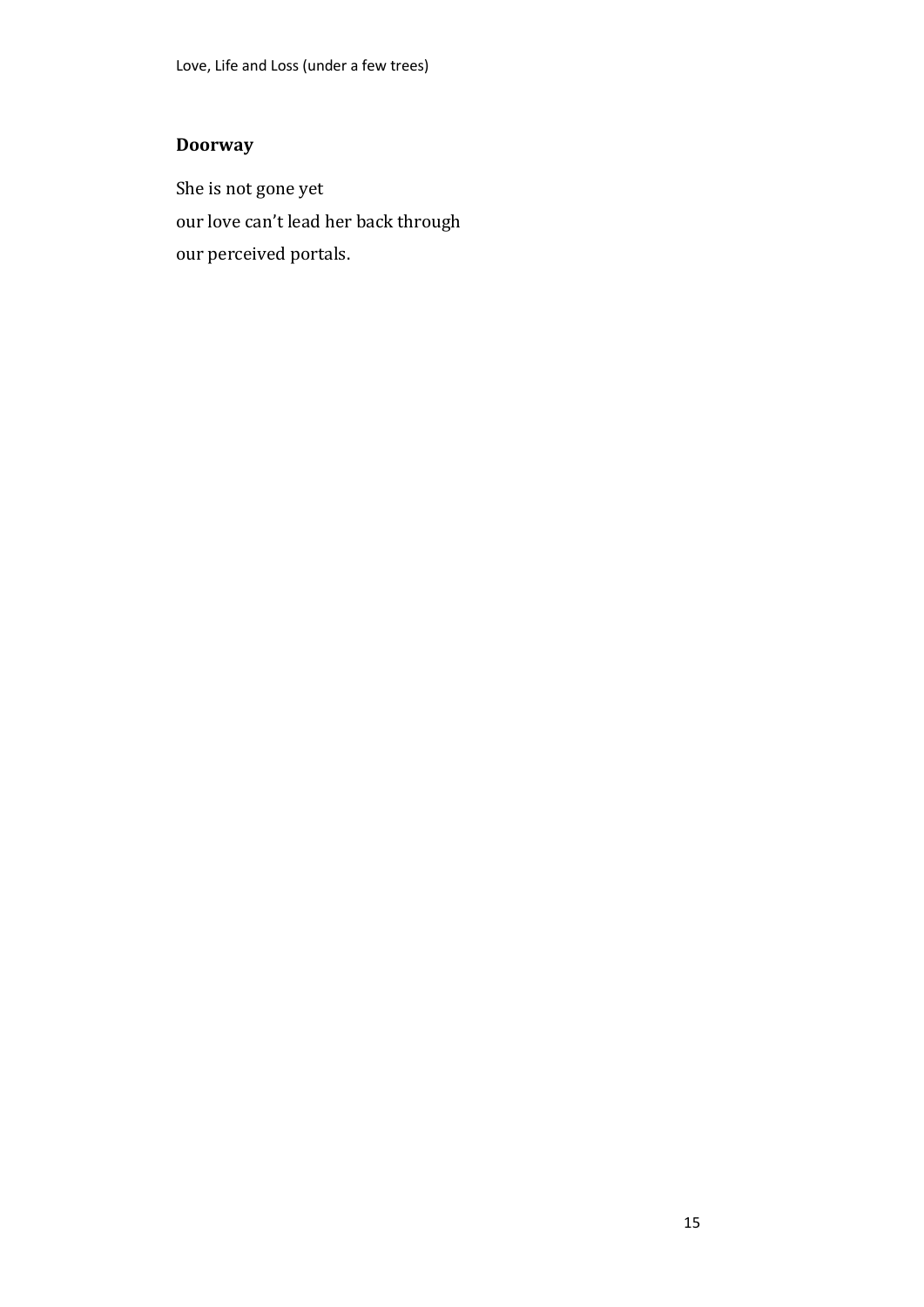## **Breakfast**

My mum came home today a brief visit from that hazy horizon she lives on. We talked as we used to talk, cosy amongst the breakfast debris, the kettle puttering on the Aga.

She, in her dressing gown, me, in gardening garb. She, lucid and engaged, me, stunned and amazed.

In those precious moments she gave me permission to be free. And I wept, in the sudden knowledge of how much I miss her.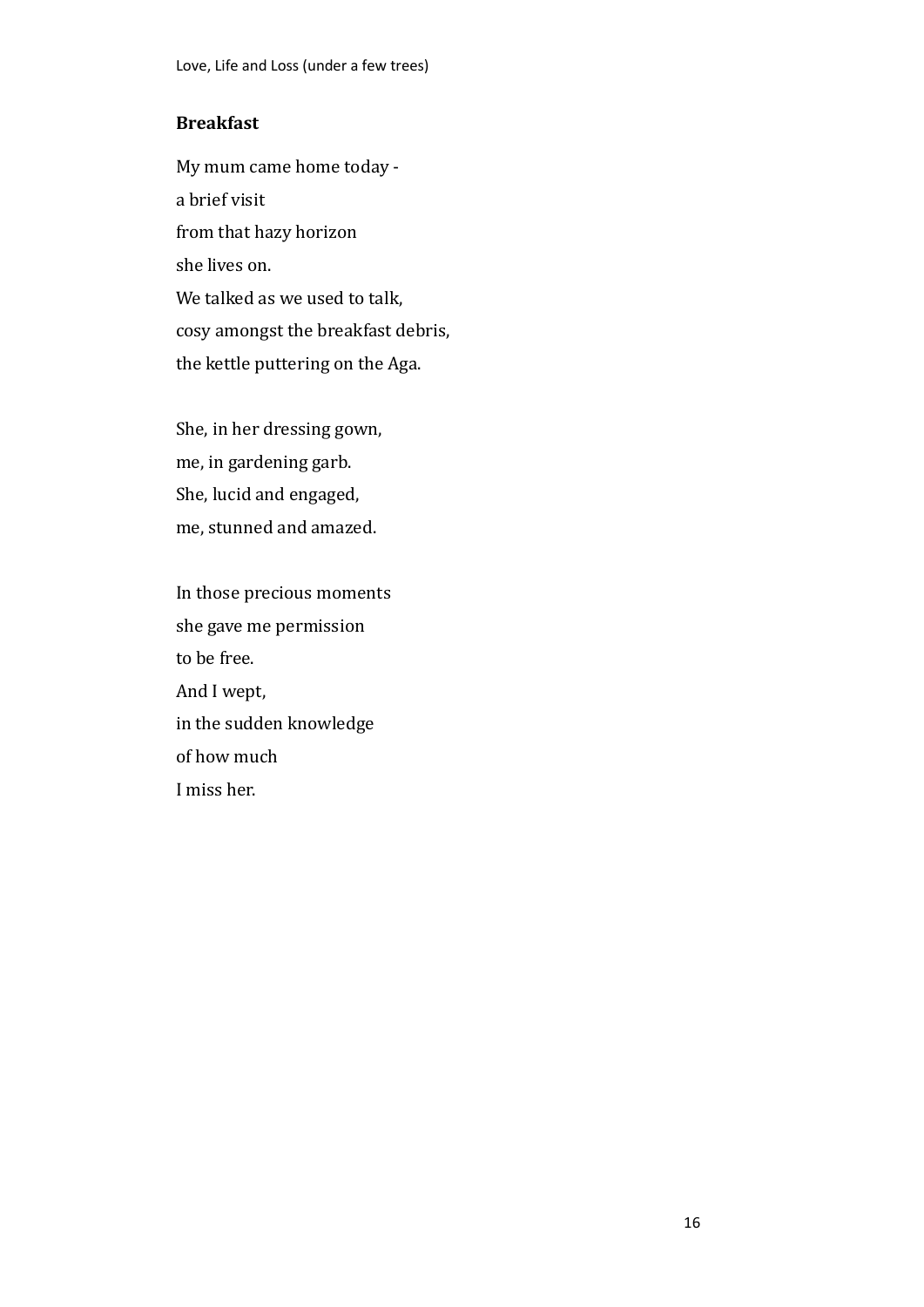## **Lady** M**oon**

The moon tonight is wearing her slightly worried facealmost full. I am relinquished from your long- ago admonition, that old wives' tale, not to look at the new moon through glass for risk of calamity. How could I not, bespectacled as I am and was?

We thought we would always be friends yet we drifted apart. I thought you so wise, you thought me so …what? Our mutual admiration soon eclipsed.

I talk to you through the cosmos, light years pass by your reply yet the same moon still hangs above us both.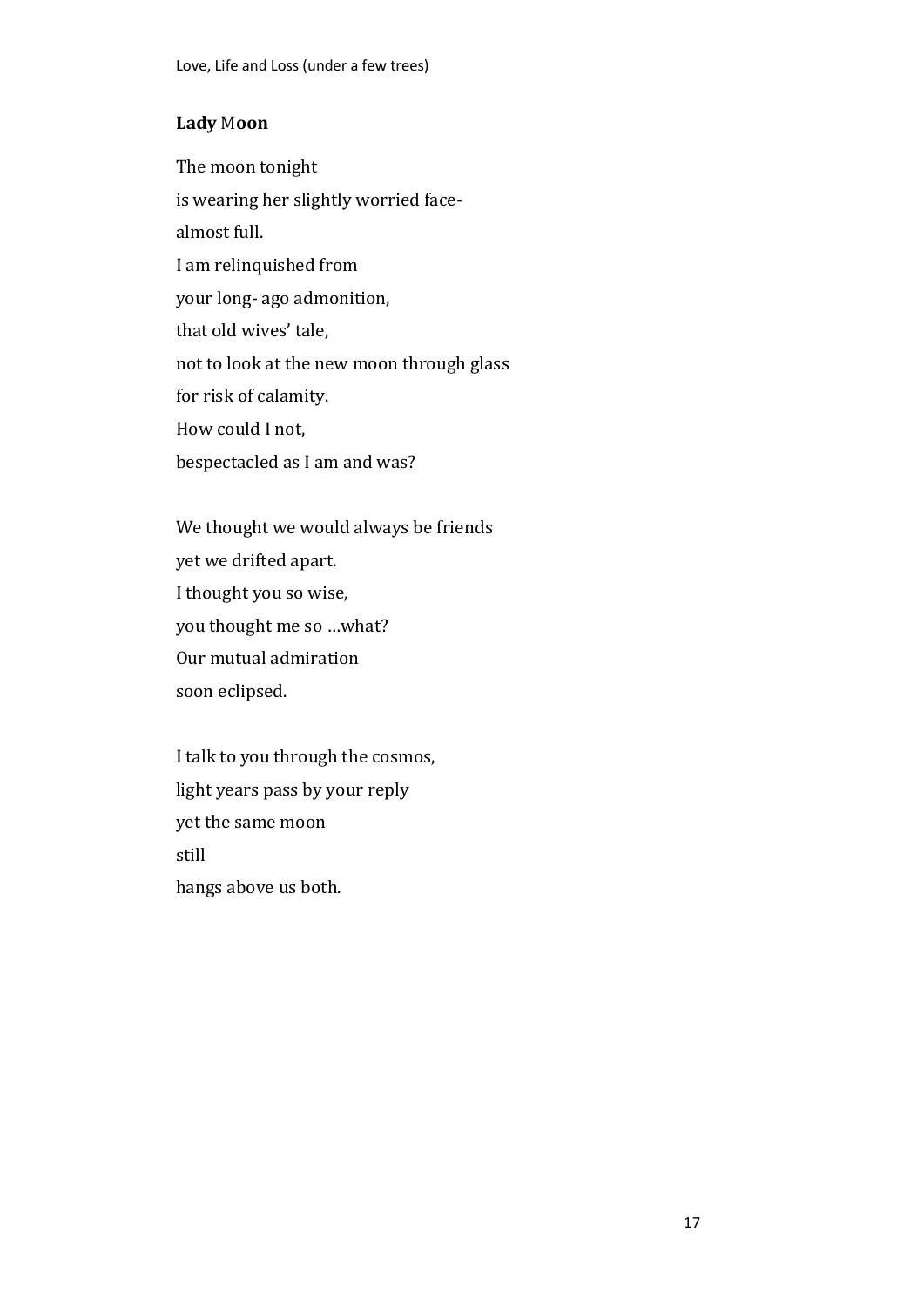## **Requiem**

Handsome man, sexy dancer, lip kisser, big hugger. I never heard him raise his voice. He'd greet my dramas- joy or woewith his sanguine smile, listen well, think awhile, give his counsel with a nod of the head, knew that soonest mended always meant least said.

Calm, slow, sure, unruffled, for years he gently stepped aside, let death pass. I'm fine, you go ahead I'm not quite ready yet.

He holds my gaze from our wedding photo throng and in this precious moment he is not gone.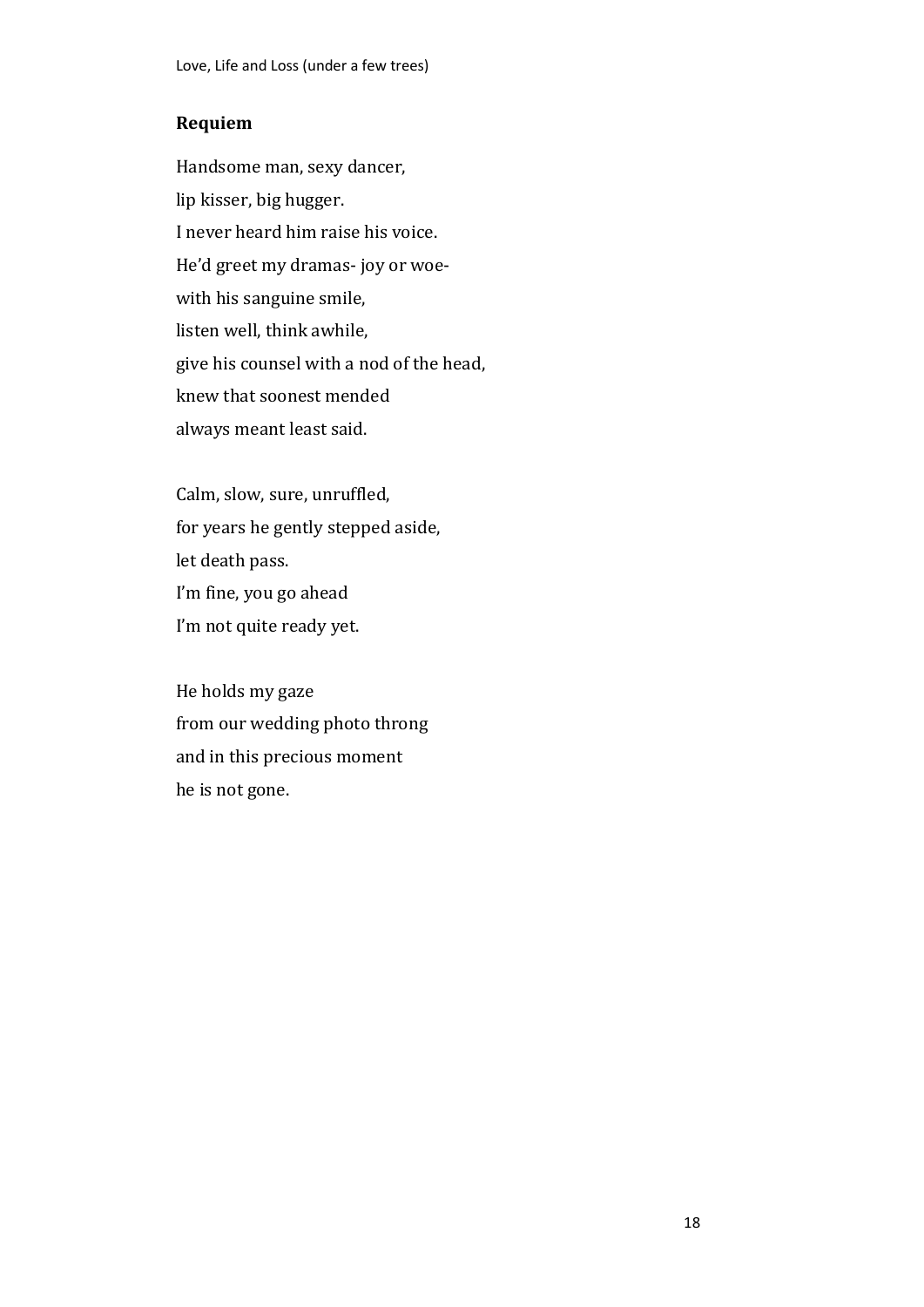## **Pat in Spring/ Generation Gap**

I won't want to be poetic when you've gone my heart will be prostrate with sorrow. Now is the time to tell you- (after you've modelled your elegant dress for flying off to Canada; after you've told me your age is irrelevant; after we've laughed and debated, hugged and shared; after we've tussled with your titleauntie, big sister, spare mum? I've settled with darling friend.). -that the love between us is broader than a poem can contain.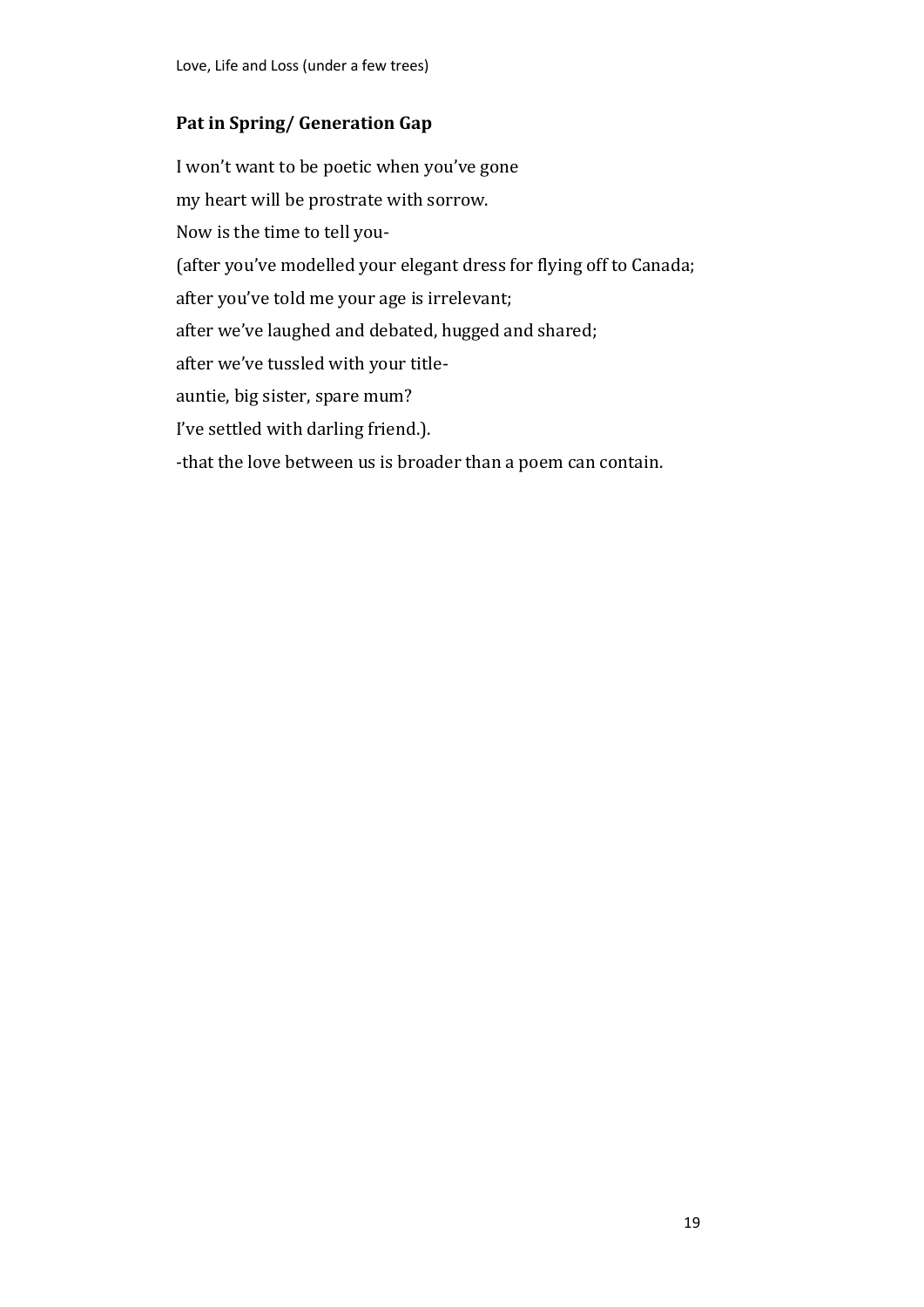## **Leycesteria**

They say a pheasant's berry can prove your friendship's true, so, I've plucked a pheasant berry and I'm sending it to you. I've been working in my garden, thinking of you all the while, and the thoughts that I've been thinking made me sit awhile and smile about the things that we've got up to in our present and our past but I've sat and thought too long now and I've got a grassy arse. Now a 'gracias' is pleasant, when it's saying "I thank you" but a "grass my arse" is funny when your friend's got in a stew about horticultural ignorance, not knowing what is what when it's growing in your shrubbery or growing in a pot. Now, you're really very clever when it comes to all that stuff and it's evidently obvious that I don't know enough! So, I take my hat off to youand I hope it makes you laugh*hylocereus undatus* var. *madam grass my arse.*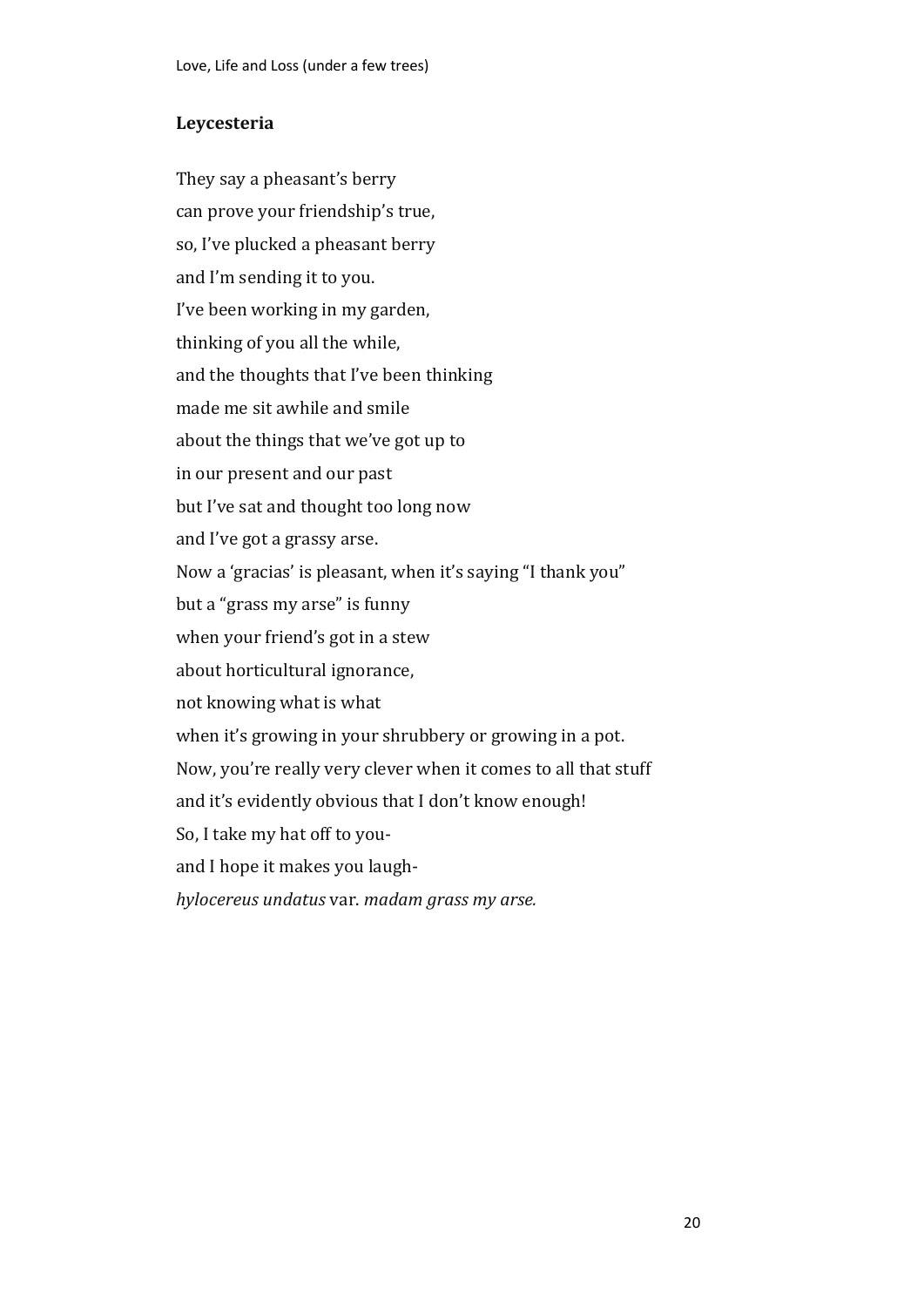## **Today and Tomorrow**

Today I walk

in the spaces

my first child

will walk in

tomorrow

a slip in time

my shadow

will linger

for her

to slip into

we remain

disconnectedly

connected

not my child

but ever my daughter.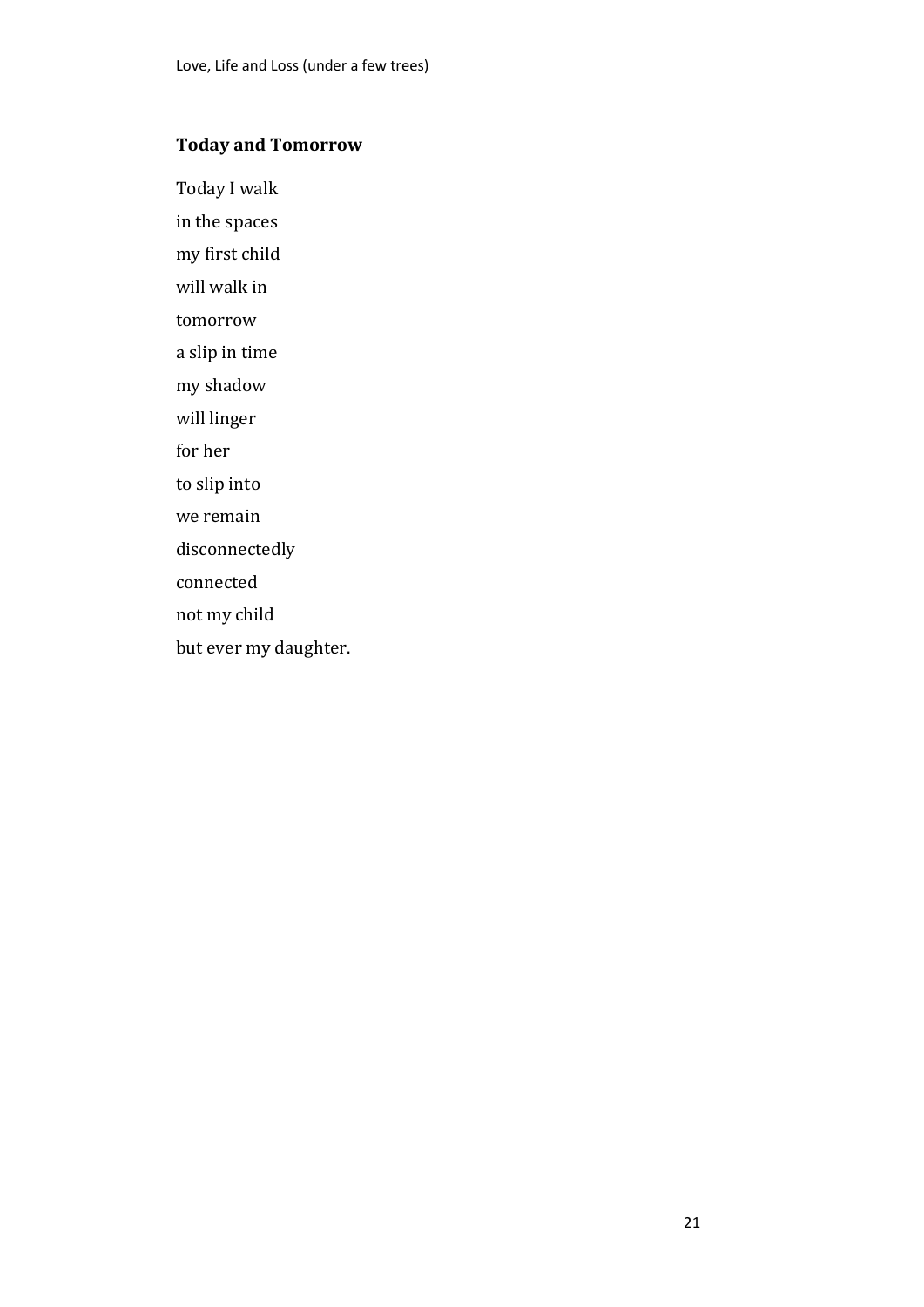## **Mother's Comfort**

I am not gone, darling daughter I live on in you

and in your darling daughter too

your brothers carry on their share their children recite irreverent rhymes

throw back their heads laugh like drains

before long you will think of me and not be moved to weep

I won't command your thoughts before and after sleep

you'll smile at the red and orange last light reflected on wet sand

a yellow rose will be just a yellow rose in your hand

my photos will shine you will too

remember my failings with a wry smile know that I loved you

your grief will still ambush you but wound you less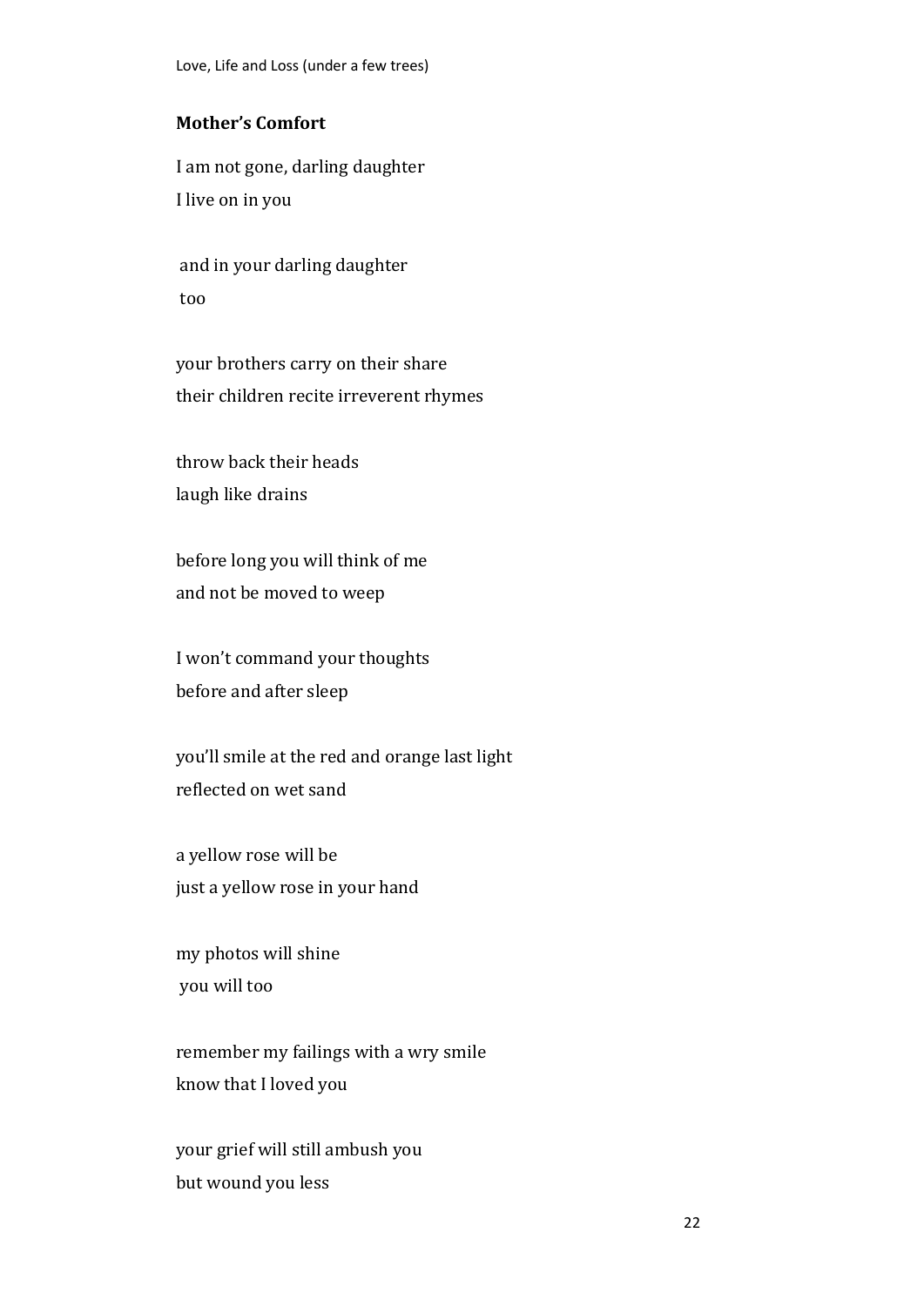there will be laughter I am in it.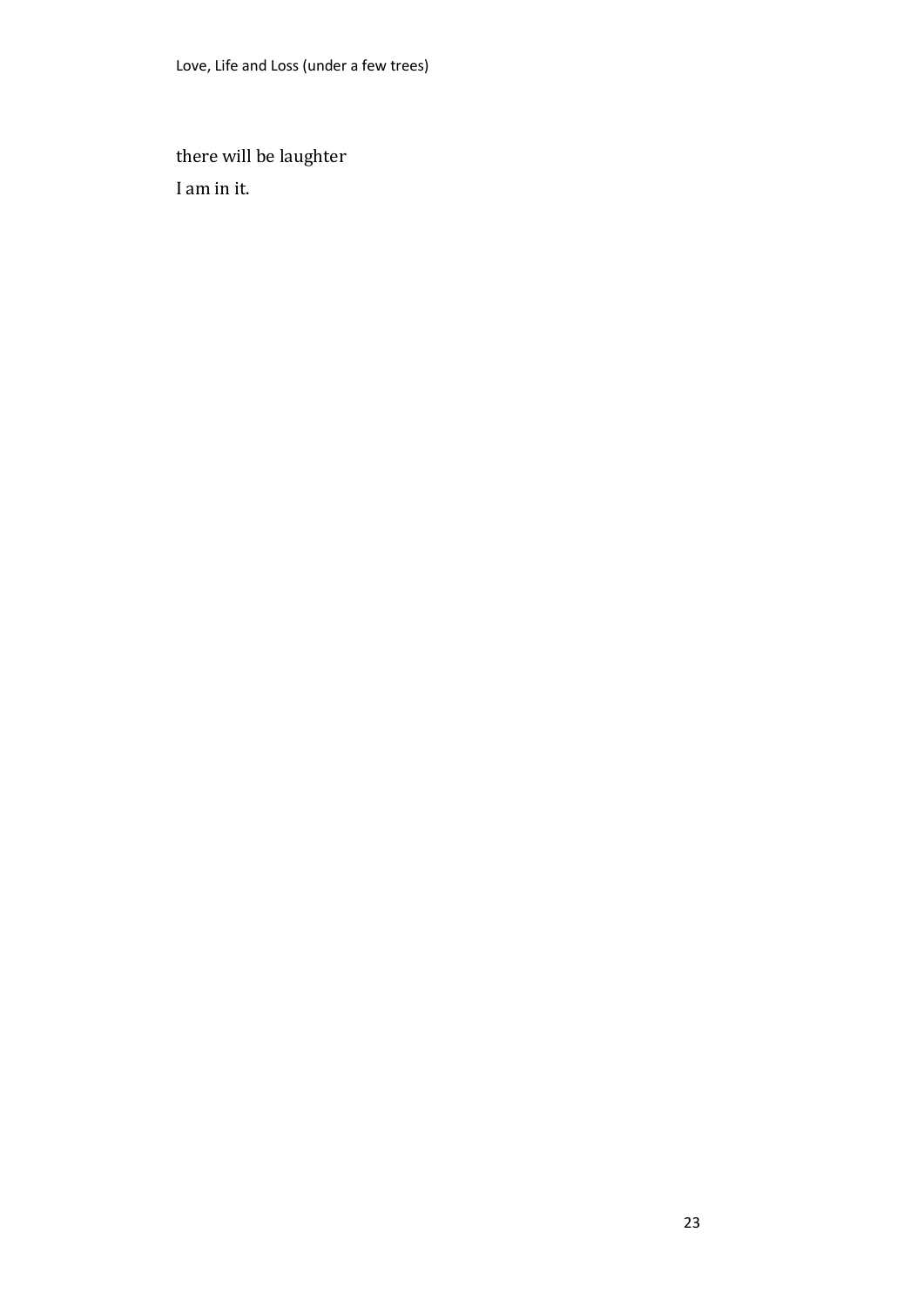## **Swimming**

I did not like gin

its taste too perfumed on my tongue

the tonic was ok

until the day

my brothers decreed

that gin must be

our mum's memorial toast

I complied

-what else?

it had changed

or else I had

and now

most nights

I swim in its depths

diving for pearls

with the taste

of my mother's scent.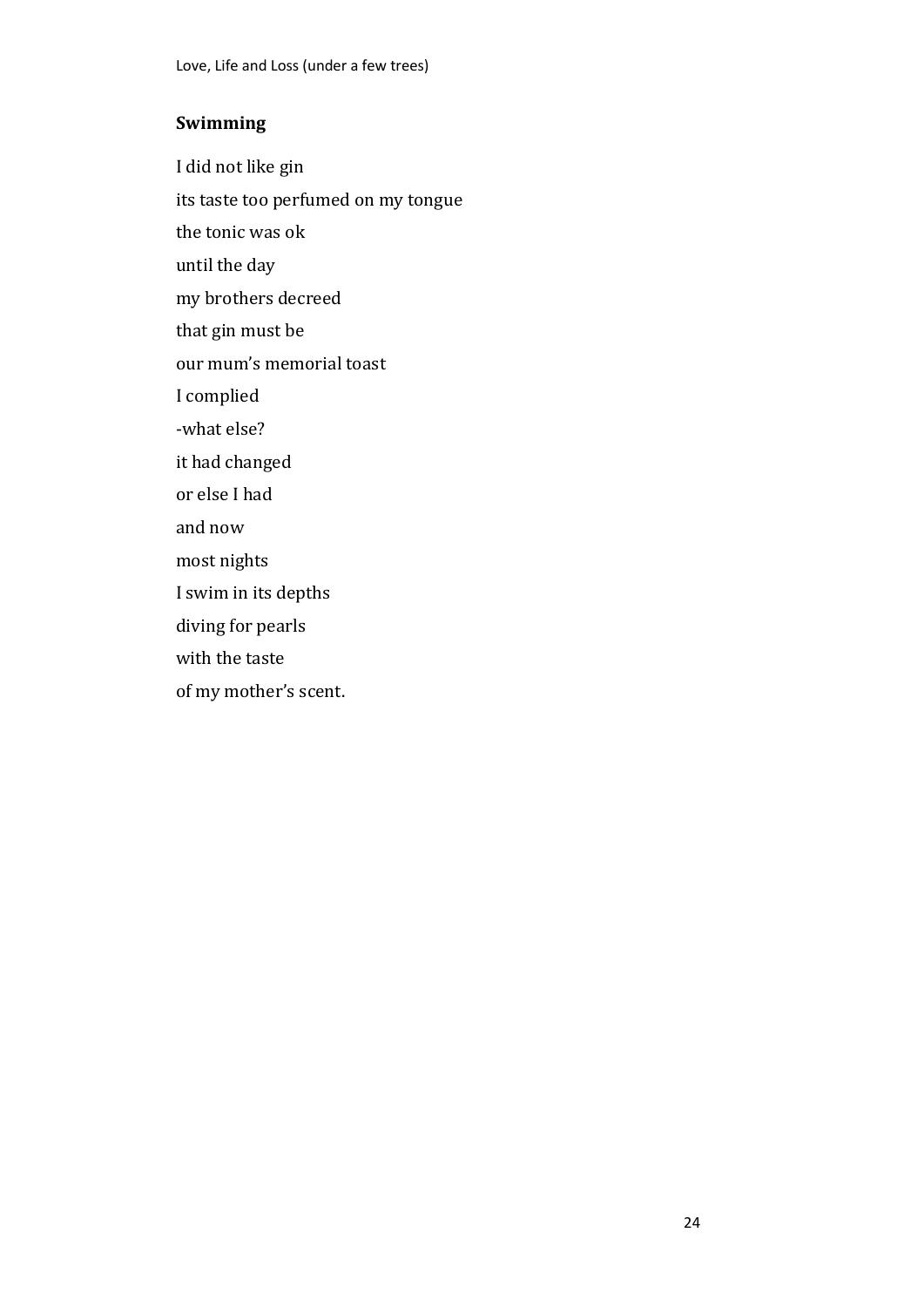## **Centenary WW1**

It is right to celebrate the end of that war, good to honour the dead but when we bow our heads let it also be with shame that war still happens again, and again. Once, just once in my life -or did I dream it (Christmas eve, '85?) -the news announced, No War Tonight! No Armed Conflict in all the World! A distant echo of soldiers laying down arms to play, refusing to fight on Christmas day. If only that germ of sanity could infect the eartha benign virus, a peace pandemic, inoculating humanity against hate.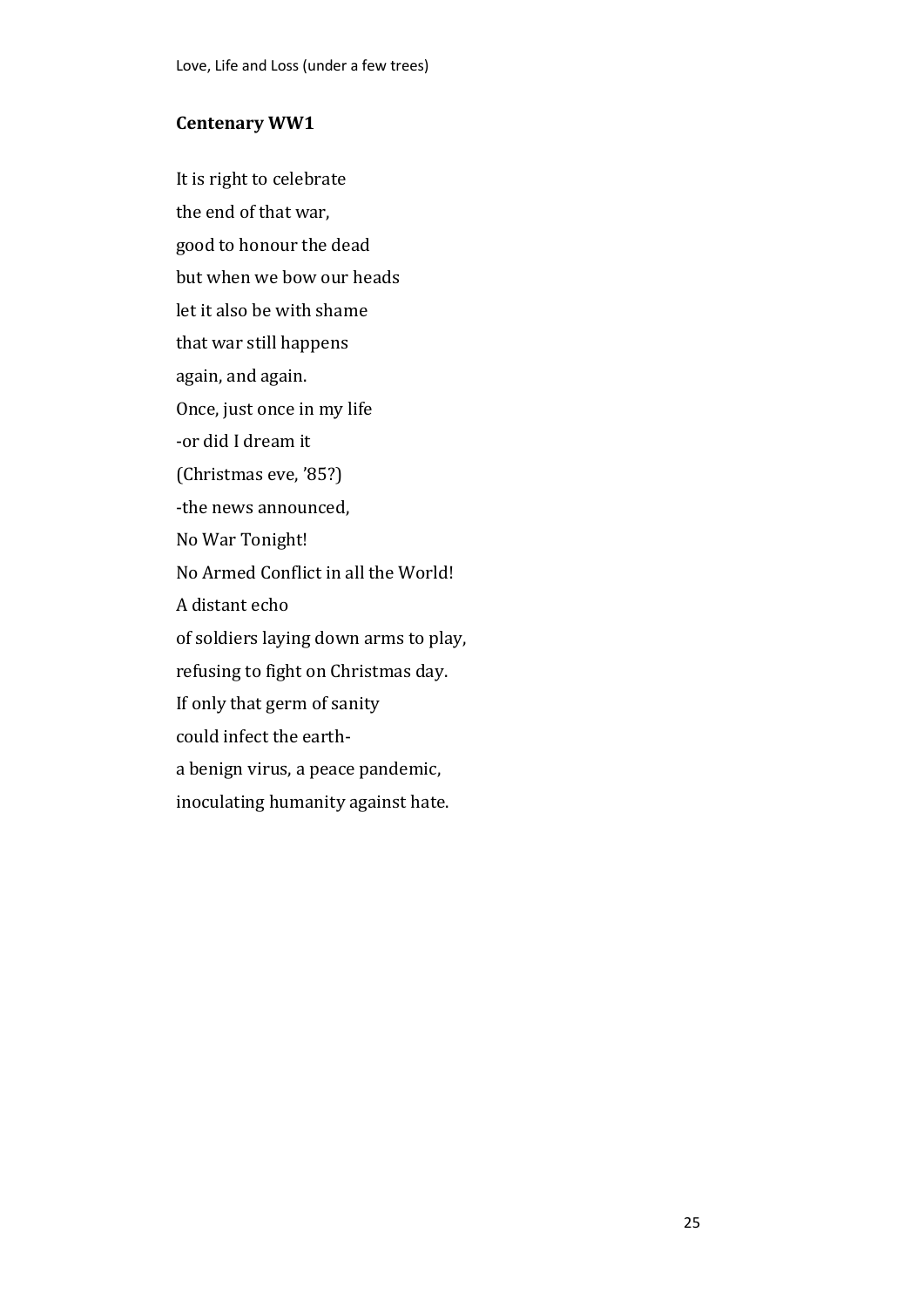#### **The Tree of Love**

We sat under a huge chestnut wondering if we had time to grow our own to lean against I bought one secretly had it planted on our first anniversary while you were in the field ten years old to steal the march on the time we lost before we met you were confused and guilty new to this marriage lark not knowing that our wedding day was something we should mark you thought that building our house was testament enough of your love it was it is we are our chestnut is big now enough to sit under lie under love under.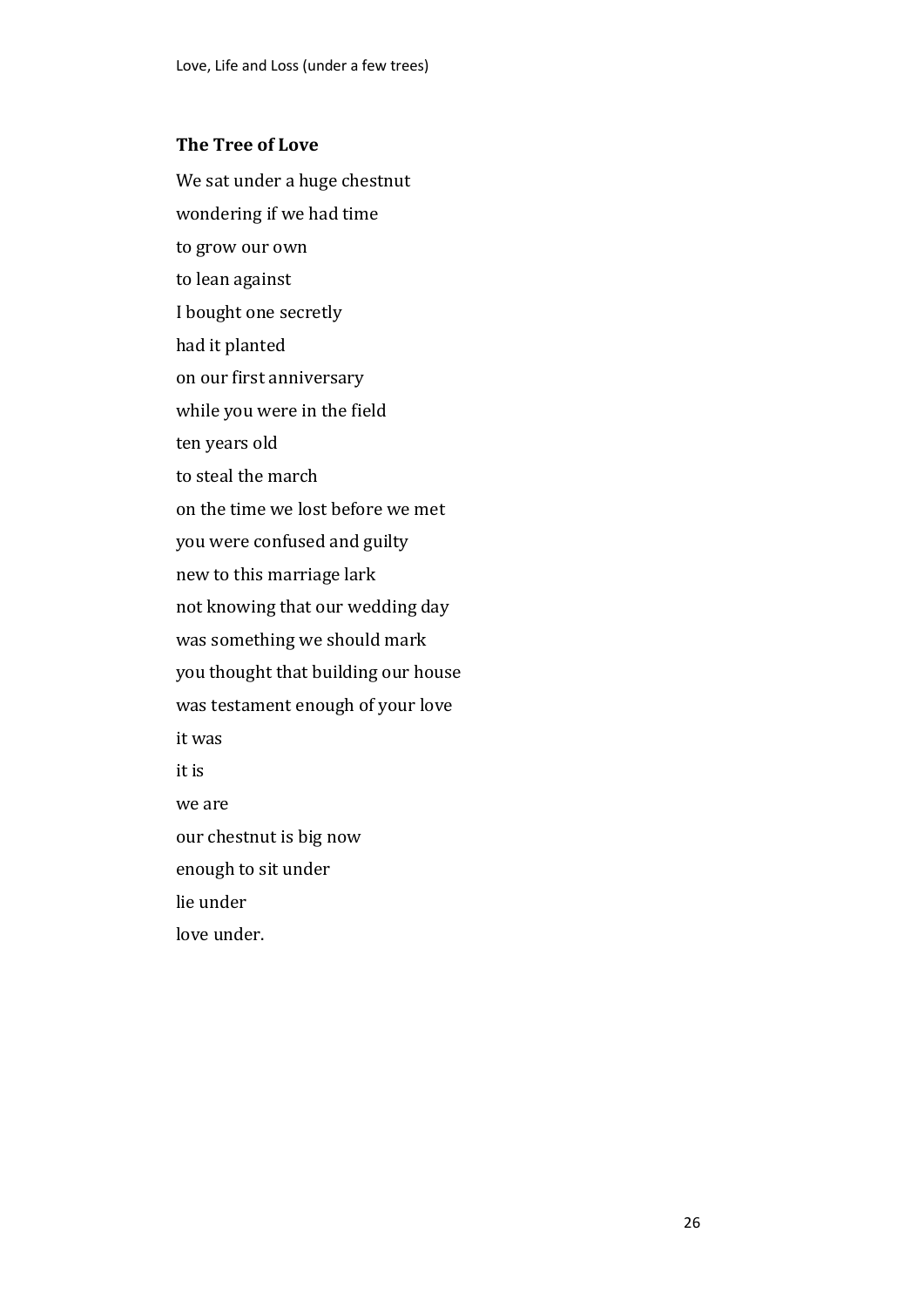#### **Bedmaking**

He stores things, my man. Carefully dismantling putting them aside for future consideration. He made our bed from the store-loft boards, long hours of sanding, smoothing the upper side -ravaged by the wear and tear of clogs and boots weighted with sacks of cornrefined them lovingly. Traced the rough- hewn underside, sensing the hands that had gone before, acknowledging their investment now in his custody. Four long mortice joints carved from the chocolate teakthe wood so fine it was more like sculpture than carpentryformed them to protect our dreams, a solid frame to anchor us through the uncharted hours as we sail through sleep as they once sailed. Simple honest lines against our whitewashed wall. Seafaring decks still seep their history and cradle our dreams to bring us safe to shore.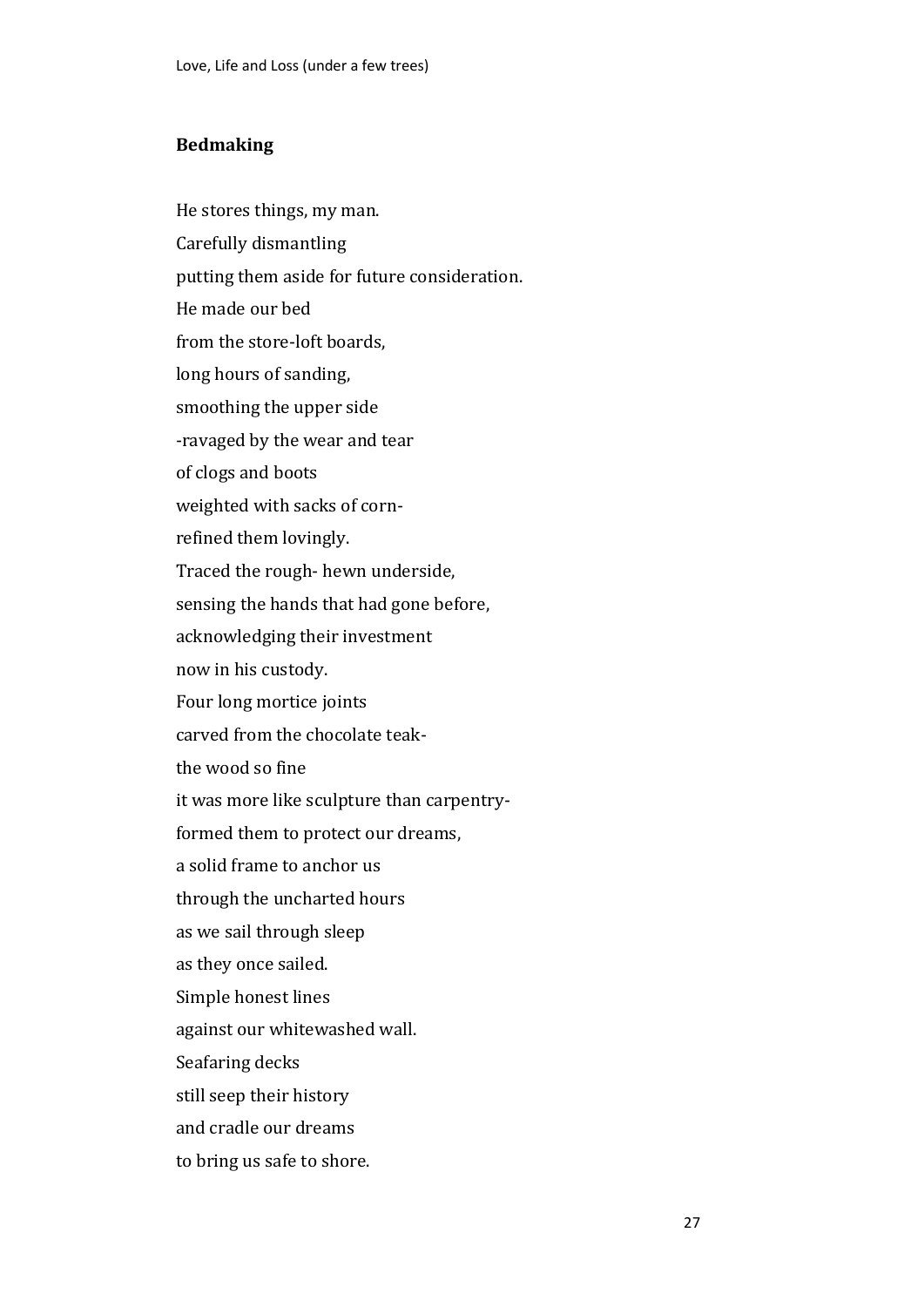#### **Visiting the Celtic Cross on Islay**

I whooped at being a child again! Sliding down the steep slope under the enormous sky above the naked bay muddying my elderly bum because my feet and legs couldn't carry me down and up as they had in our irreverent youth plundering one monument to make another it's in the guide book now so we posed those of us that are left grinning with our secret forty years on we are less and more serious than then more in tune with the elements still politicking still arguing vying for attention one-man upmanshipping out performing

upstaging

saying we'll leave it to our kids

but not wanting to let go.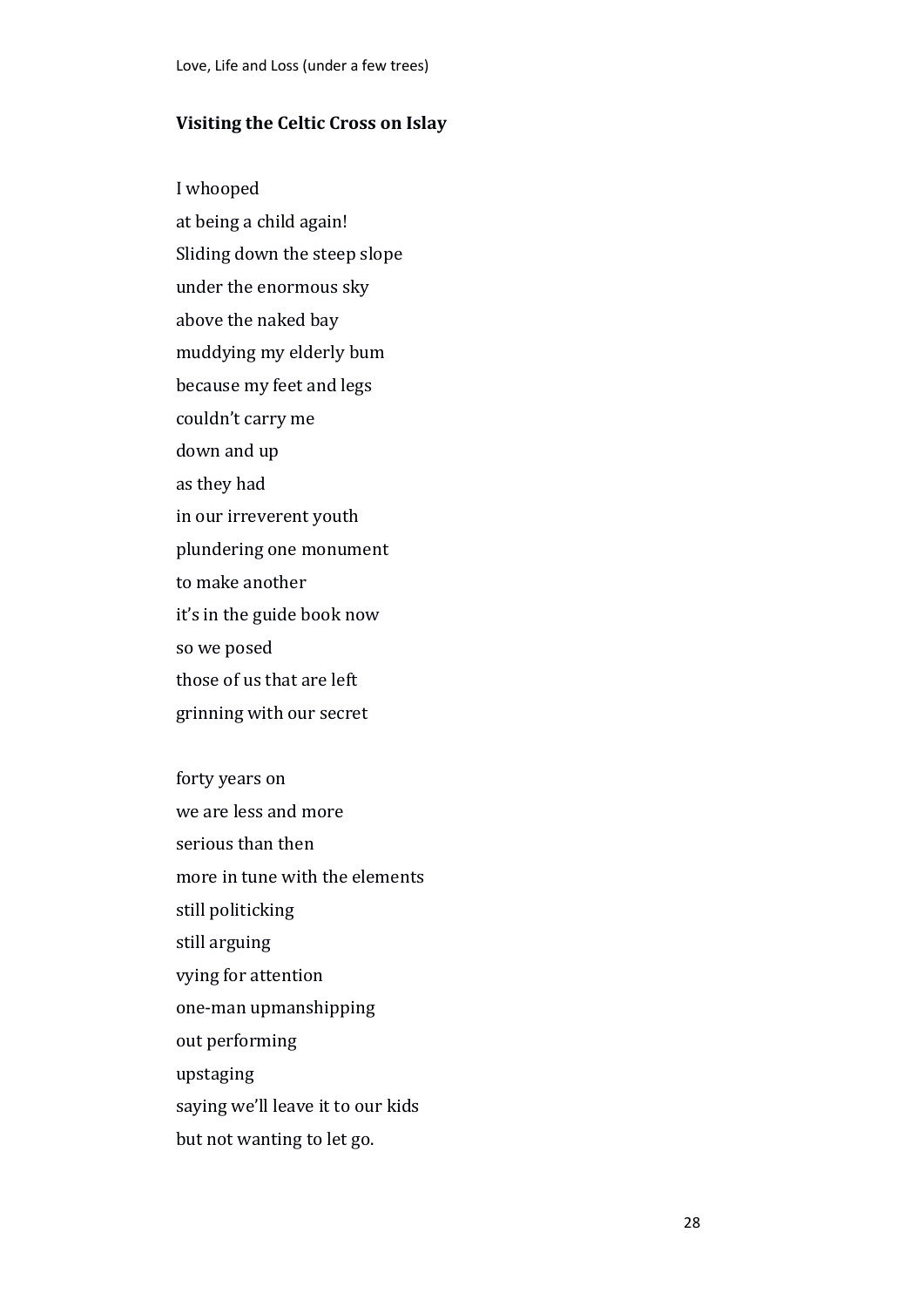#### **My Unknown Grandmother**

At fifteen, she moved and the photograph was ruined she moved and the image was made for me, proof that she breathed no lifeless tableau of any May Queen and her maids but her, fidgety, the only one who disobeyed the cloaked figure behind the three-legged box

Now here, at twenty-five smiling from ear to ear extravagant headdress huge bouquet more maids

her dapper man

happiness her only plan

Now here at thirty-one between the wars a family portrait my dad with grubby socks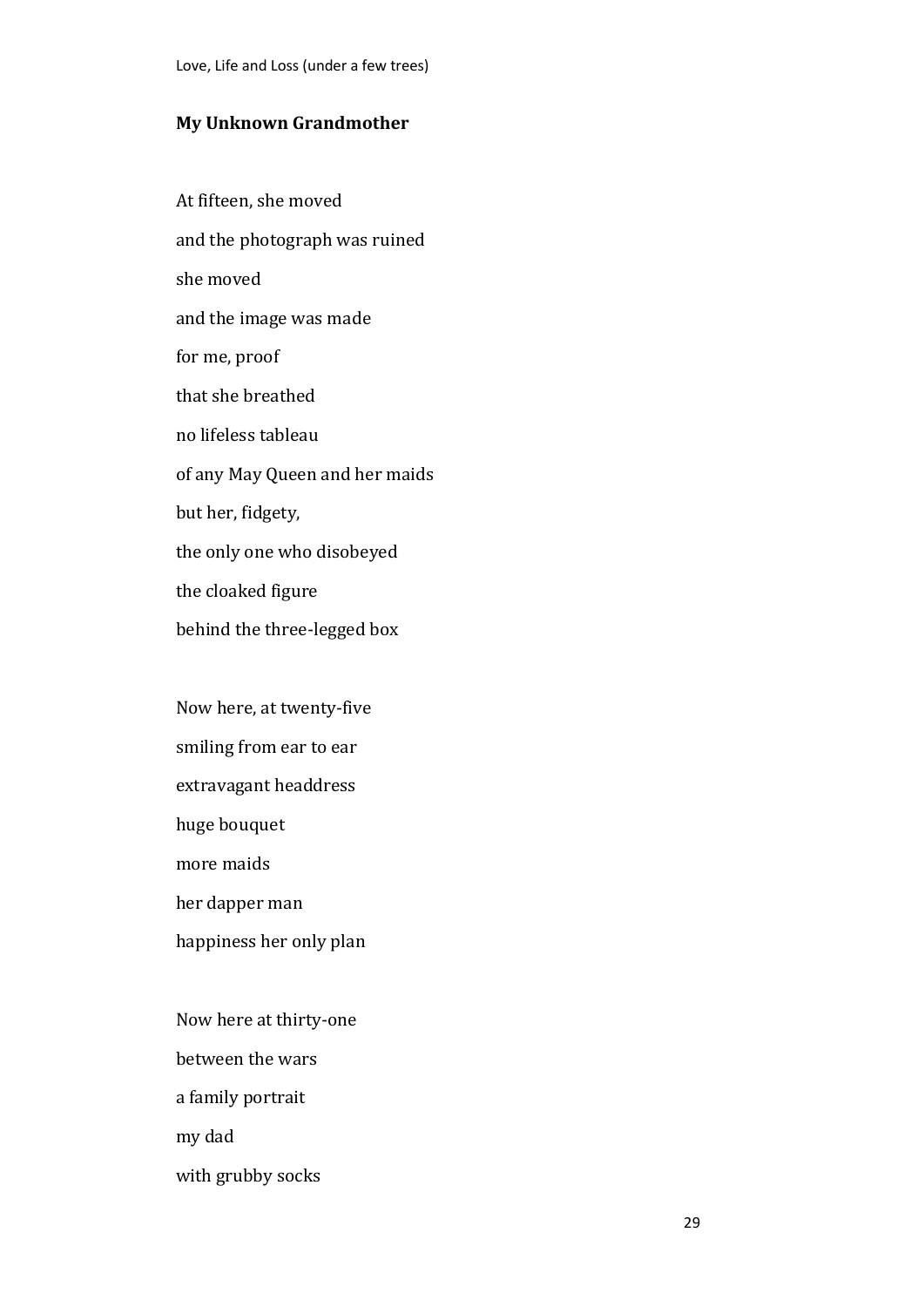leaning into her

starry skirt

Now here at thirty-seven more black on white love's last gift remembrance.

30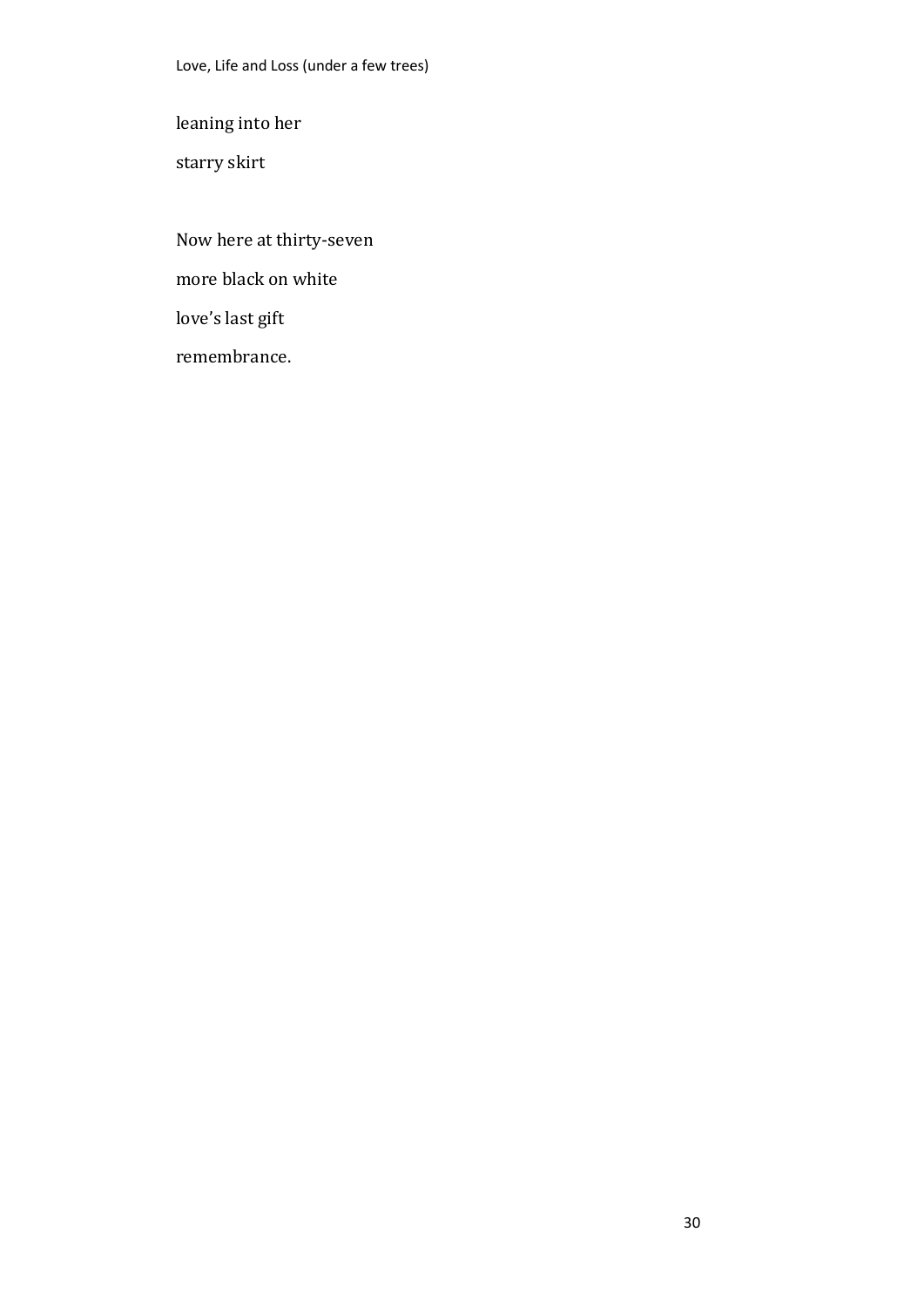# **Fox Trail**

I followed in the vixen's path and wondered would she heed my scent when she next delicately picked her way across our field would she give thought to what heavy creature had blundered through her meandering territory which sways with yorkshire fog and crested dog tail -as meadows should. Would the rattle seeds which filled my shoes stick between her hardened pads? And come the day, which soon it will, will she stare bemused at the shorn sward, the altered landscape bereft of sanctuary? Soon I will wait patiently while my busy man fills the trailer then drive two tractor lengths behind content to play the farmer's wife, happy with my part in the harvest.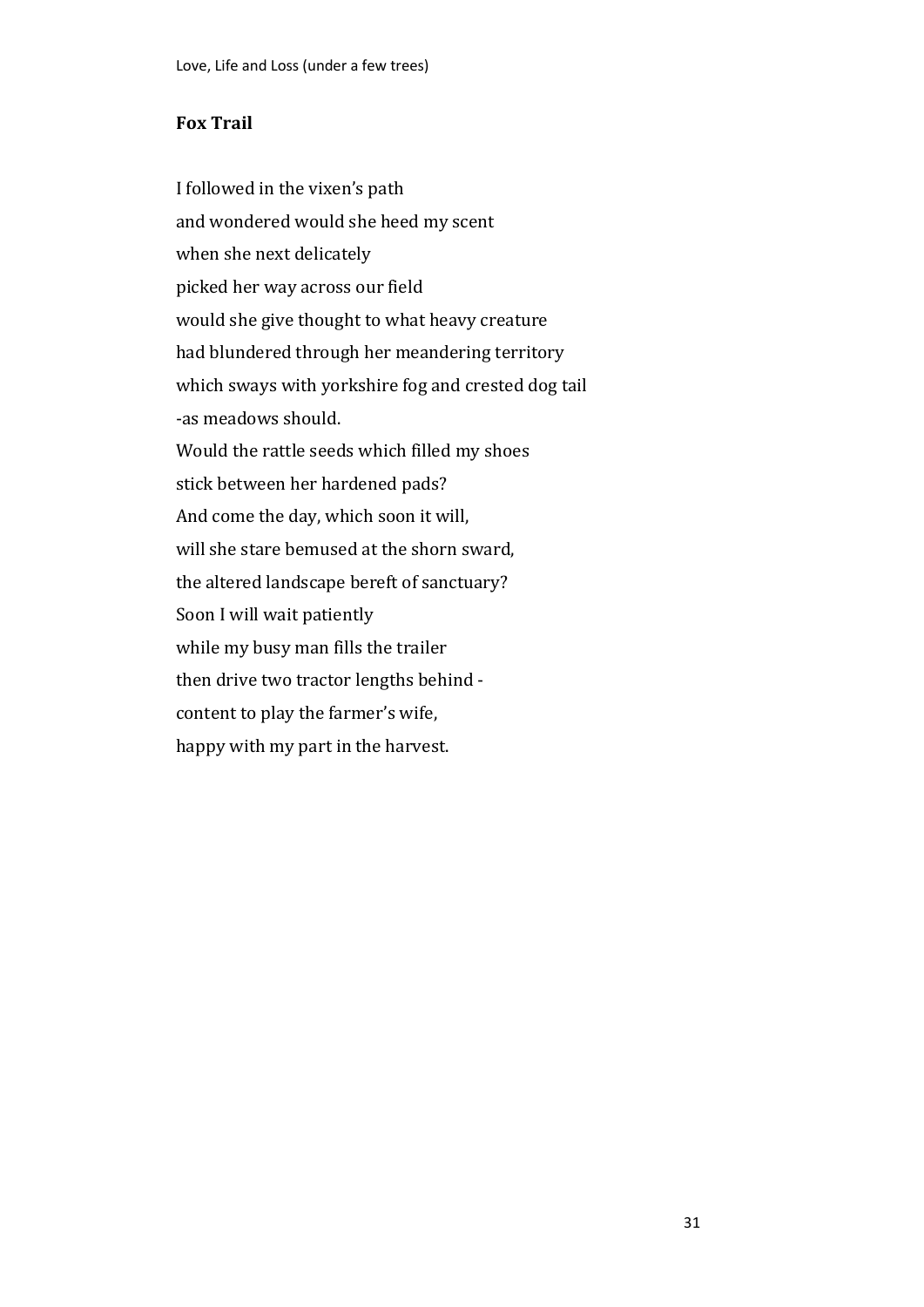### **Gaps**

In the spaces you no longer inhabit I miss you most. In the things I no longer do for you.

Light now dapples the stone wall where once your pet's hutch stood. Feeding him was a communion, a daily link between us.

Perversely, I miss the minor irritations not there to rail againsthalf- drunk tea left to moulder.

My sad redundancya selfish sense of lossis balanced by your joy, your abundant happiness at finding your place beside your love.

There's still evidence of your being here. There will be many sorties yet for things you need or want. Much ferrying of stuff from your ransacked room, more hairgrips shed.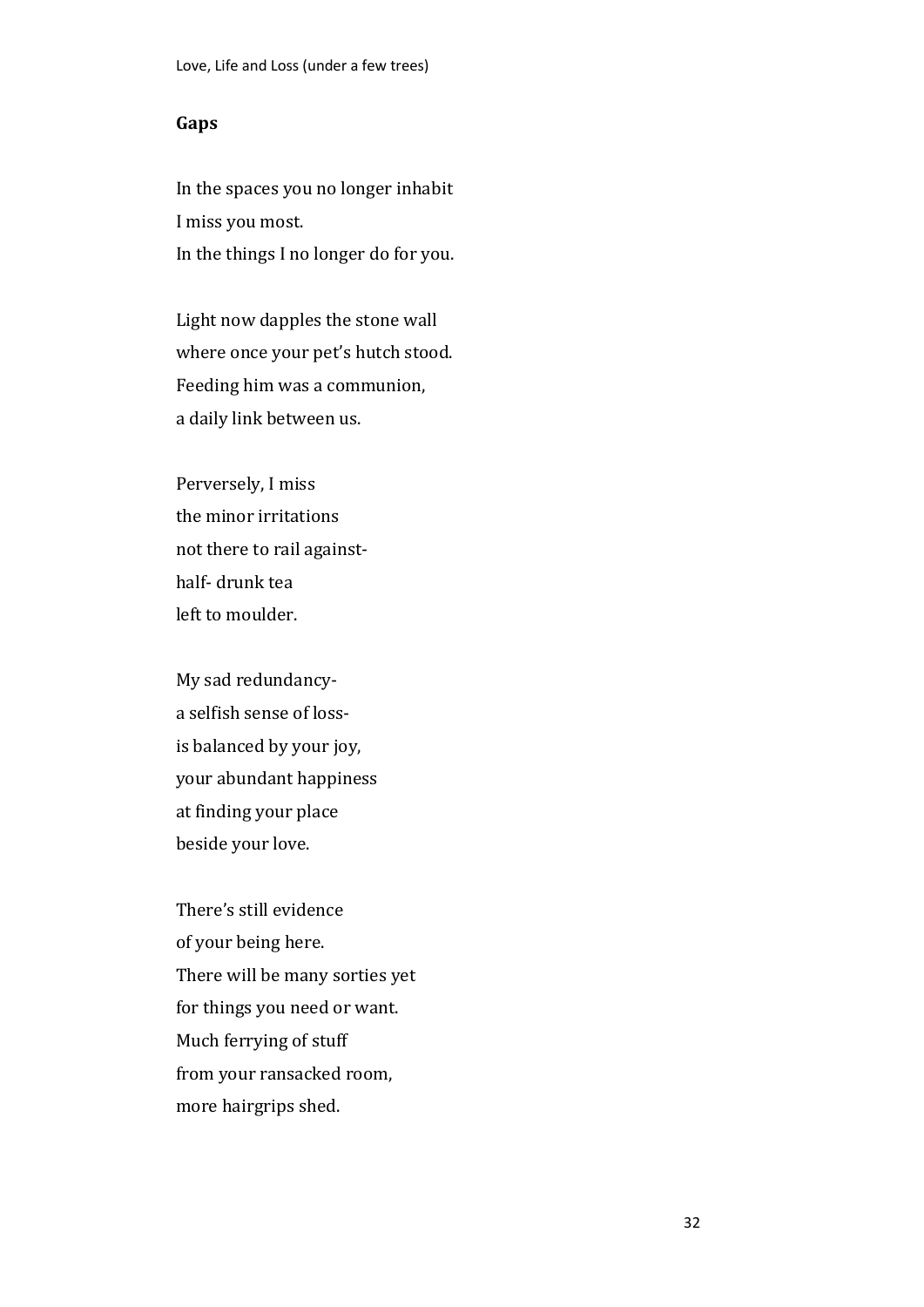Before I reconfigure,

reorganise,

redistribute,

-to make the gaps

less gaping.

My constant companion remains, my shadow self, the woman I wish I had been, reminding me that I should have done better more.

The me who achieved her potential and yours, thwarted all the bullies, protected us both from hurt -and worse.

The better woman I wish I'd been, mistress of her journey, who stuck to a route. Not misdirected, storm tossed, shipwrecked,

washed ashore.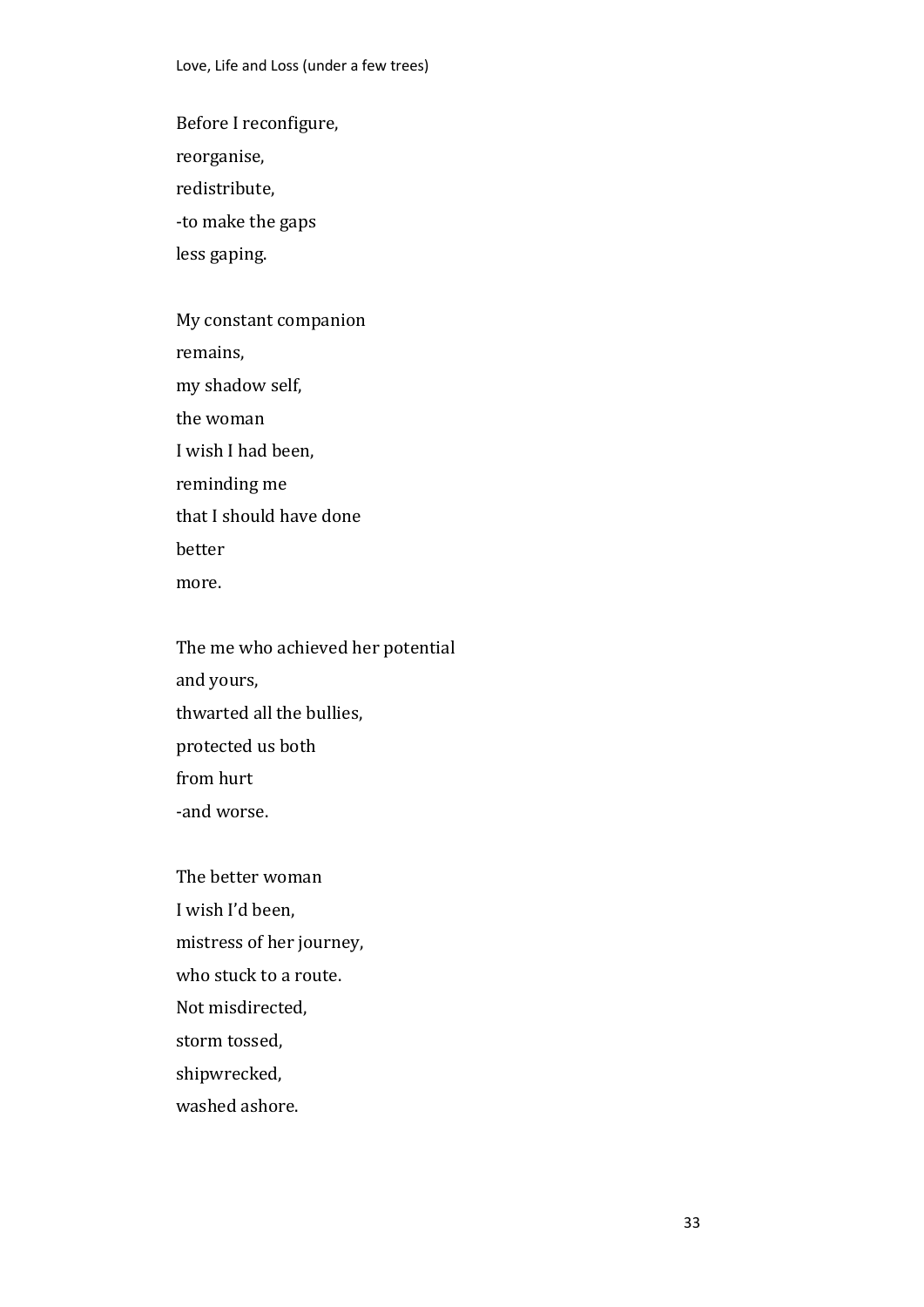I wish I had arrived purposefully at this safe- haven, plotted my course, steered us steadfastly.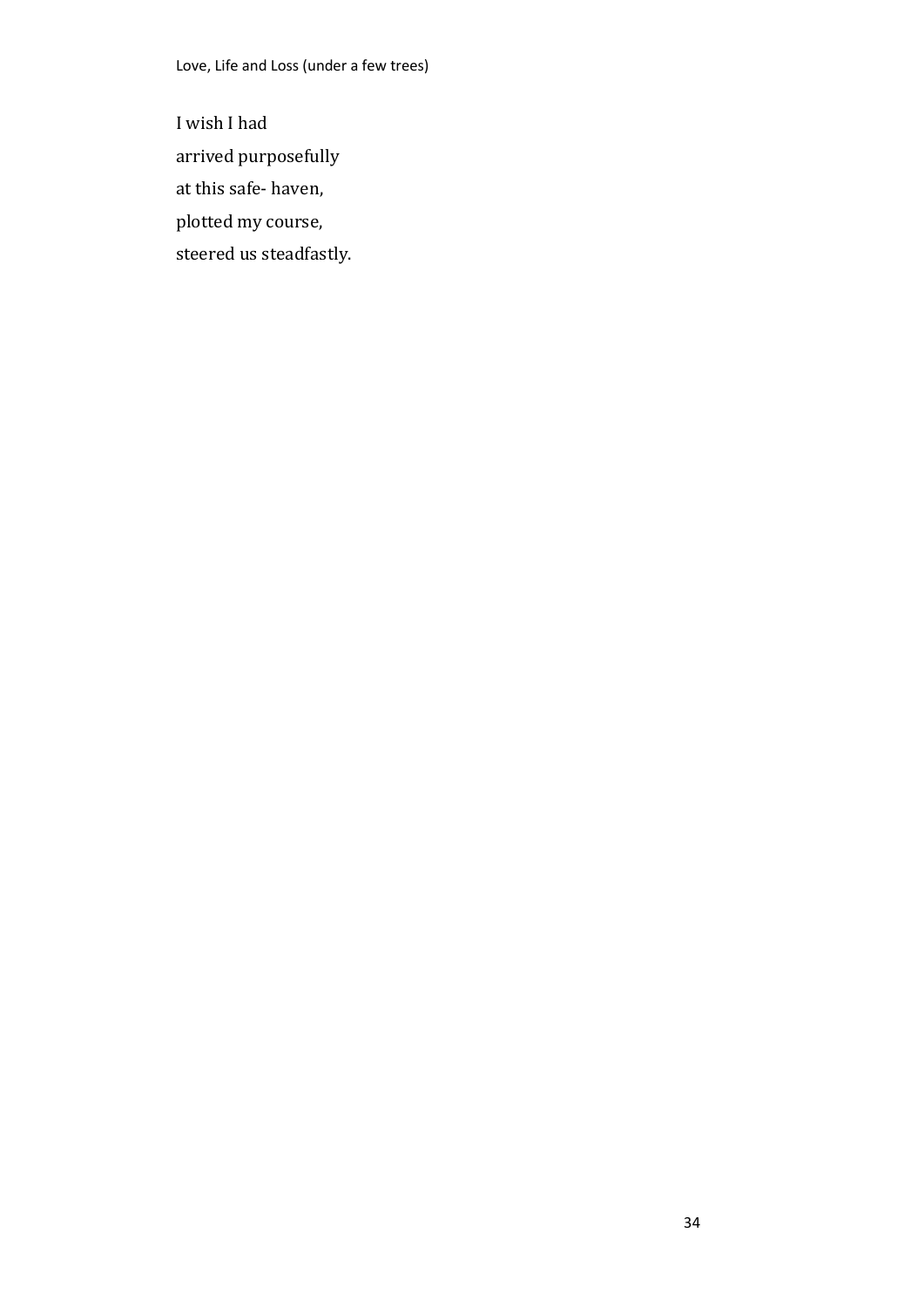# **Proposal Pending**

I went to a poetry festival

and bought a dress

but it's a poem of a dress

pale blue silk

embroidered on one side

fit for a mother

of a bride

I must hide it away

not let it be a jinx

while I prepare

to be a spare

- to hand her
- into the care
- of her chosen

to become

her less significant mother

'til then we'll pin our interests drop hints eat cake go on a mother and daughter break while we await his bended knee.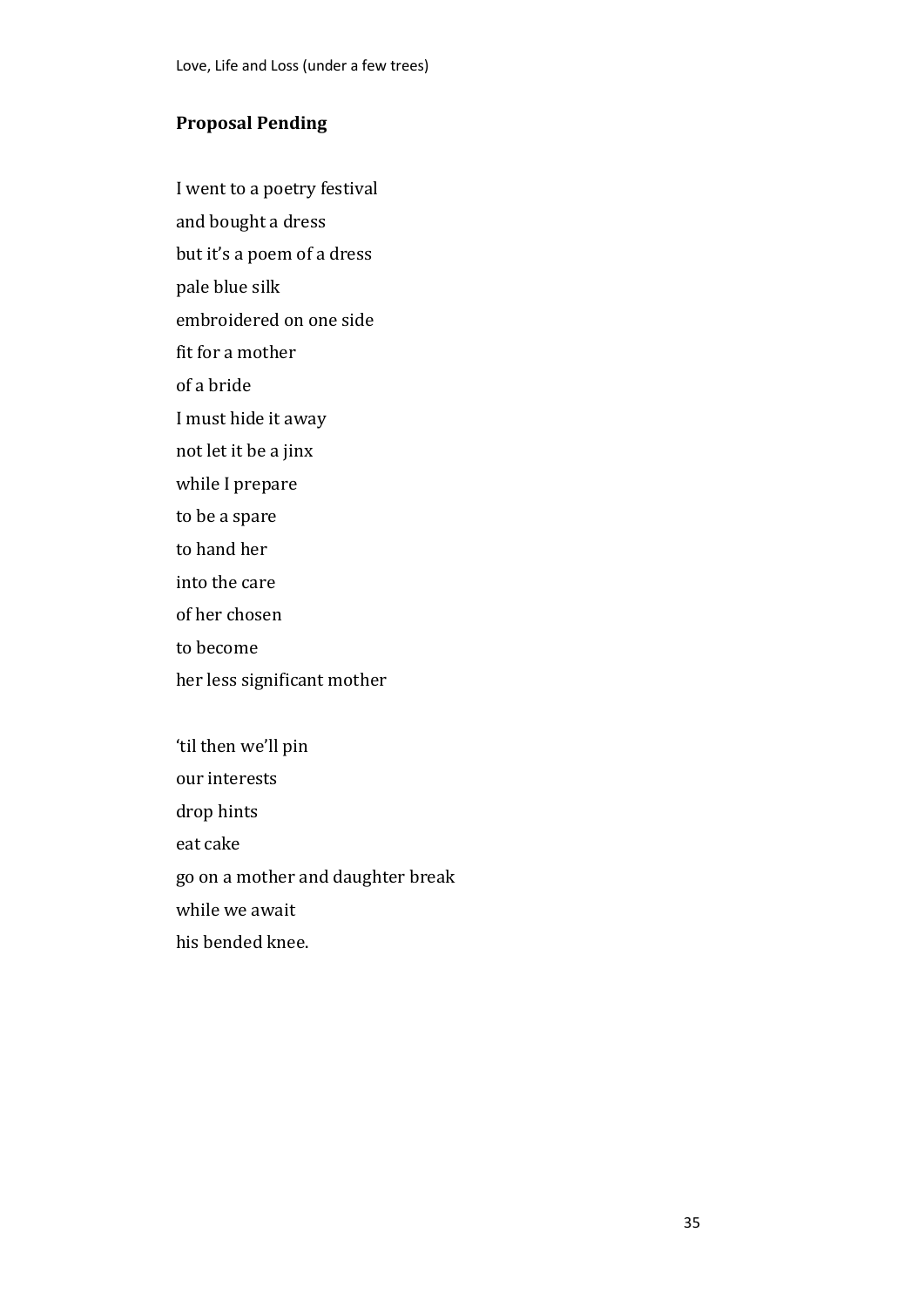### **New Friends**

It's not easy to make new friends in later life there's no shared history no reminiscing

with luck there's instant connection glimpses of what's made us

and there's risk

I took one such loved her quickly -we'd barely declared our friendship when it got complicated

long car journeys news to be digested vigils to be kept brine to be wept

but what is life without loss

hiding from its riches to stay safe

take the risk be enriched.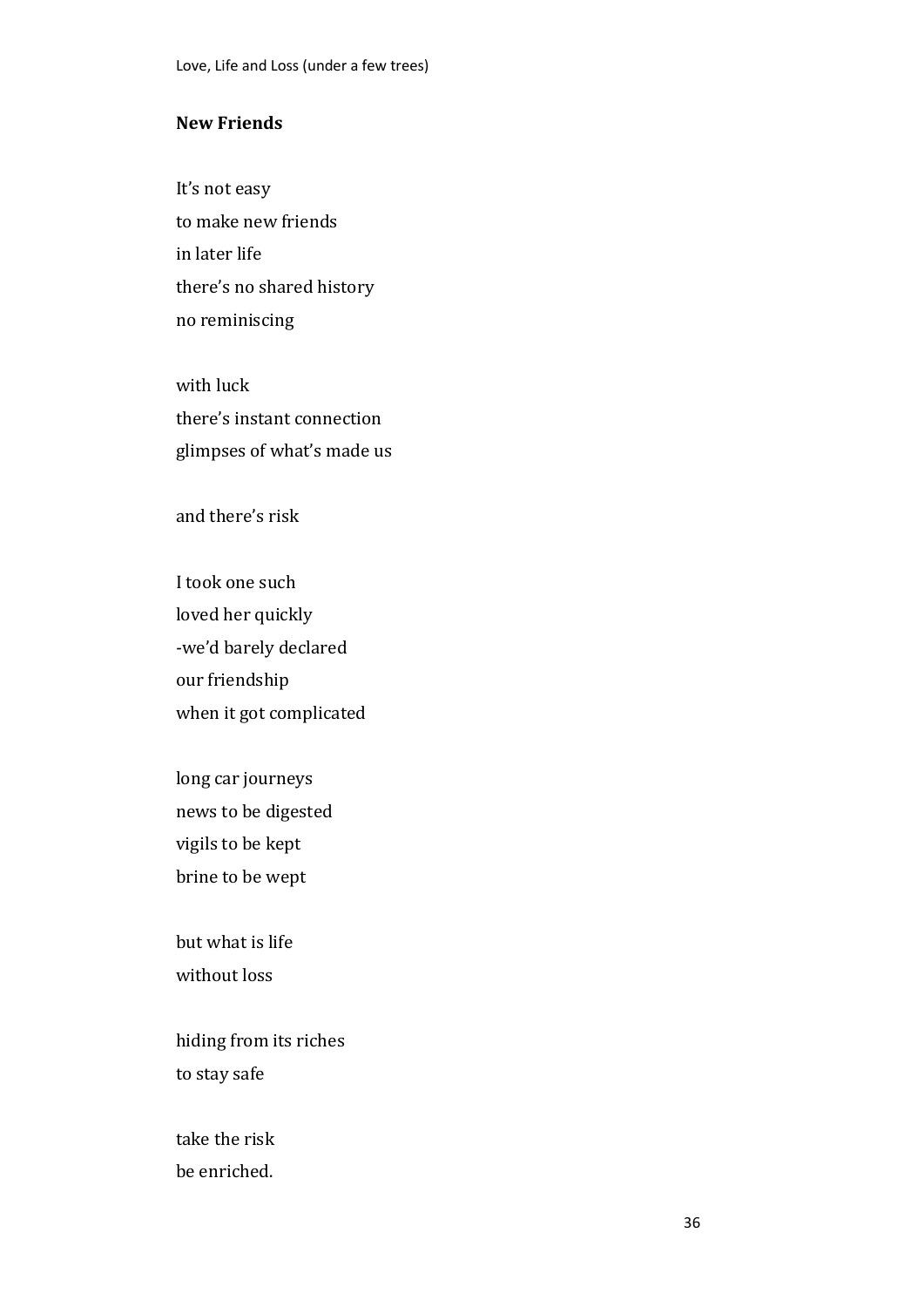### **Mousehole Moon and Sun**

We arrived with the autumn equinox moonful delight over the sea taking centre stage spotlighting empty patches nocturnal fishing boats missing their cue.

Waking with awe at the fisherman's warning sky we west coast dwellers, accustomed to the hesitant curtain call of the sun at end of day -will he won't he, slowly descending, disappointing his audience, slipping behind a cloud before his exit, just a rosy afterglow giving faint applausesee here, a bold crimson slash announcing his entrance he blinds us as he climbs spectacular from his salty bath in a swift ascent to start the day.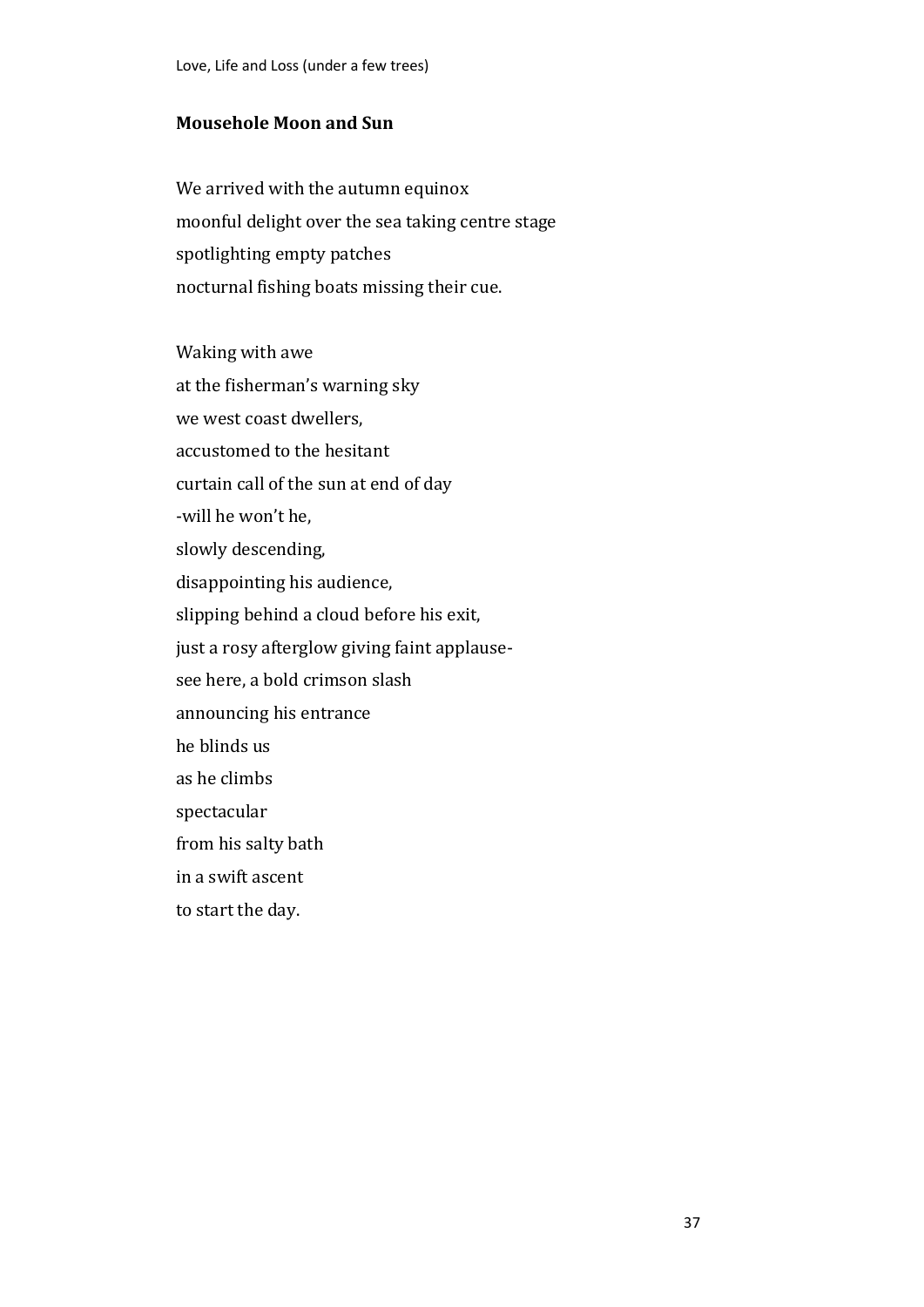## **Excommunication**

I have been disconnected something to do with the wiring his not mine it's unlikely that normal service will be resumed anytime soon

he's not talking not explaining his ire not to me nor our brothers it's his pain a one- sided war with me the only casualty

I'm keeping a tenuous connection with the next generation hoping that the links remain flexible enough to be sustained despite interference from static friction.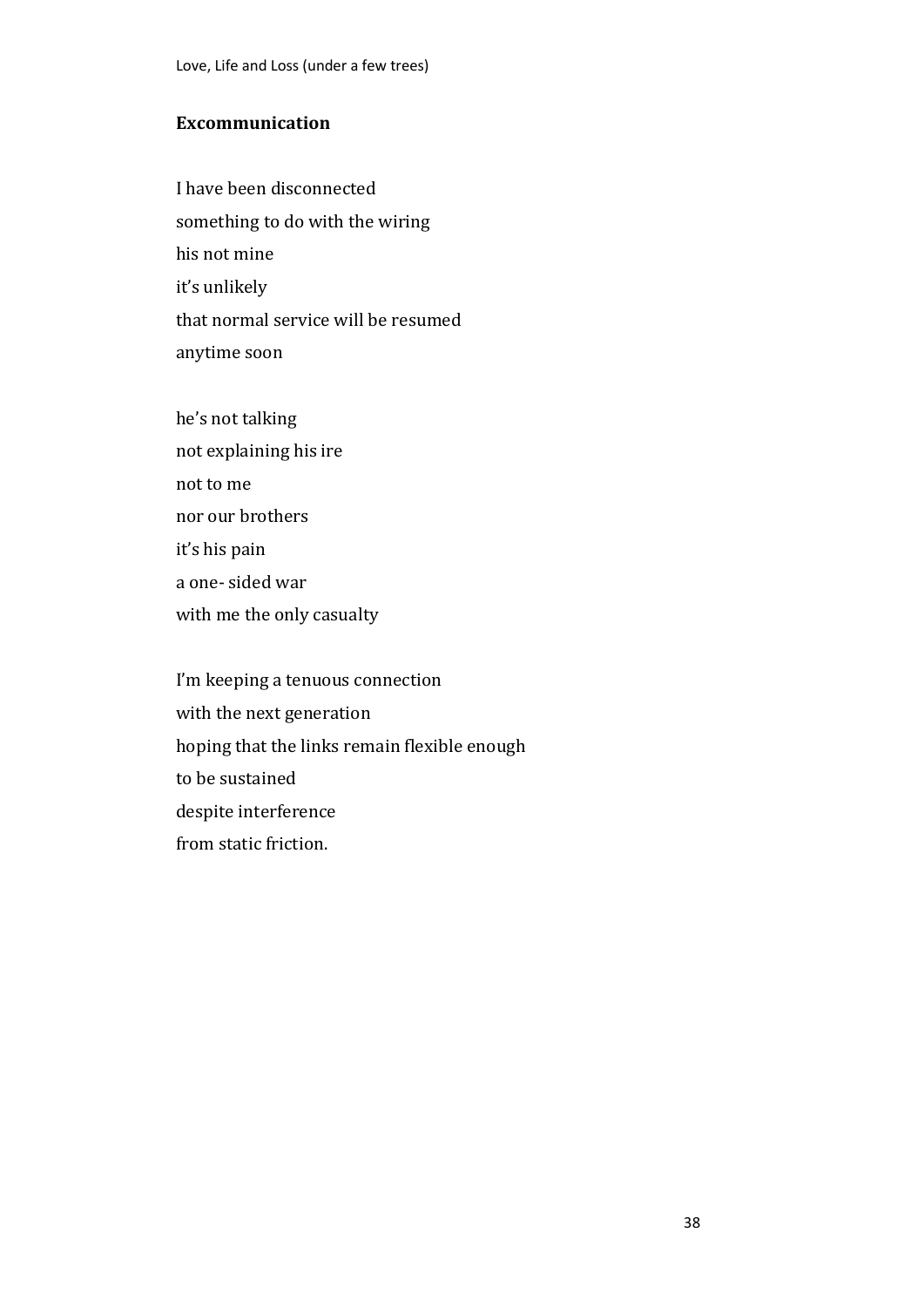### **Starlings**

If I get my timing right I can stand in the lane and see them coming a murmurous dark cloud surging across the pale evening sky above me louder discernible notes now so close I could raise my hand for them to flow around it like water then smoothing out to a ribbon avian calligraphy in the sky curves and arcs and scrolls that flow around the Croft trees to hug their silhouettes momentarily before dropping like fallen chiffon which shatters to leaf the bare branches where an unseen hand abruptly switches off their clamour

silence

 before the same hand claps to throw them back to the air as one shouting 'this is not the place! this is not the place! and the stream flows on.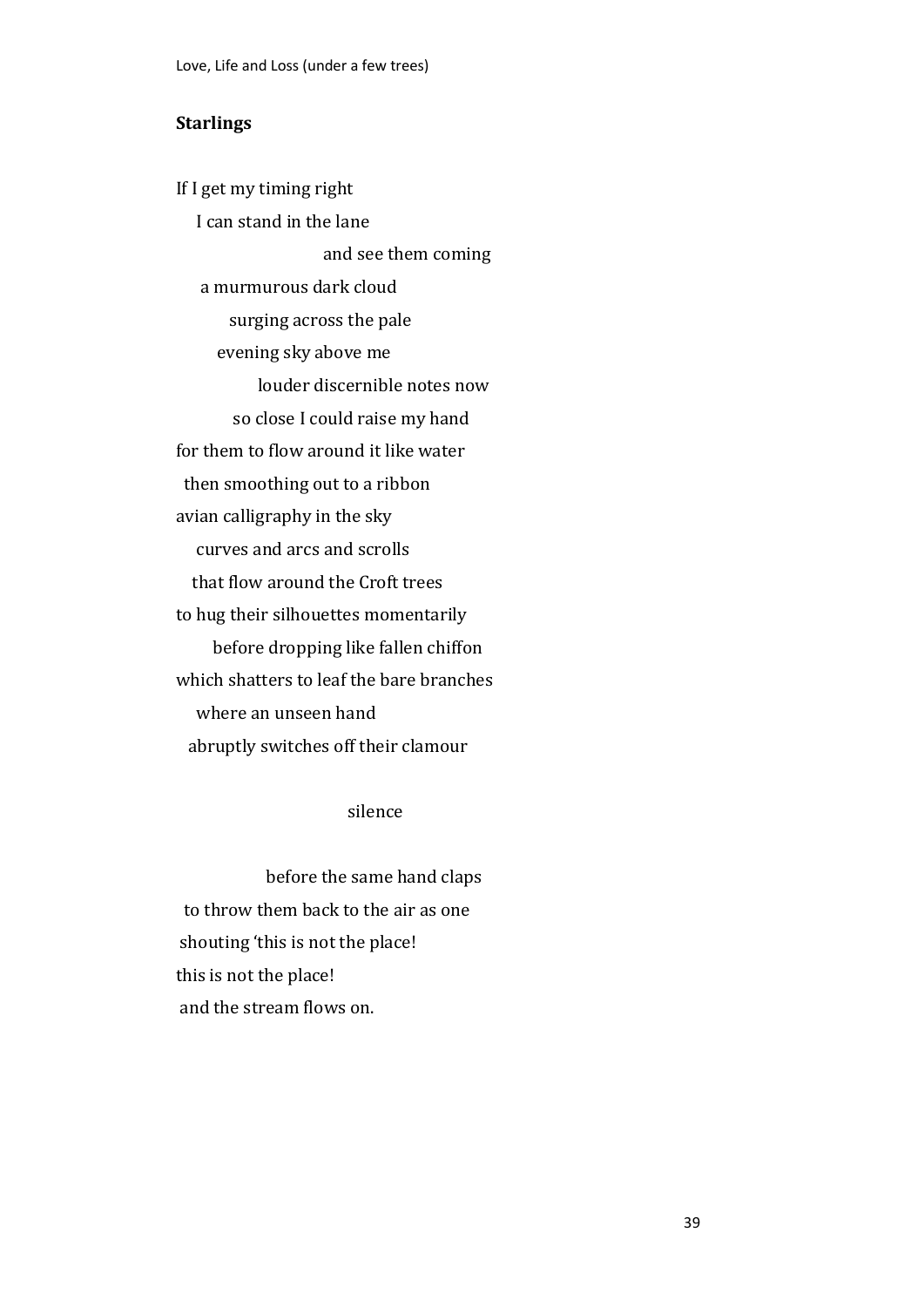### **Throwback**

I read a footnote on Richard Jeffries and am thrown back to you the first cut is the deepest

my long-matured recognition of your teenaged pretension mingles with the memory of how you licked your lips before we kissed the tang of Gauloise the way you walked like a land-locked sailor the cupping of my face with your large hand the lifting of my heart at the sight of you

you abandoned me the best love of my life will not memories of you feel like infidelity.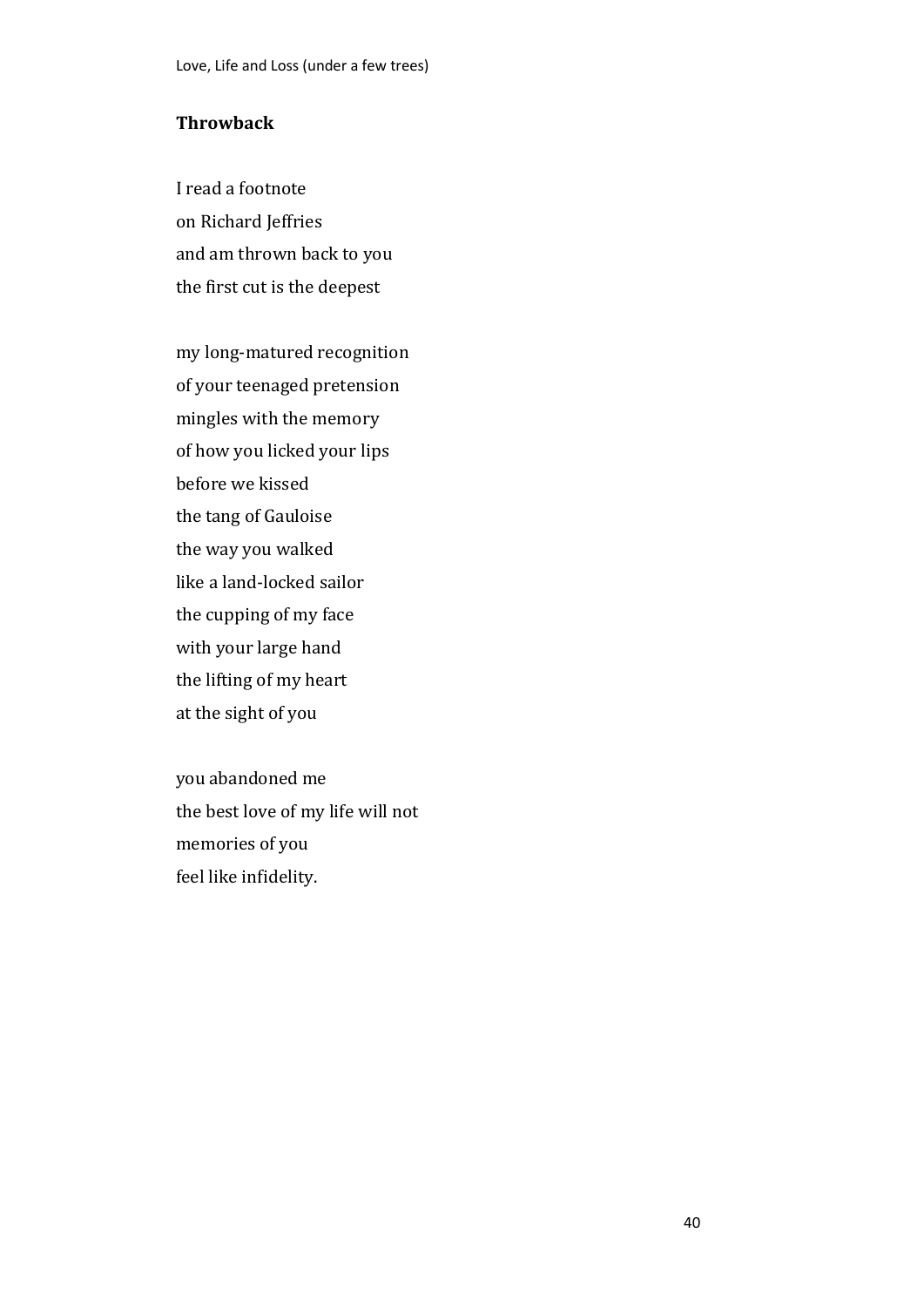# **Conkers**

You never know

when will be

the last cut

in October

days become shorter

the rain will fall

the lawn become

a shaggy rug

time in the garden

grows precious

I am grateful

for the chilly sun

the drying breeze

riding my mowing steed

avoiding the glowing conkers

dismounting to harvest their shine

I always hated Autumn wanted to see it gone hurry on through winter so that spring can come now I've learned to love it knowing I'm in mine each day, each hour is precious when you're running short of time.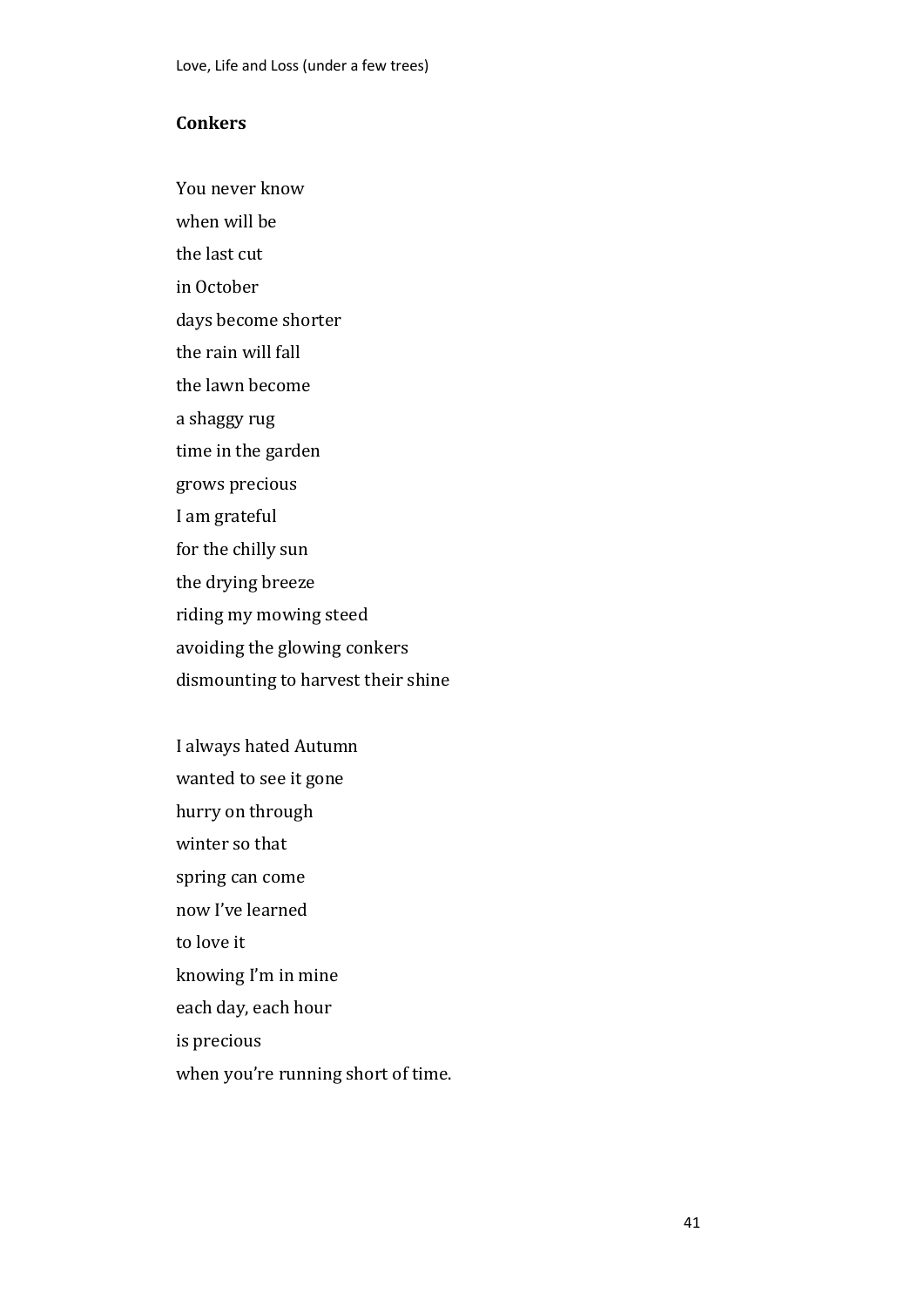### **Mexican Wedding**

Friends and family gathered under a relentless sky to hear the vows of a truculent boy transformed by the love of his glowing girl

### the magnificent cardboard cake

stood witness to celebration and mariachi and feasting and fizzing and heat and happiness and dancing

the dancing! What exuberant prancing! what thinly veiled sensuous expression of joy! Oh, how these Mexicans love to dance! No waiting to be swayed by alcohol

like our British boys

just play one note

and they're on the floor

not even the dance floor

just where

they stand

they give their partners their

hand

and hips gyrate-

no effort required

minimal footwork

elegant hands

droop from flexible

wrists

their bodies are one

sex on legs

tantric salsa

# a dance of love

all night long.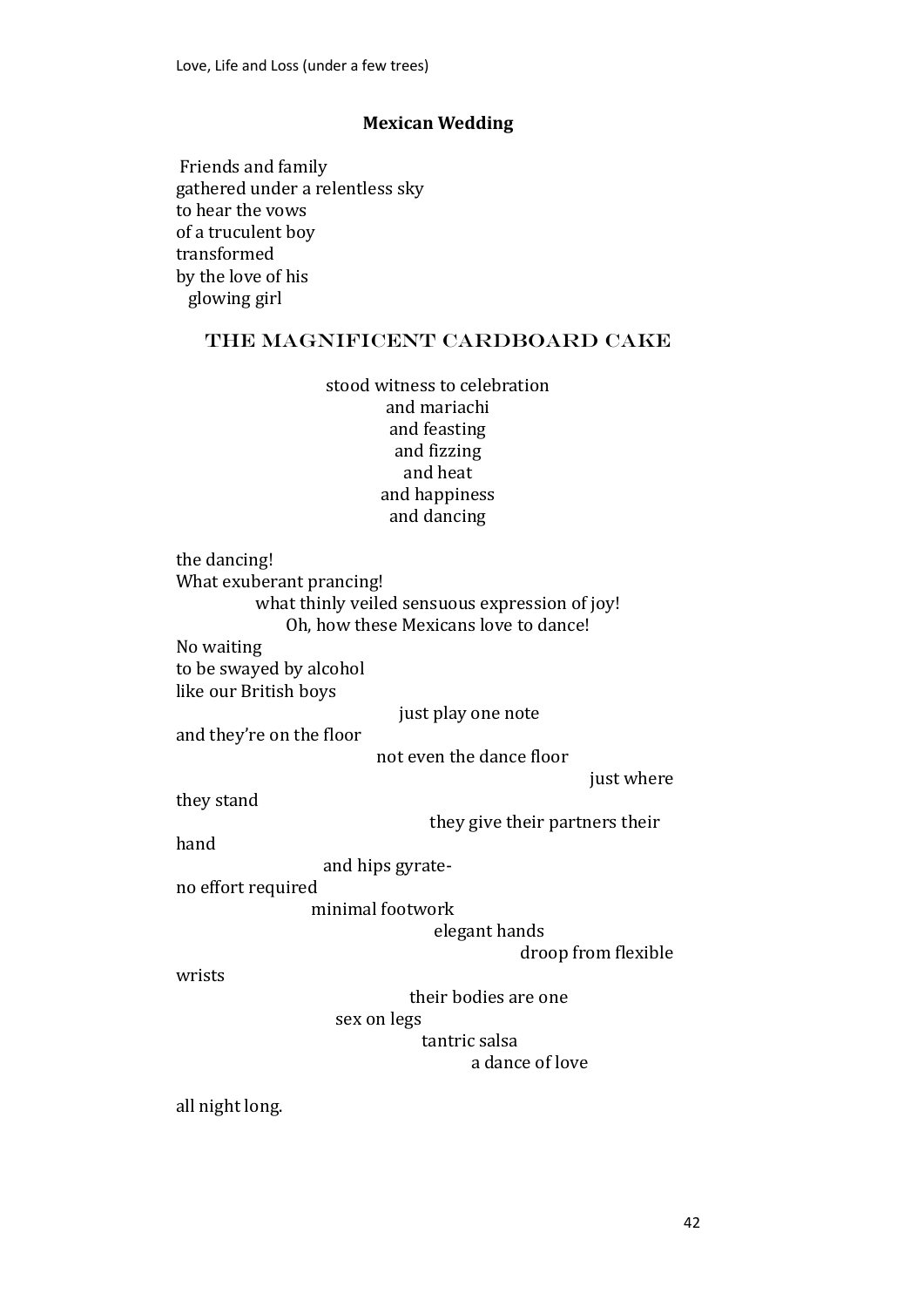#### **Chaos in Camrose**

Hordes of men have descended big expensive safety strapped long lensed cameras cradled in their hands menacing tripods across their shoulders mayhem in our little village cars abandoned in our narrow lanes who have they come to persecute? Who is the accused? What murder done, scandal exposed?

It's just a bird, a small bird with a funny face. For this they have raced across the country, slept in their cars under frozen stars, to capture with their lenses, note down in their books, this little masked intruder blown off course to our sleepy rooves, catching insects in the cacophony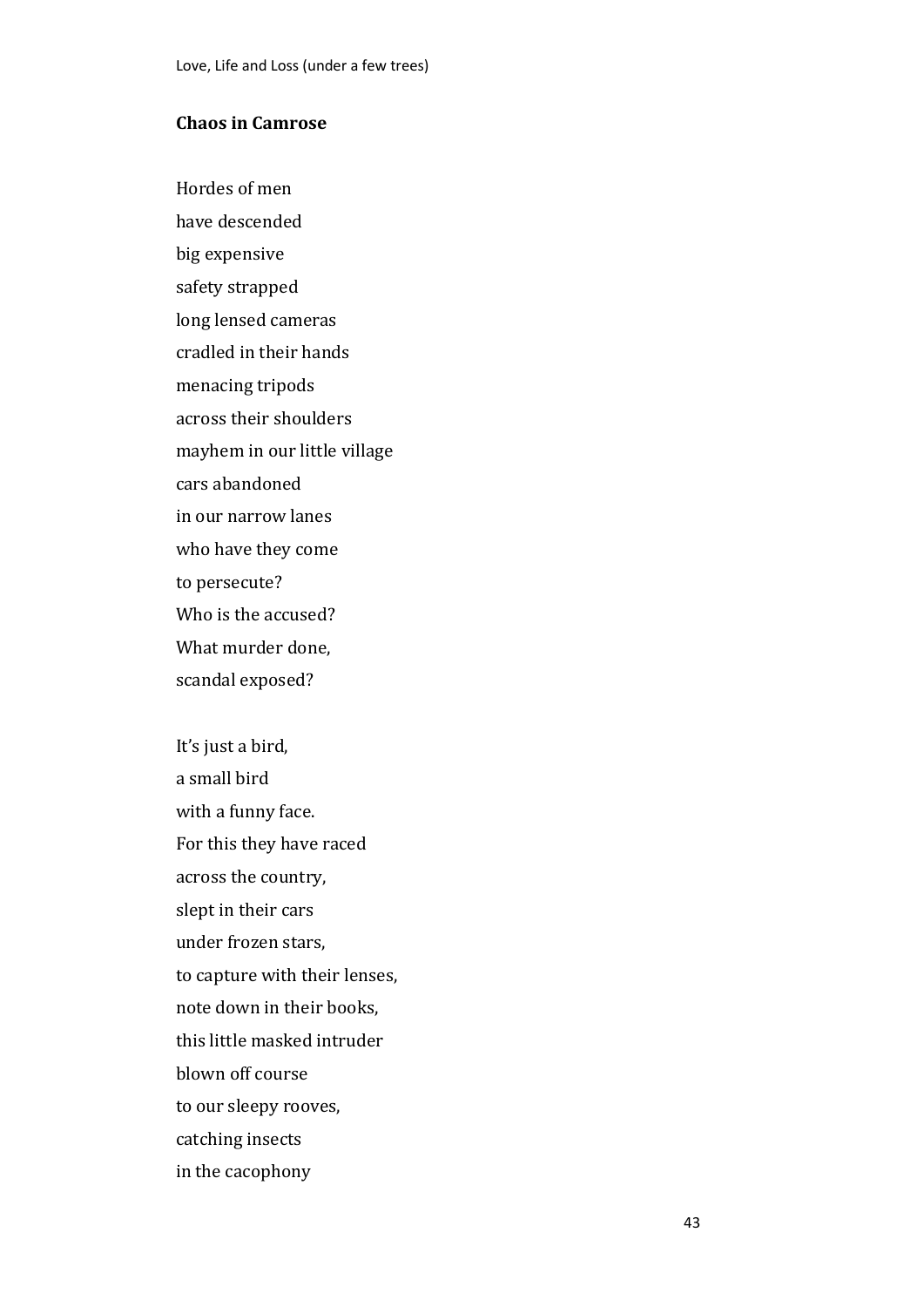of clicking shutters.

Stay away from our gutters little bird!

Don't come near,

don't let our cats

become the villains of the piece!

On the 30th November 2016, the first masked wagtail known to have visited the U.K, (from its home in Kazakhstan), was spotted in our village.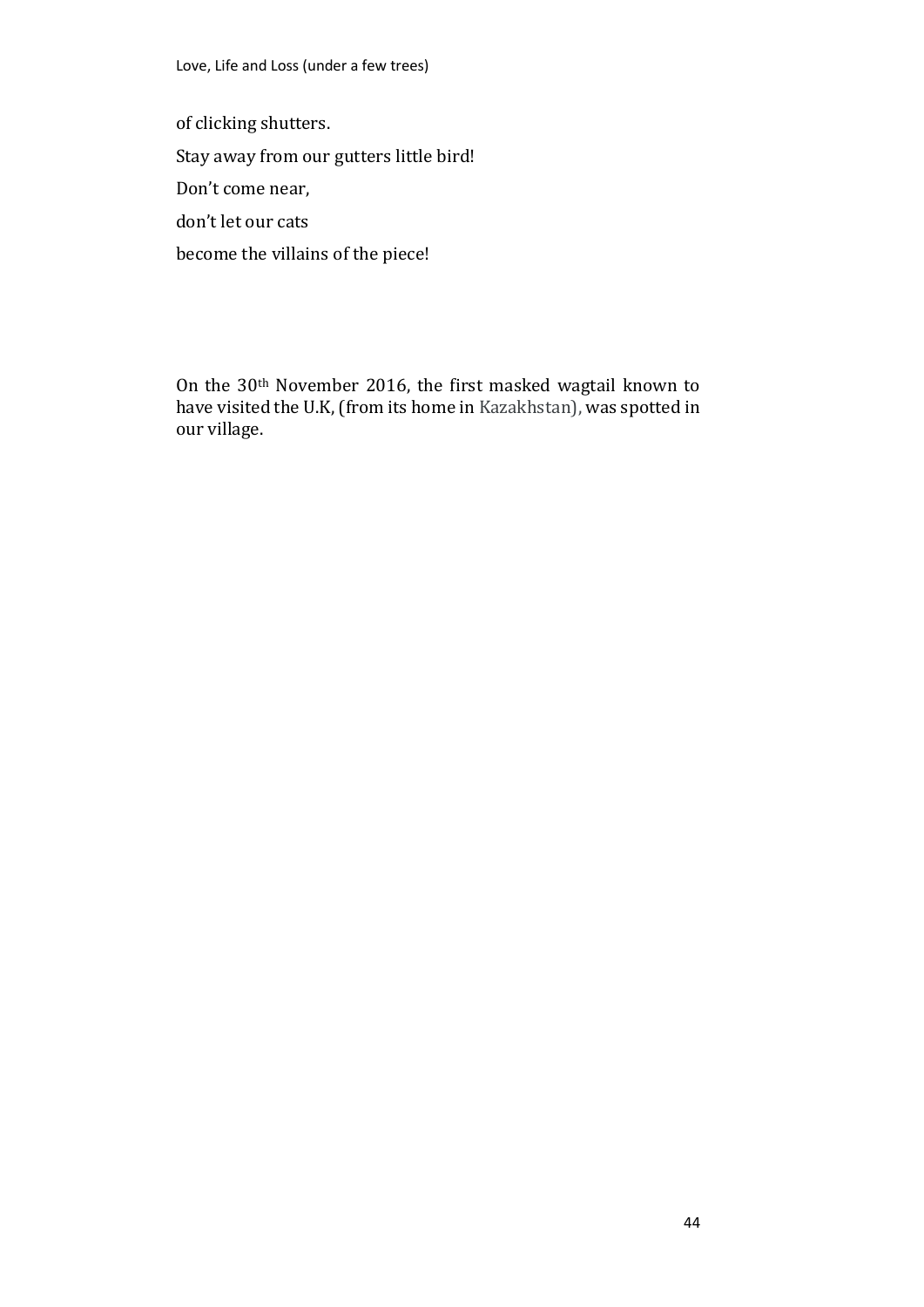### **May contain imperfections. Wash before use**.

I'm sewing a scrap of sari

- recycled
- bought at a fair
- I think it's silk
- rolling a hem
- between finger and thumb
- neatening the three hacked edges
- the fourth is faced with plain
- to contrast the stylised iris
- woven not printed
- still bearing the dust
- it was dragged in
- Bangladesh-Birmingham
- two spots of blood
- a scratched gnat bite on your thigh
- I stitch with embroidery thread
- unknowingly bequeathed
- I'll wear it at my wrinkling neck
- a magenta bandage
- bearing your blood
- and the ghost of her fingers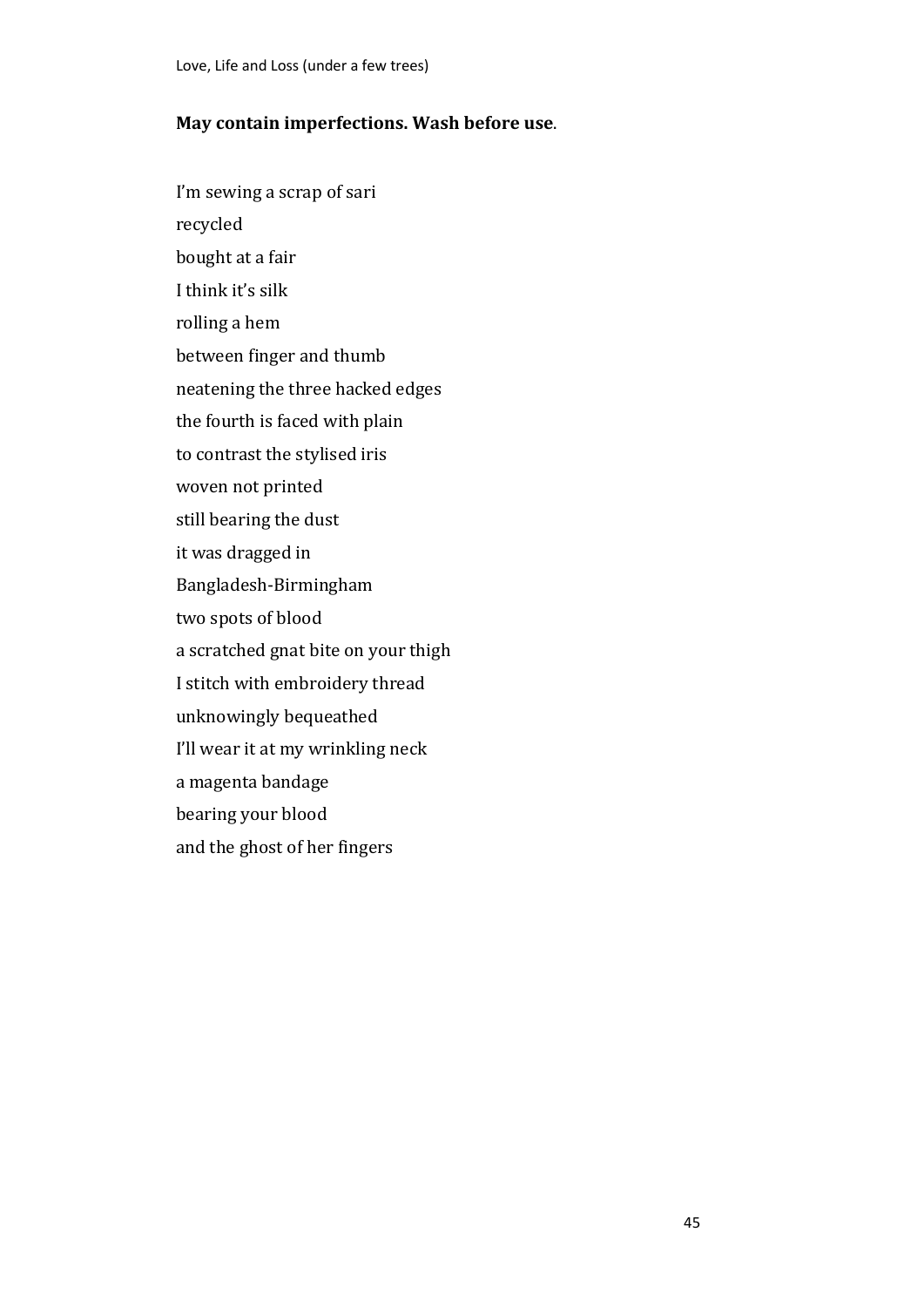### **Winter**

I looked up from my book because a light had switched on I knew there was no light

it was the sun suddenly released from the cloud opening his grey lid making contact eye to eye through un-leaved winter branches low in the sky

I gazed steadfastly uncaring that you shouldn't look at him directly two layers of glass protected me

then a dimmer switch engaged the light softened faded leaving tree silhouettes consolation of winter against the twilight sky.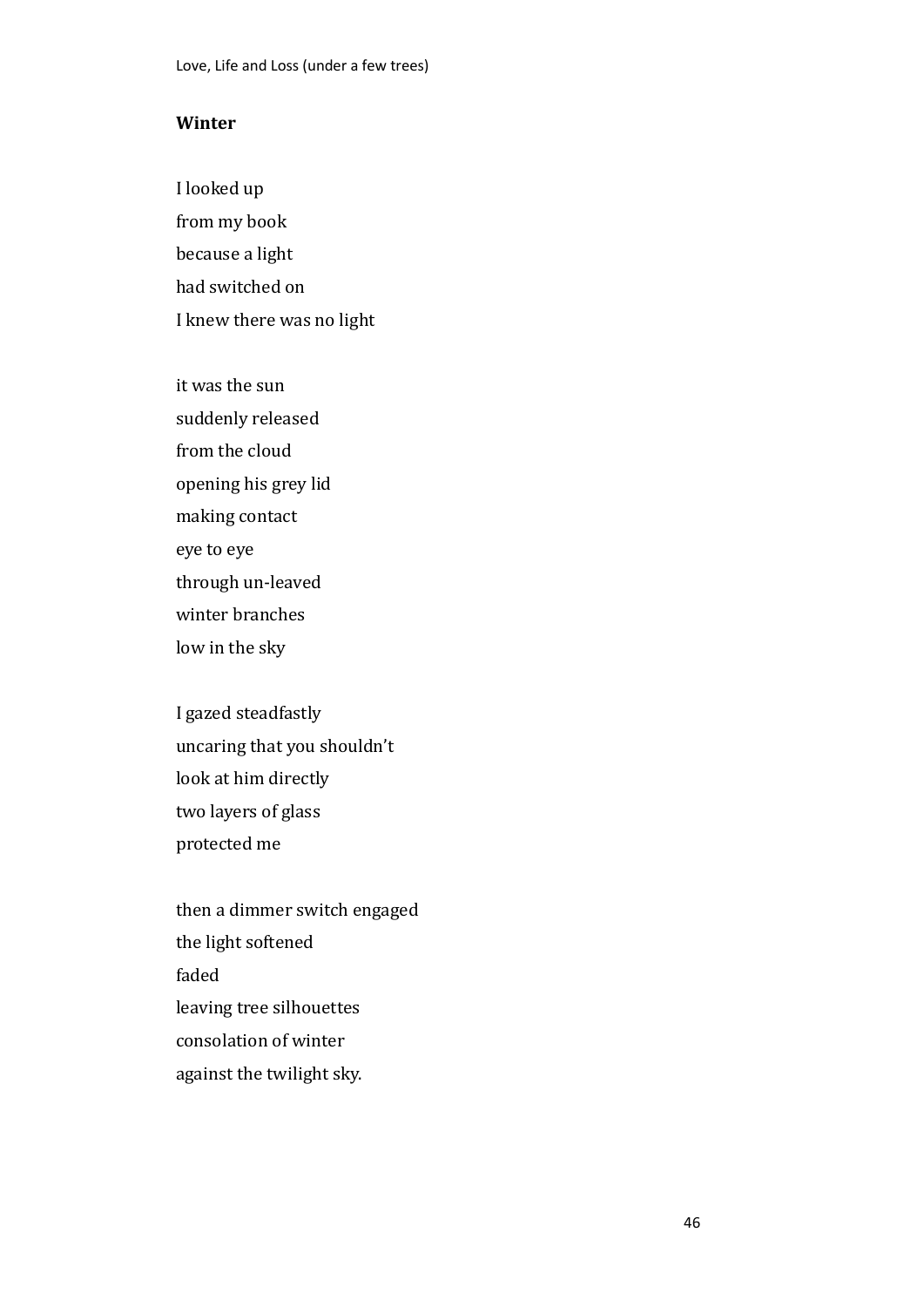# **Twelfth Night**

It's time to take down Christmas although it grieves my heart I use my grandson's birthday as a reason not to start I should have been a Hindu or Jewish-for the light Hanukkah and Diwali both make the winter bright old Christmas must be put away go forward with the year I'll leave up one more string of lights to make the nights less drear.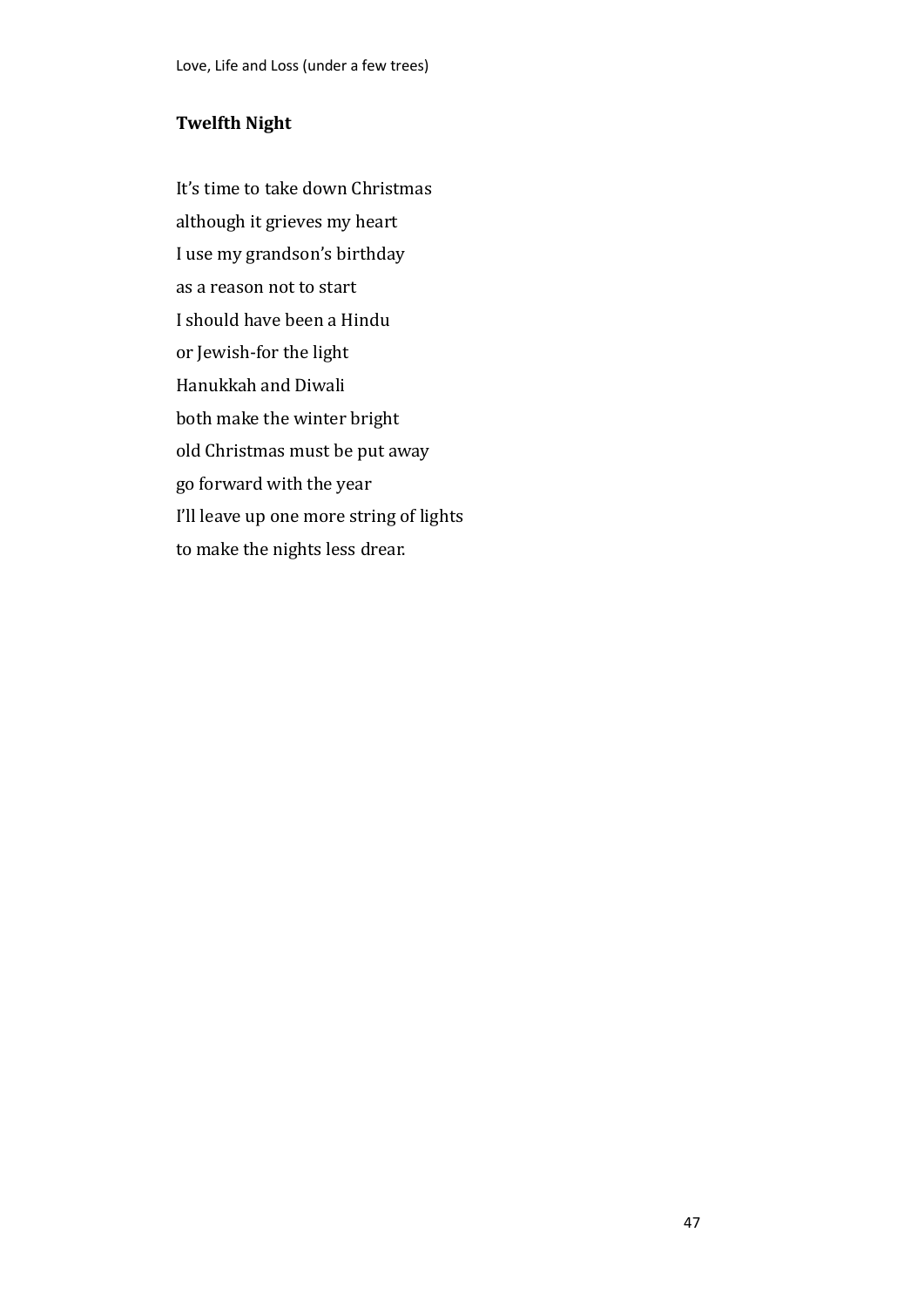#### **Transmogrification**

I've lost it but it's somewhere safe it's bound to turn up soon maybe it's behind the clock up in Annie's room I've rearranged the furniture (without the aid of a saw) I had to have a change I couldn't stand it anymore I've hidden all the ironing where it's easy to ignore 'til it erupts over the the sofa and we all will know the score.

I've donned my starry jumper but with backward constellations I've longed for the comfort of a fag in stressful situations I've confused my lovely grandson with my not so lovely brother that's it, I'm done, it's over, I've turned into my mother.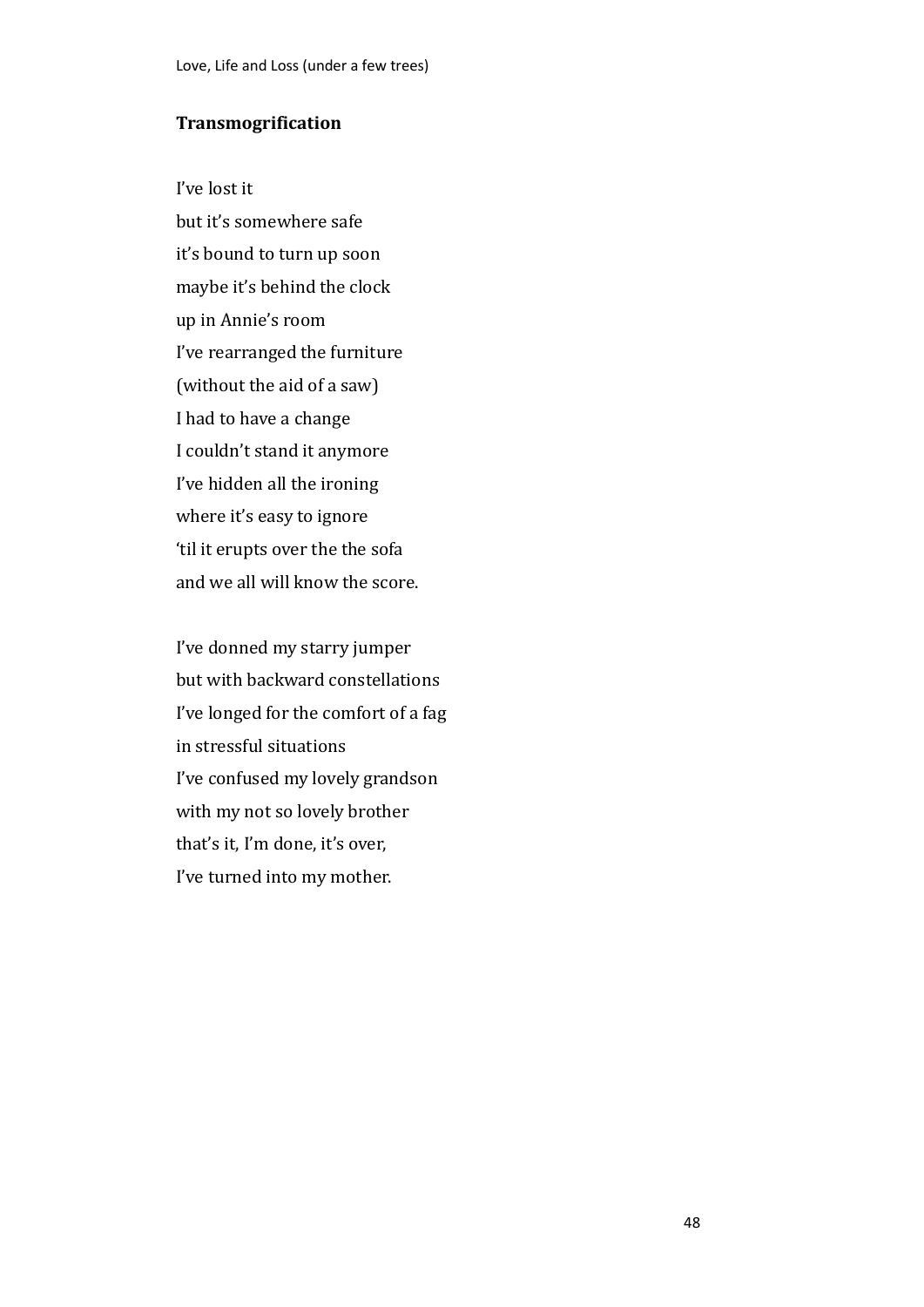# **Brother-at-war**

I dream

of my brother

occasionally

I think

about him

constantly

he has imposed

this

premature grieving

I should feel

anger

but his

poisonous error

jealous rage

at imagined plots

outstrips us both

I am a child again

shut out

from his games

his club

his love

your love your games your club you've shut me out made me a child again outstripped my sadness with your anger at imagined plots

your poisonous error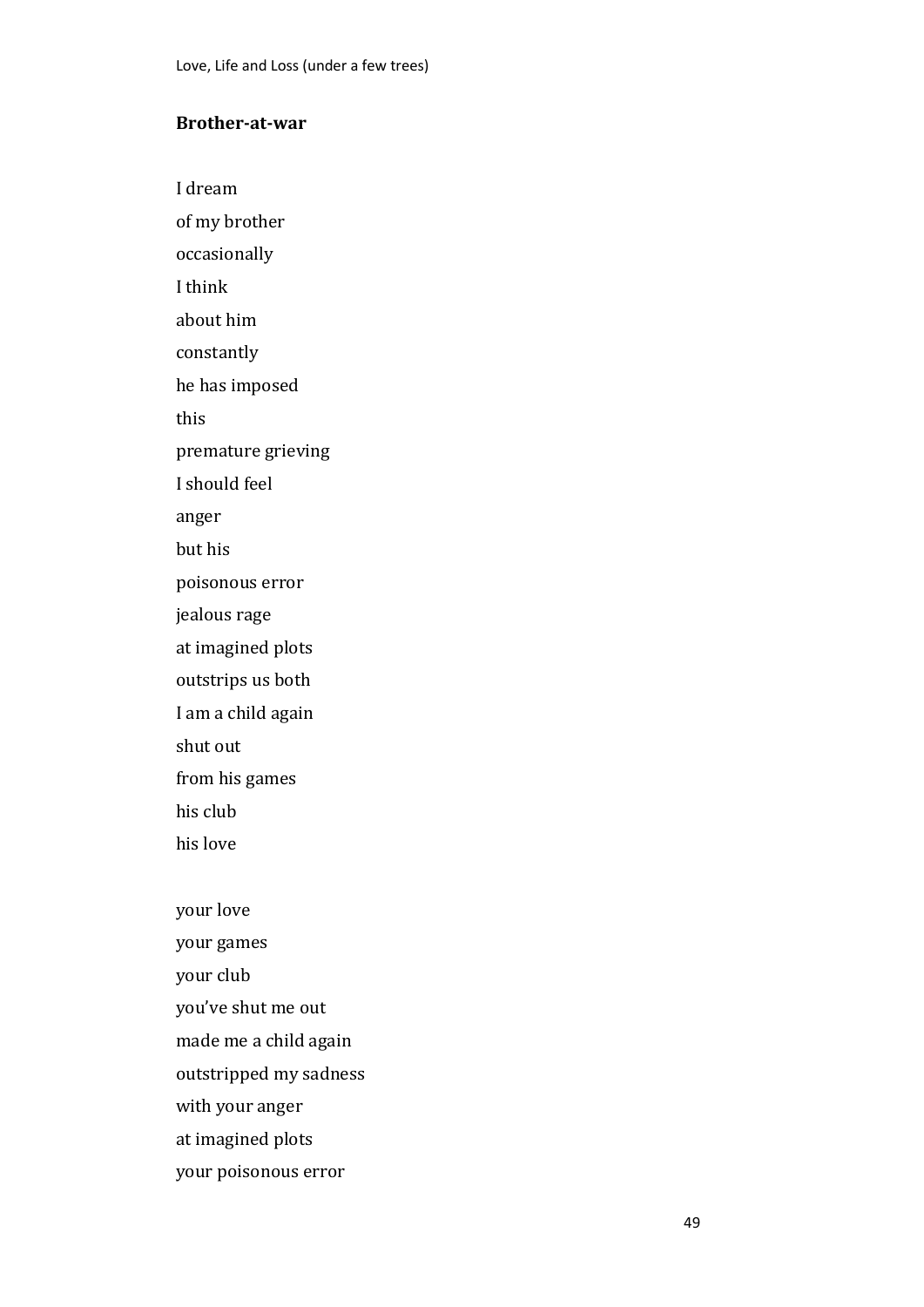jealous rage imposes my premature grief constant thinking occasional dreams of you my brother.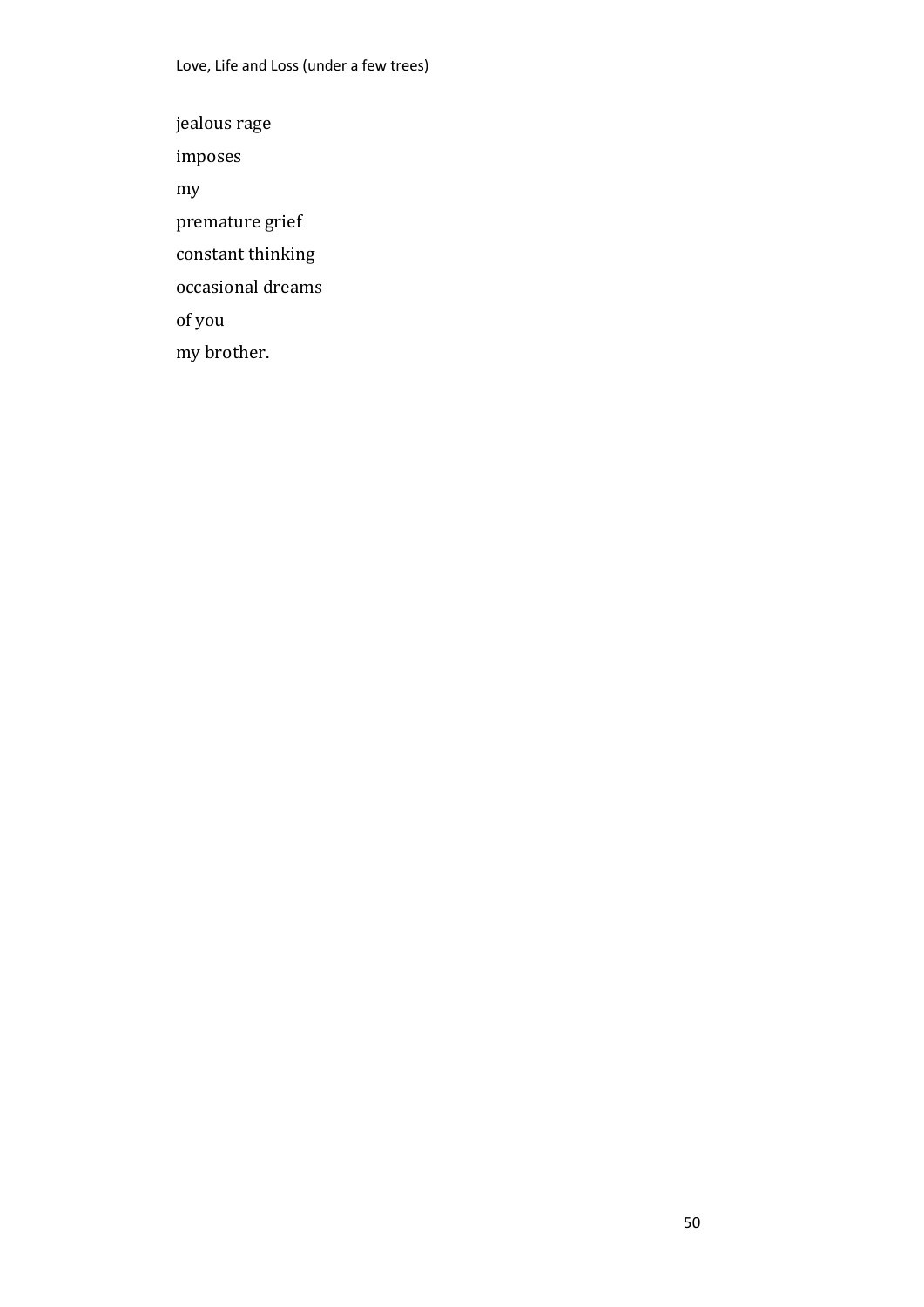# **The Tree of Loss**

Plant me under the dancing ash its keys will float and cover me the sun will paint a dappled splash plant me under the dancing ash and I will lie quite still at last underneath my final tree plant me under the dancing ash its keys will float and cover me.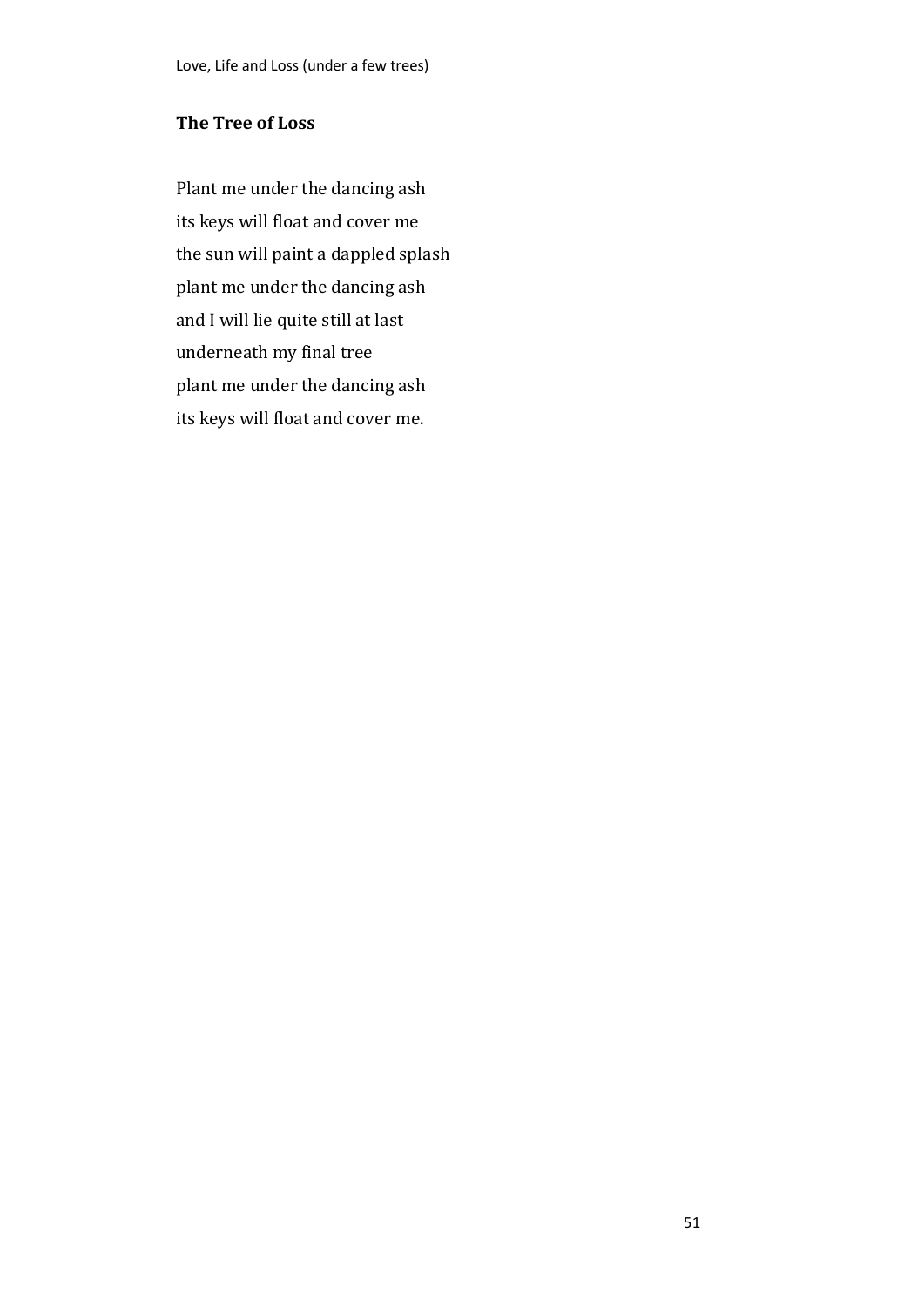# **Mother Nature**

She's slamming about again! -thrown the chimney from our roof rocked the willow from its roots leaves are tumbling helpless through the terrible sky the chestnut's hula hooping birds struggling to fly she's unbolted the cap off the silo the top could follow soon she's dealing ridge tiles like a croupier howling at the moon she's flooding all the lowlands showing us who's boss one day we might realise what's making her so cross.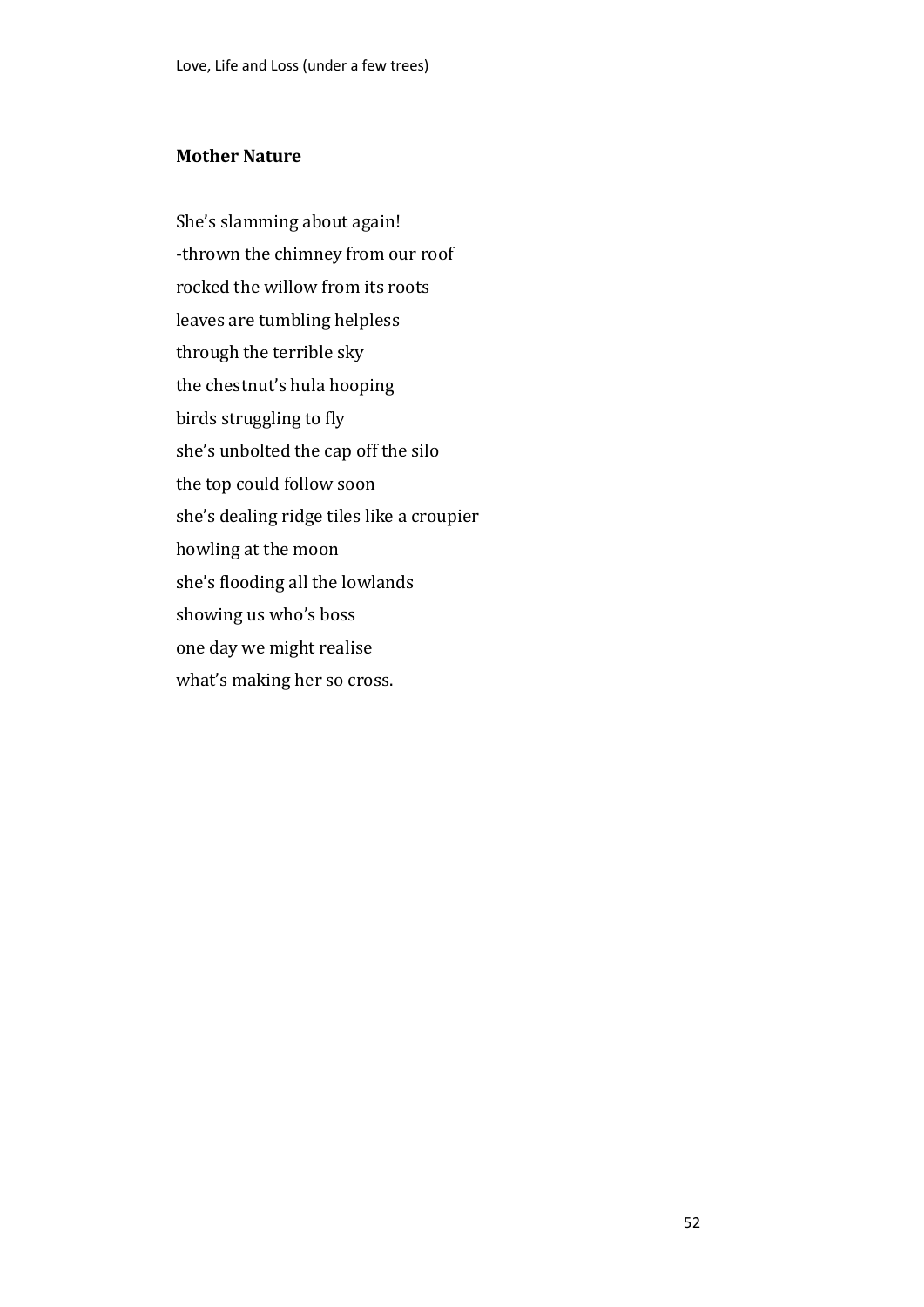### **Take me with you**

Don't leave me behind

take me with you up the hill to breathe in the view or stride along the wind hurling beach taking the pulse of the tide

stand with glass in hand in the garden's last patch of sun by the wall of old stone

dance me around the kitchen to the beat of boiling spuds

tell me silly jokes hear my laugh

curl up with me and the cats purring in and out

say my name keep me in mind.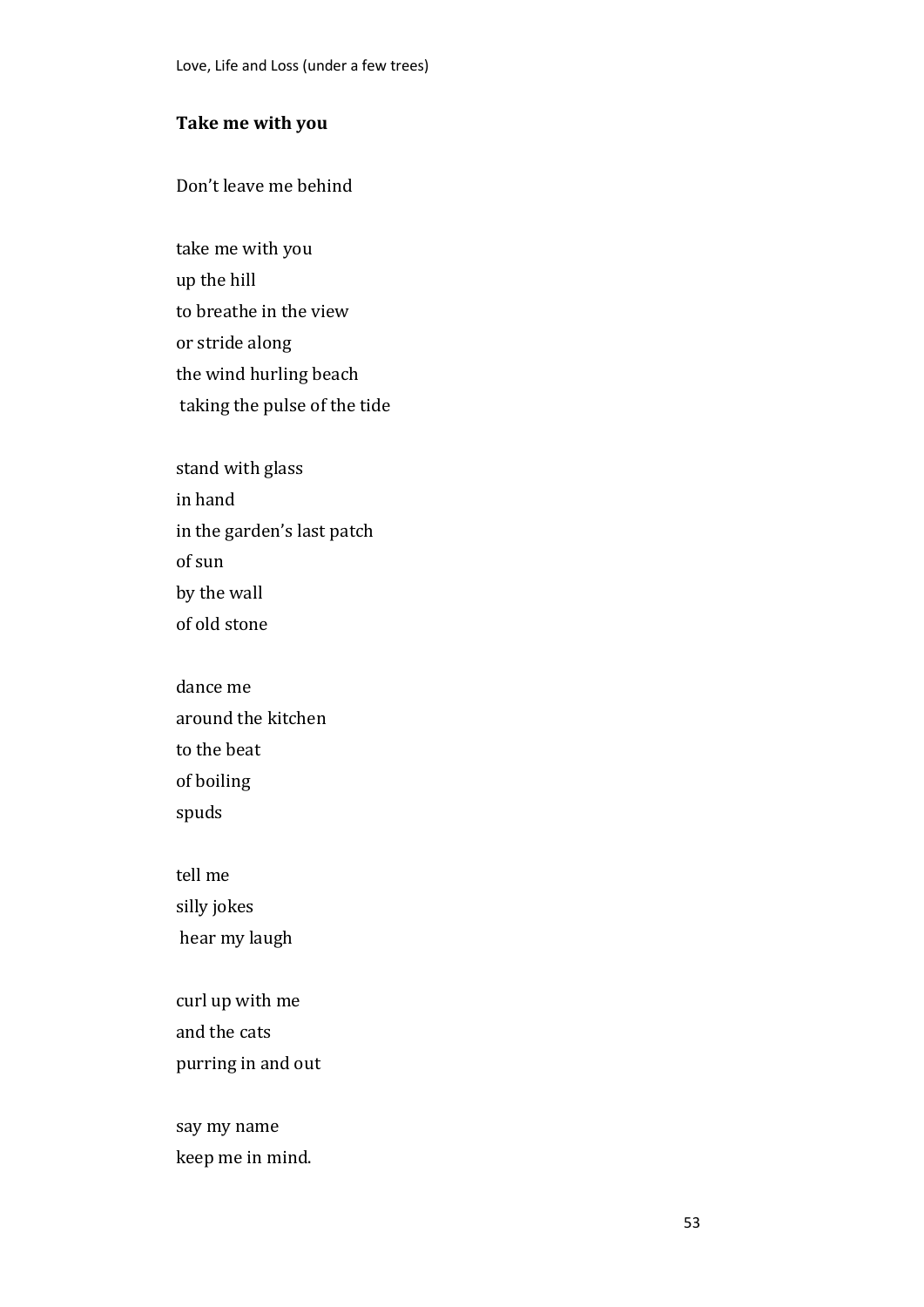### **Critical Essay**

 $\overline{a}$ 

# **How do poets Imtiaz Dharker and Bernard O'Donoghue approach the theme of loss in their work and what impact has this had on my own writing?**

I am interested in the conundrum that the human brain, although physiologically the same in each of us, experiences similar life events in different ways. As my collection covers the themes of life, love and loss, I have researched how other poets express their experiences to consciously develop my own writing. This has led me to read many poets that I wouldn't otherwise have come across.

I then looked in detail at Imtiaz Dharker, Helen Dunmore, Bernard O'Donoghue and Denise Riley and their approach to the theme of loss, as I feel this is the most difficult of my three themes to handle. I found, through their work, the essential balance needed to help the reader believe that there is something to continue to live for after bereavement.

During my research, it has become evident that there is more than an element of mystery concerning the creative process. Ruth Stone maintained that she could feel and hear poems coming and that if she didn't catch them, they would pass through her.<sup>1</sup> Like Andrew Greig2, my poems 'appear unannounced, unsought, usually while I am occupied doing something else' - for me, often when driving or gardening.

On my journey through this course I have learned that merely channelling what comes to me is not enough, and by reading other poets I am beginning to learn how to refine my writing and use some of the techniques employed by contemporary writers.

<sup>1</sup> Pamela Robertson-Pearce & Neil Astley, eds., *In Person: World Poets*, (Hexham, Bloodaxe, 2017) Disc 1. pp 35/36.

<sup>2</sup> Helen Ivory and George, Szirtes, eds, *In Their Own Words* (Cromer: Salt, 2012) pp. 4-5.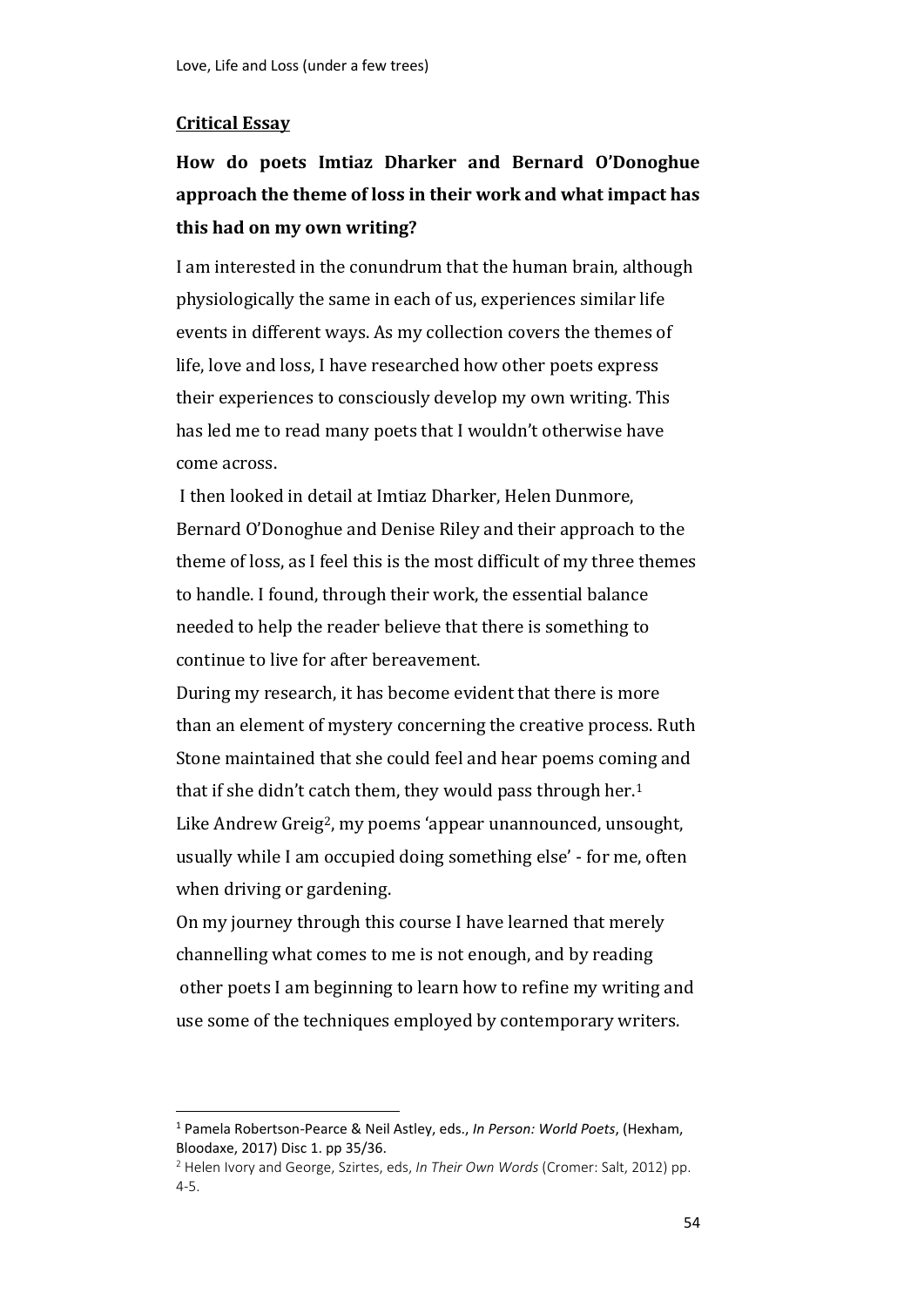The two poets who had the most impact on me were Dharker and O'Donoghue who each inspired me to write a poem of my own. Imtiaz Dharker gives the impression of bearing her grief lightly but achieves heartrending poignancy throughout her collection *Over the Moon*, <sup>3</sup> published after the death of her husband.

Her choice of language and form in 'Litter'<sup>4</sup> could easily lead us to interpret the poem as a description of leaving a faithless lover behind, a revengeful act of throwing away his belongings – treating them as rubbish- as in the title. The first two tercets are complete sentences – she is being firm with herself, she is setting out to do the job of leaving bits of him behind, again she uses repetition with 'leave'. The memory of the ferry is too large to be contained in one sentence, but she must keep her determination to be organised so breaks the sentence rather than the tercet. There is some ambiguity around the photograph which she leaves –it could be a photograph that he took- but as she's leaving bits of him behind we can assume it's his image. This chimes with the location- between two cathedrals – which creates an image of a shrine. The fact that she has left it on 'Hope Street', repeated twice, belies the fact that there is no hope.

I find this the most poignant of her elegies to her dead husband because until the last two lines we are fooled into thinking that she is, as she states in the second line of the final tercet, leaving grief behind. The last two lines show us that she is giving up on grieving because she cannot let him go – she is bringing him home to live in a different dimension. The message of this poem inspired me to write 'Take Me with You', (p.53), a list poem structured around a set of imperatives which takes the story forward. In it, I hoped to achieve the same idea of living comfortably with the presence of the dead and to give a sense of

 $\overline{a}$ 

<sup>3</sup> Imtiaz Dharker, *Over the Moon* (Hexham: Bloodaxe, 2016).

<sup>4</sup> see appendix 1(p.67)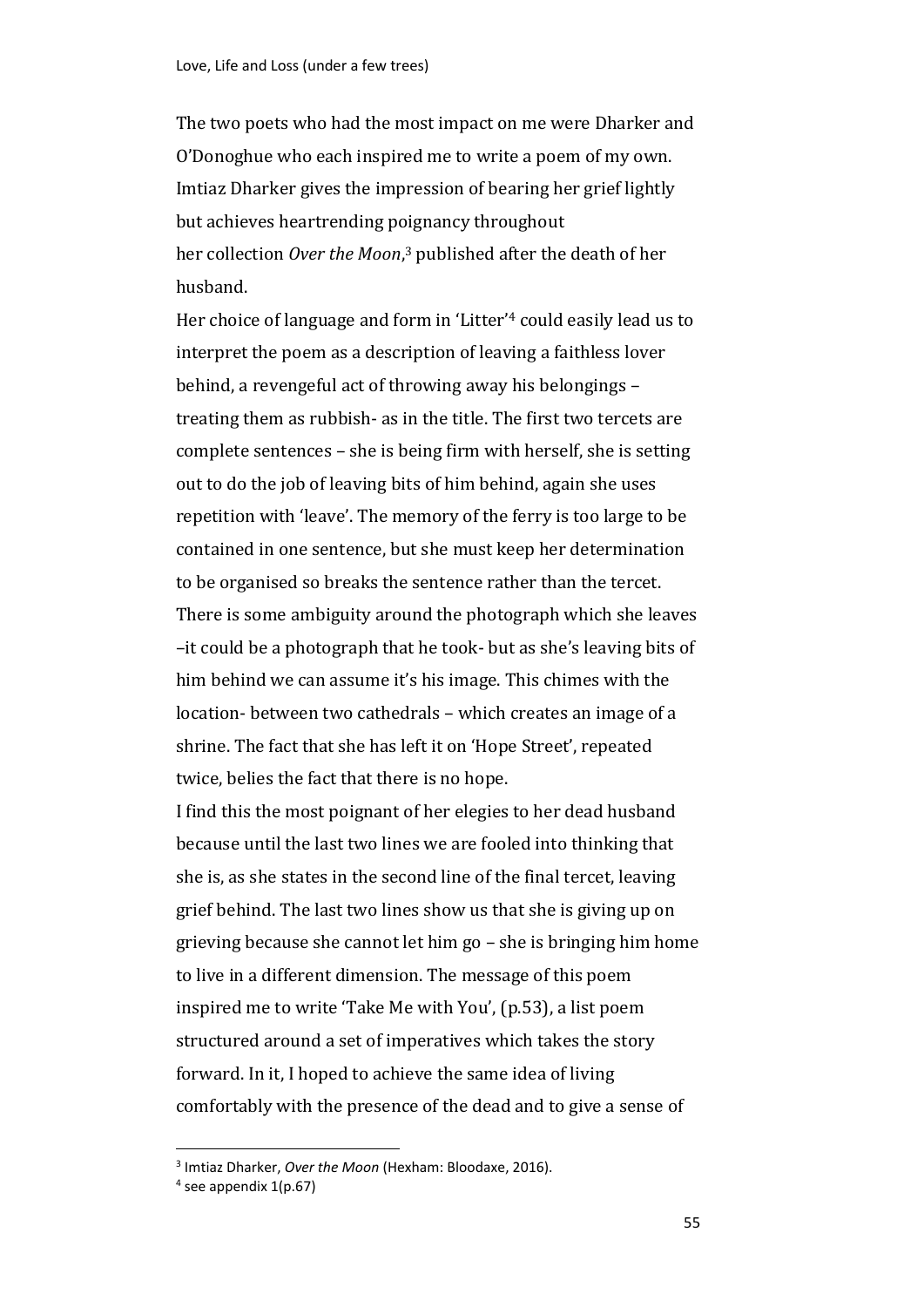hope that a life goes on in the memory of those left behind. Dharker's poem also highlighted the importance of titles and influenced me to examine mine. I have tried to make them mislead, and therefore surprise, the reader, for example: 'Bedmaking', (p.27), 'Swimming', (p.24) 'Measurements' (p.4).

Bernard O'Donoghue's, 'The Day I Outlived My Father'<sup>5</sup> approaches the theme more obliquely. His father's early death impacts on the poem only in the effect it has on the author when he passes the age at which his father had died. The first septet starts in medias res and his use of 'your' adds to the conversational tone, as does punctuation throughout, together with very little rhyme (too/you, on/alone). The first line of the second stanza clearly marks the boundary of where the narrator foresees his own life into the future his father didn't have. This poem inspired me to write 'The Old Man' (p.6). I identified strongly with O'Donoghue's poem because I too had marked that day, albeit on social media rather than in a poem. It reminded me that I had had the first three lines, but nothing else, for twentyfive years and it gave me the impetus to try again. In O'Donoghue's 'Alzheimer Fruit'<sup>6</sup> there are two quintains and a couplet with each line having an initial capital. Could this reversion to earlier conventions symbolise receding into the past? Similarly, the use of enjambment throughout gives the impression of confusion over where to begin and end. There are very few poetical devices to make the reader comfortable – in keeping with the uncomfortable subject- merely a couple of alliterations, the use of 'prohibited' causes a halting in the way 'forbidden' would not. Unanswerable questions are asked, and caesurae are formed using a colon and a full stop. The recount of the dream shows the dreamer trying to find a clue as to the state of the dreamed of; 'over and over' is an echo of how people with Alzheimer's repeat

 $\overline{a}$ 

<sup>&</sup>lt;sup>5</sup> see Appendix 2. (p.68)

<sup>&</sup>lt;sup>6</sup> see Appendix 2. (p.68)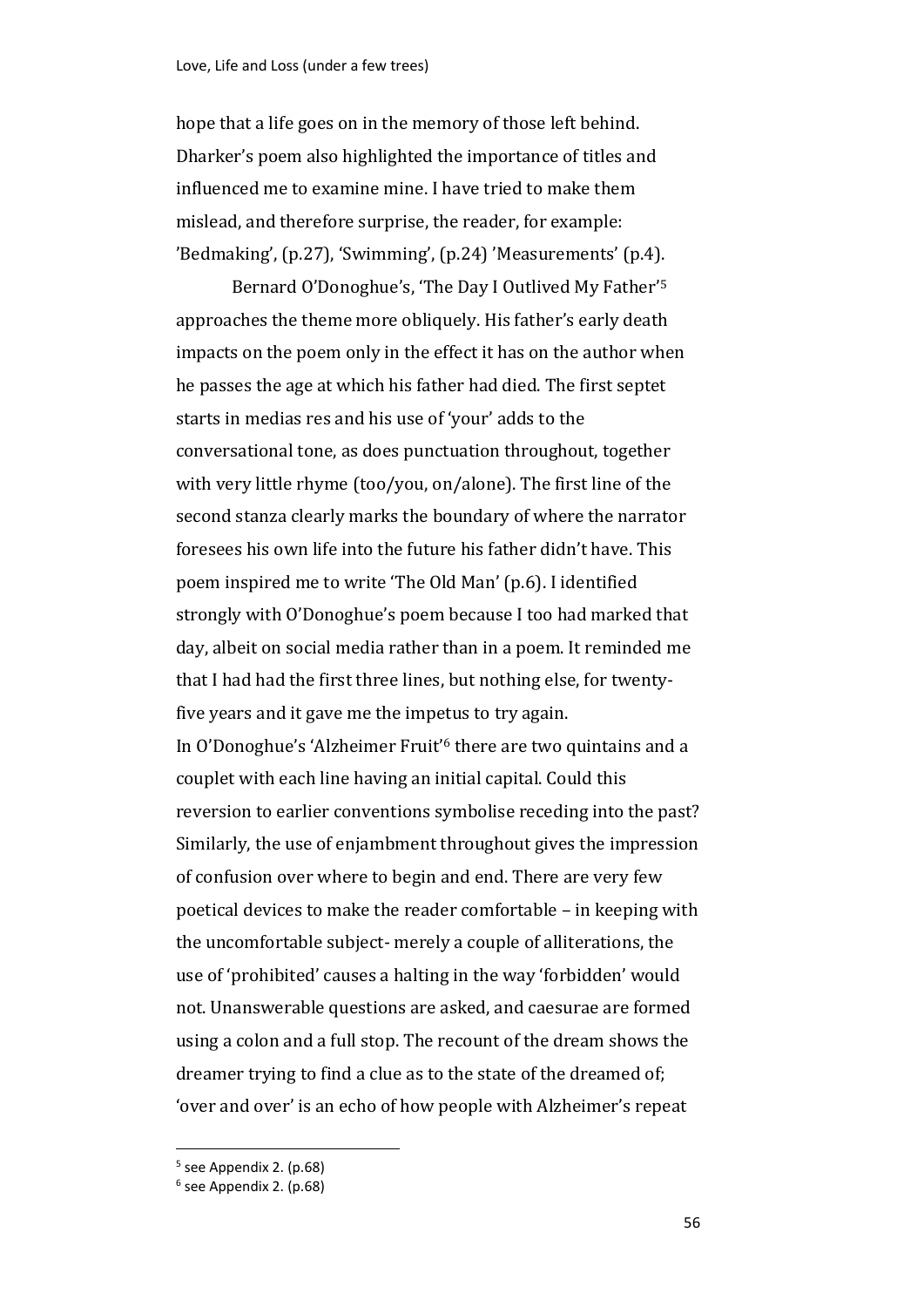themselves. The scene is nonsensical, as dreams often are, but with a grain of sense. By separating the direct speech into a couplet, it is evident that the paragraph is the clue. After reading this poem I reappraised one of my own on the same topic. I examined a poem originally called 'Floundering' in which I tried to express my family's helplessness in the face of dementia. I looked for the spine of the poem and realised that we simply wanted to lead our mother back into our world. So, I re-wrote the poem as a Haiku, deliberately employing a double meaning of the word 'yet', thus distilling the experience of separation. ('Doorway' p.15). My poem 'Breakfast' (p16.) also explores the sense of absence created by Alzheimer's. It records my actual experience of a moment of lucidity, which I expanded after taking my tutor's advice on setting the scene and letting the reader know more about the significance of a few moments in a seemingly insignificant morning.

In his Poetry Society Annual Lecture in 2017 Jan Wagner made the point that it is our unique biographical backgrounds rather than our literary influences that inform our writing.<sup>7</sup> Which takes me back to my initial conundrum about how other poets (especially Dharker and O'Donaghue) express similar experiences in different ways. After reading Imtiaz Dharker I found myself thinking harder about the voice I write in. Al Alvarez<sup>8</sup> tells us that the poet's voice is

…unlike any other voice you have ever heard…communing with you in private, right in your ear, and in its own distinctive way.

So, I am trying to develop a distinctive voice of my own. For example, in 'Brother-at-War' (p.49) I deliberately flouted the mirroring device by moving from the first person's inner voice to

l

<sup>7</sup> Jan Wagner, *The Poetry Review,* Spring 2017, p.63.

<sup>8</sup> Al Alvarez, *The Writer's Voice,* (London: Bloomsbury, 2006) p15.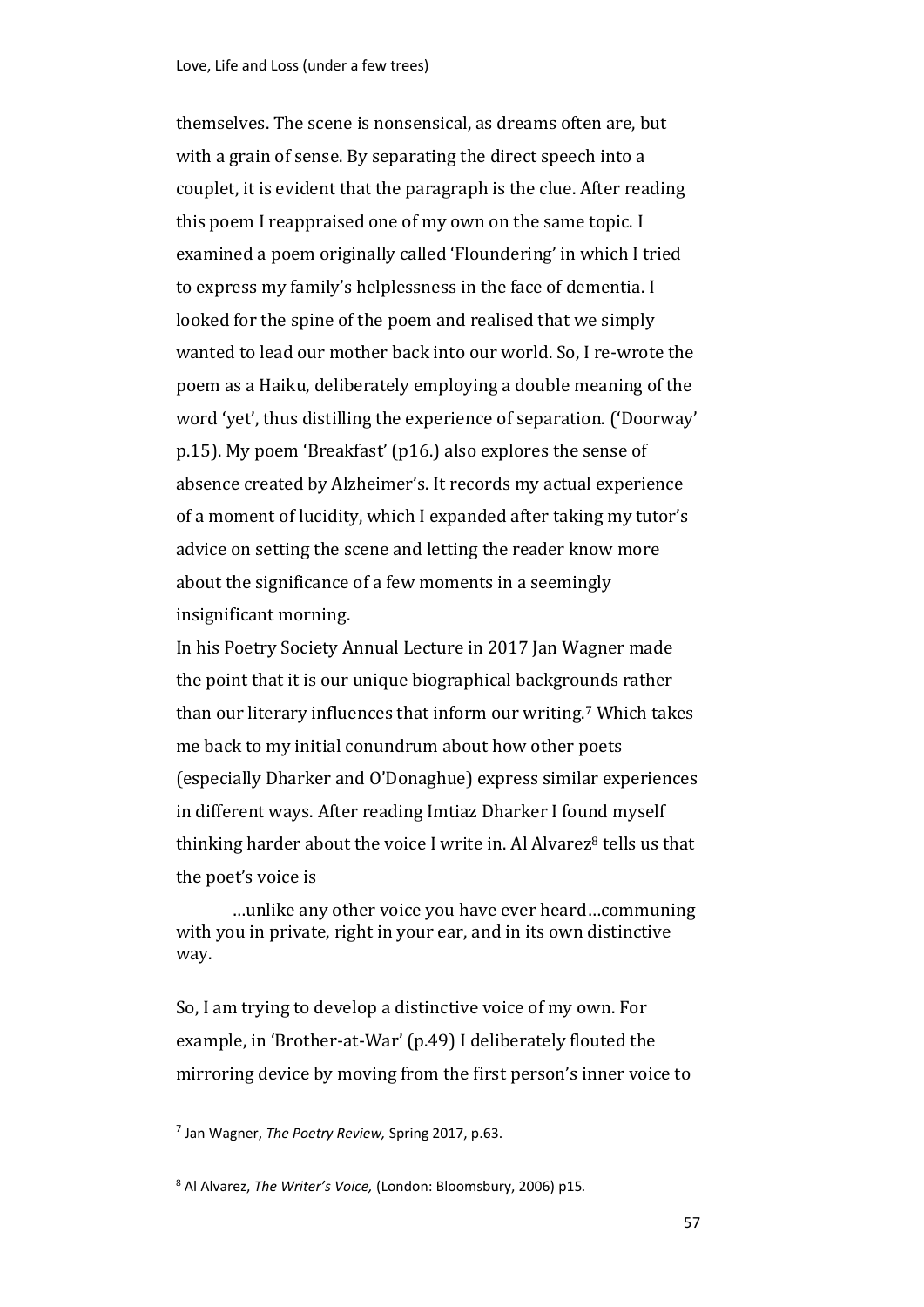a direct address to the third person to escalate into an imagined row.

Dharker's work also led me to examine whether I have left any surprise for the reader. Her poems 'Litter' and 'Say his name'<sup>9</sup> prompted me to write 'Take me with you' (p.53) in which I hope I have achieved a little mystery by using the voice of someone departed or departing. In 'My Unknown Grandmother' (p.29) I have followed Dharker's lead by leaving the revelation until the last line. Dharker, O'Donoghue and my tutor have all also impacted on my use of verbs and I am learning to 'let them do the work', for example in 'Transmogrification '(p.48) where the ironing 'erupts' and in 'Mother Nature' (p.52) where the chestnut is 'hula-hooping'.

Having made my final selection of poems I had to decide how to structure the collection. I examined many poets' publications for inspiration. Jane Clarke<sup>10</sup> has chosen to scatter, apparently at random, her poems of love and loss throughout 'The River' leaving the title poem, a poignant depiction of not evading loss, until last. I was torn between grouping my poems under each of the three headings or grouping them by similarity. My main difficulty lay in that many of my poems contain an element of each of my three themes. In the end I decided to abandon my original title sequence and follow a chronological thread but also grouping connected poems together. I added '(under a few trees)' to the title as I realised that trees are a recurring figure in my work. I am planning to write a collection around each of the varieties of tree on our farm, so I have written a 'tree umbrella' for each of the themes as a sign of the season to come.

 $\overline{\phantom{a}}$ 

<sup>&</sup>lt;sup>9</sup> ibid.

 $10$  I met Jane Clarke at Ledbury poetry festival 2017 and attended her reading from her collection, *The River.*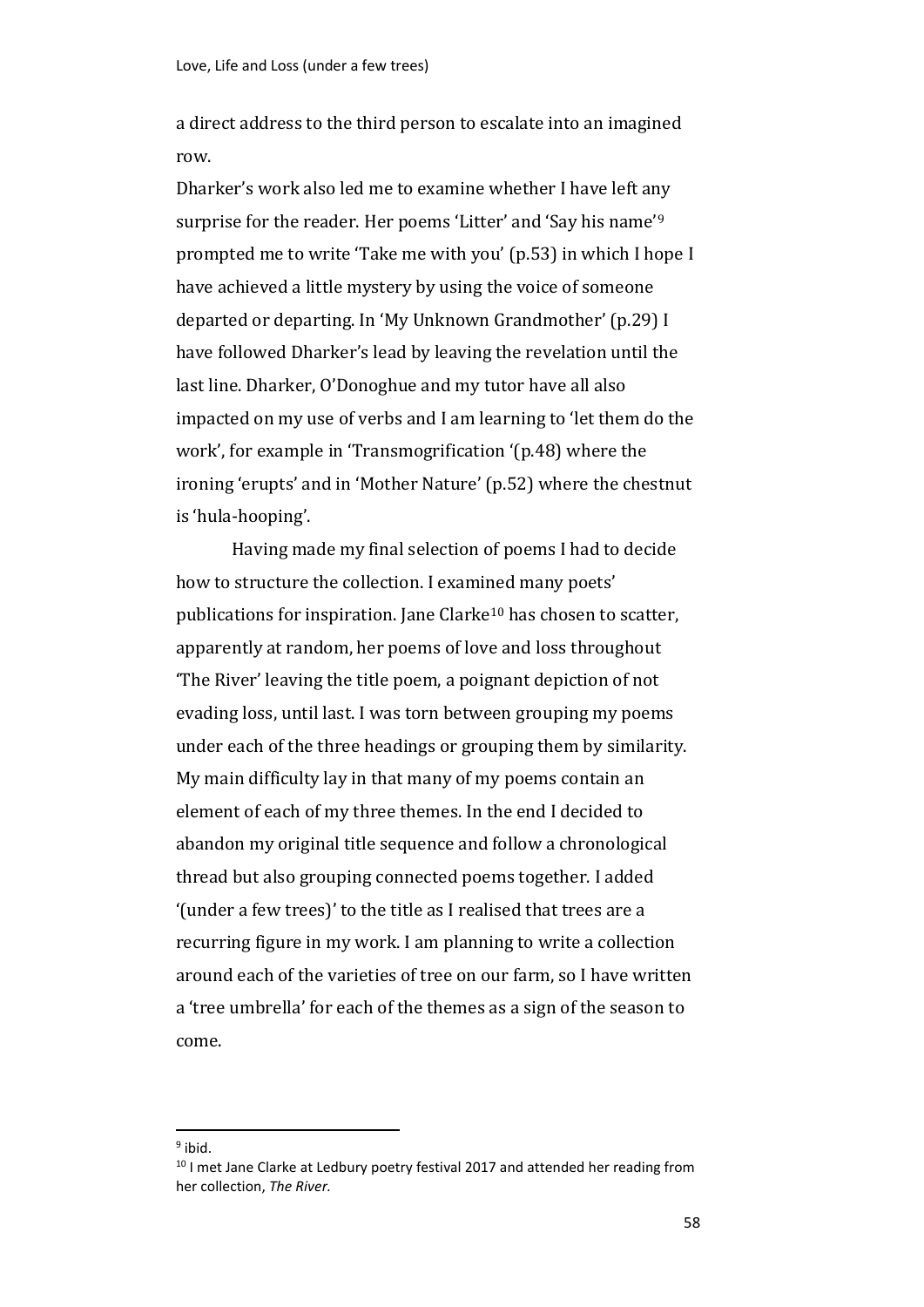#### John Ash<sup>11</sup> has written:

I distrust the kind of poetry that is never about anything but itself, and readers have a right to expect to find something they can grasp at once...

I concur, the point of my poetry is to share an experience, not confound the reader. I have found it a challenge, however, to find the balance between mystifying the reader and leaving no surprises, nothing for them to work out. Before embarking on this course, I wrote only for myself. In learning to edit and re-write, it has become evident that I have often left too much unsaid – I know what was going on, but a reader wouldn't. It was a huge challenge to look at my work objectively and to take constructive criticism on board. A good example of my creative growth in this regard is found in 'Gaps' (p.32) where I had to clarify that the third character is, in fact, a better version of the narrator. In previous drafts I had merely referred to her as 'the she'. 'The Old Man' (p.6) went through many drafts, gradually adding layers of explanation yet still ending with 'unanswered questions'. I continue to use alliteration, anaphora, slip, slant and half rhymes instinctively, but I think I am learning to use language more inventively. In 'My Unknown Grandmother' (p.29.) for instance, I deliberately gave her age as twenty- five in the second stanza as a rhyme for the unused word, 'bride'. In 'Mother's Comfort' (p.22) I struggled to find an alternative to the clichéd 'sunset' and eventually came up with the far more effective red and orange last light

reflected on wet sand.

 $\overline{a}$ 

<sup>11</sup> Clare Brown and Don Paterson, ed. *Don't Ask Me What I Mean* (London: Picador, 2012) p.7.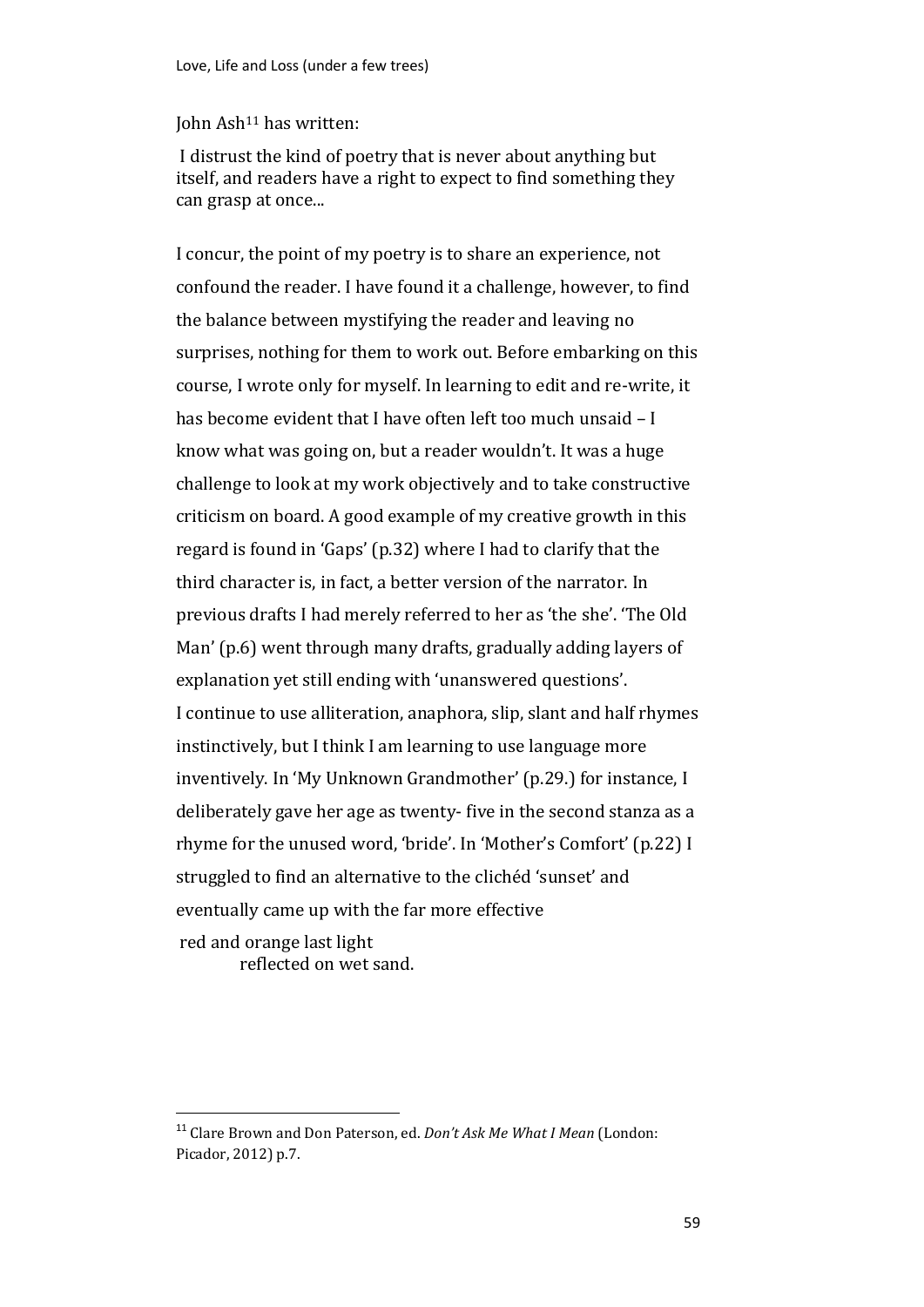I have also been challenged to write in different forms but have succeeded in including two concrete poems, a poem written in couplets, a triolet, a haiku and a mirror poem. Previously, I wrote when I was inspired to and I accepted the result without question. Now I find myself deliberately setting out to write and redraft. 'How to fly' (p.8) came as the result of a writing exercise<sup>12</sup>, something which I had never tried before the course. I had a start, 'I used to dream that I could fly' but I was getting bogged down in trying to convey the emotions raised by my dream. After reading an essay on contemporary style<sup>13</sup> I saw a simpler way to convey the experience whilst still being true to my own 'voice' and use my new skills.

My main challenges in the critical work have been to restrict myself to 2000 words and purposefully give evidence of my knowledge of style and technique.

I embarked on this course with the intention of learning how to edit so that I could self- publish the poetry I had already written, with renewed confidence that they were worthy of publication. I am enormously pleased that over half of my collection comprises of new poems and that only a tiny percentage of the rest appear in their original form.

I feel I have achieved what I set out to do and learned a lot more than I envisaged.

I am an ordinary person, simply recording, in lyrical form, the events and feelings I have experienced throughout my life. I was advised early in the course to read more poetry than I wrote, in my reading of critical texts, many poets recognise and emphasise the importance of reading. This has been borne out for me personally by my tutor's observation that my writing has improved with my widening reading.

 $\overline{\phantom{a}}$ 

<sup>12</sup> Linda France*, Contemporary Poetry: the basics (Mslexia Minis)* (Kindle Location 16). Newcastle upon Tyne Mslexia Publications Ltd. Kindle Edition, p.88. <sup>13</sup> ibid. pp.42-88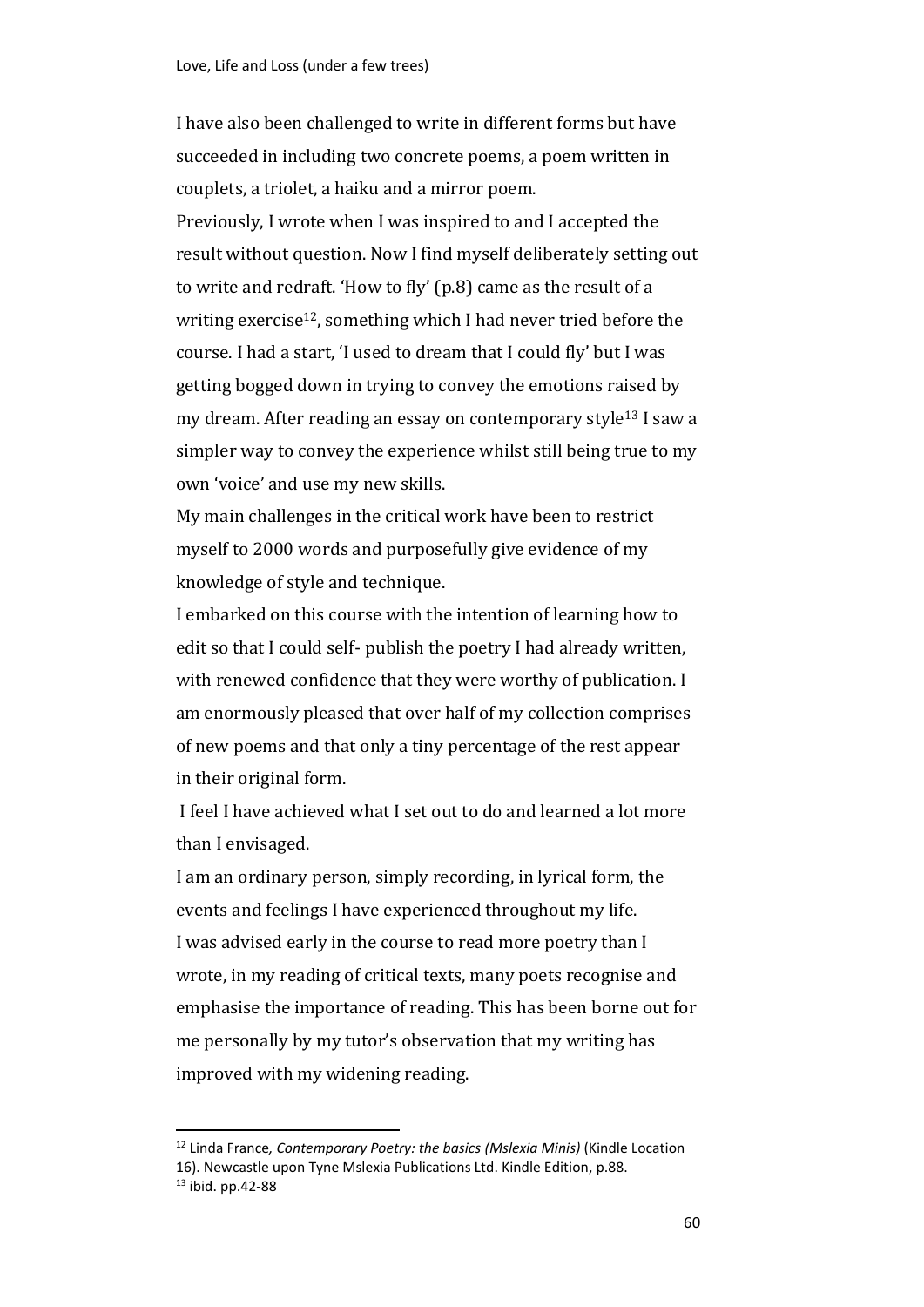I am learning to be actively creative, 'Measurements' (p.4) was sparked by watching my 10-year-old granddaughter swimming at Cwm yr Eglwys and remembering how much I loved to swim at that age. I fished for the poem rather than letting the memory float by.

The course has given me the tools to self-criticise and self-edit, thus boosting self-confidence, so that I feel able to continue to write –I have the seeds of three new collections already beginning to germinate.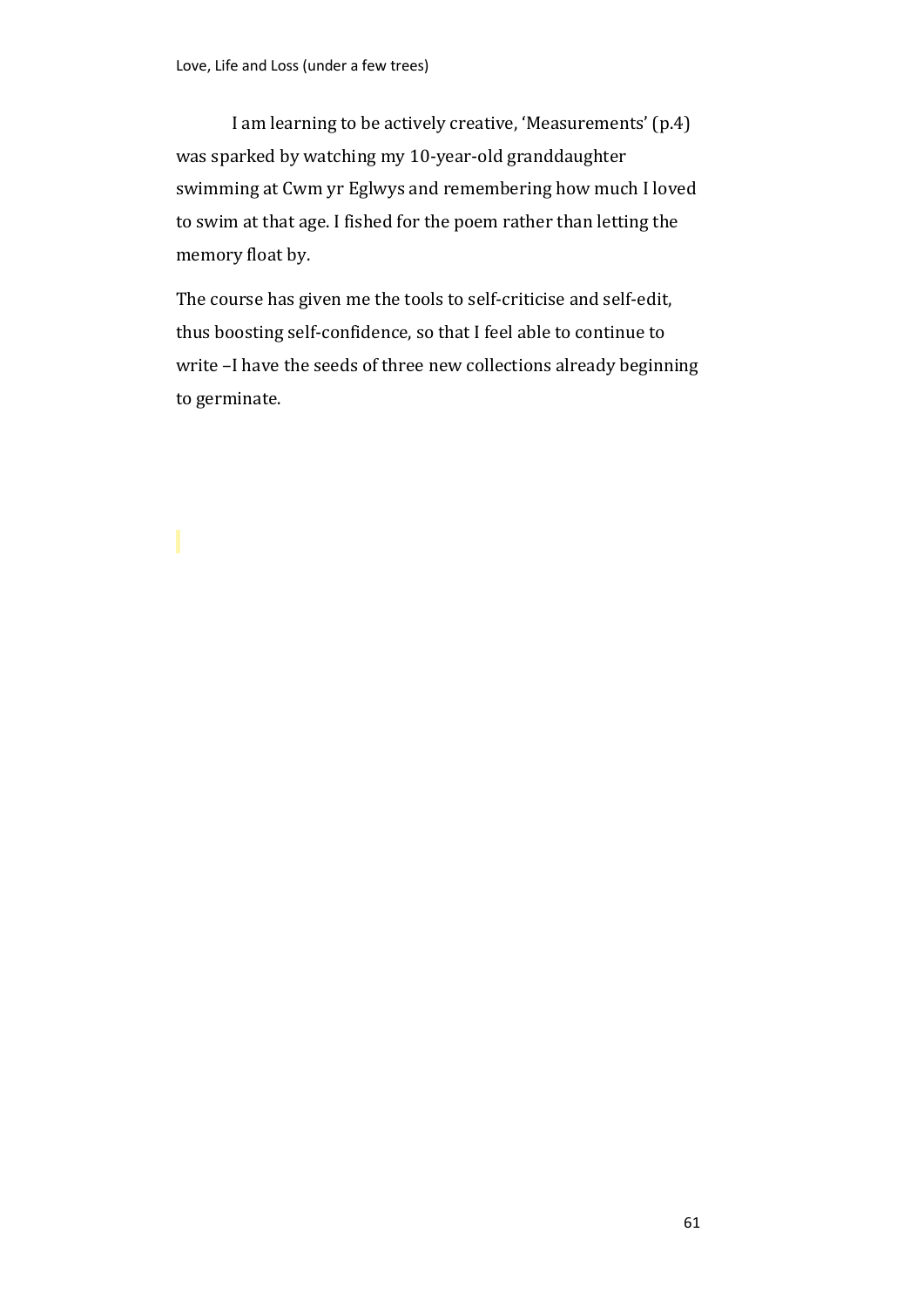# **Bibliography**

# Primary Sources

Astley, Neil, Essential Poems from the Staying Alive Trilogy*,* (London: Bloodaxe, 2012) Bensen, Gerard, Judith Chernaik and Cicely Herbert, eds., Poems on the Underground*,* (London: Cassells, 1994) Clarke, Jane, The River, (Hexham: Bloodaxe, 2015) Couzyn, Jeni, ed., The Bloodaxe Book of Contemporary Women Poets (Newcastle: Bloodaxe, 1990) Curtis, Tony, Poems: Selected & New, (Santa Cruz: Story Line Press, 1986) Dharker, Imtiaz, Over the Moon, (Hexham: Bloodaxe, 2014) Duffy, Carol Ann, Rapture, (London: Picador, 2005) Dunmore, Helen, Glad of These Times*,* (Tarset: Bloodaxe, 2007) Dunmore, Helen, The Malarkey*,* (Tarset: Bloodaxe, 2012) Dunmore, Helen, Inside the Wave, (Hexham: Bloodaxe, 2017) Elfyn, Menna, Murmur*,* (Tarset: Bloodaxe, 2012) Finn, F.E.S., ed., Poems of the Sixties*,* (London: John Murray, 1974) Goodwin, Daisy, ed. The Nation's Favourite Love Poems*,* (London, BBC Books, 1998) Gwyn, Richard, ed., The Pterodactyl's Wing, (Cardigan: Parthian, 2003) Hextall, Janie, and Barbara McNaught, eds., Shorelines*,* (Lechlade: Lautus, 2015) Heaney, Seamus, and Ted Hughes, eds., The Rattlebag, (London: Faber and Faber, 1990) Hughes, Ted, Crow, (London: Faber and Faber, 1976) O'Donoghue, Bernard, Outliving*,* (London: Chatto & Windus, 2003) O'Malley, Raymond, and Denys Thompson, eds., Rhyme and Reason*,* (London: Chatto and Windus, 1958) McNish, Hollie, Plum, (London: Picador, 2017)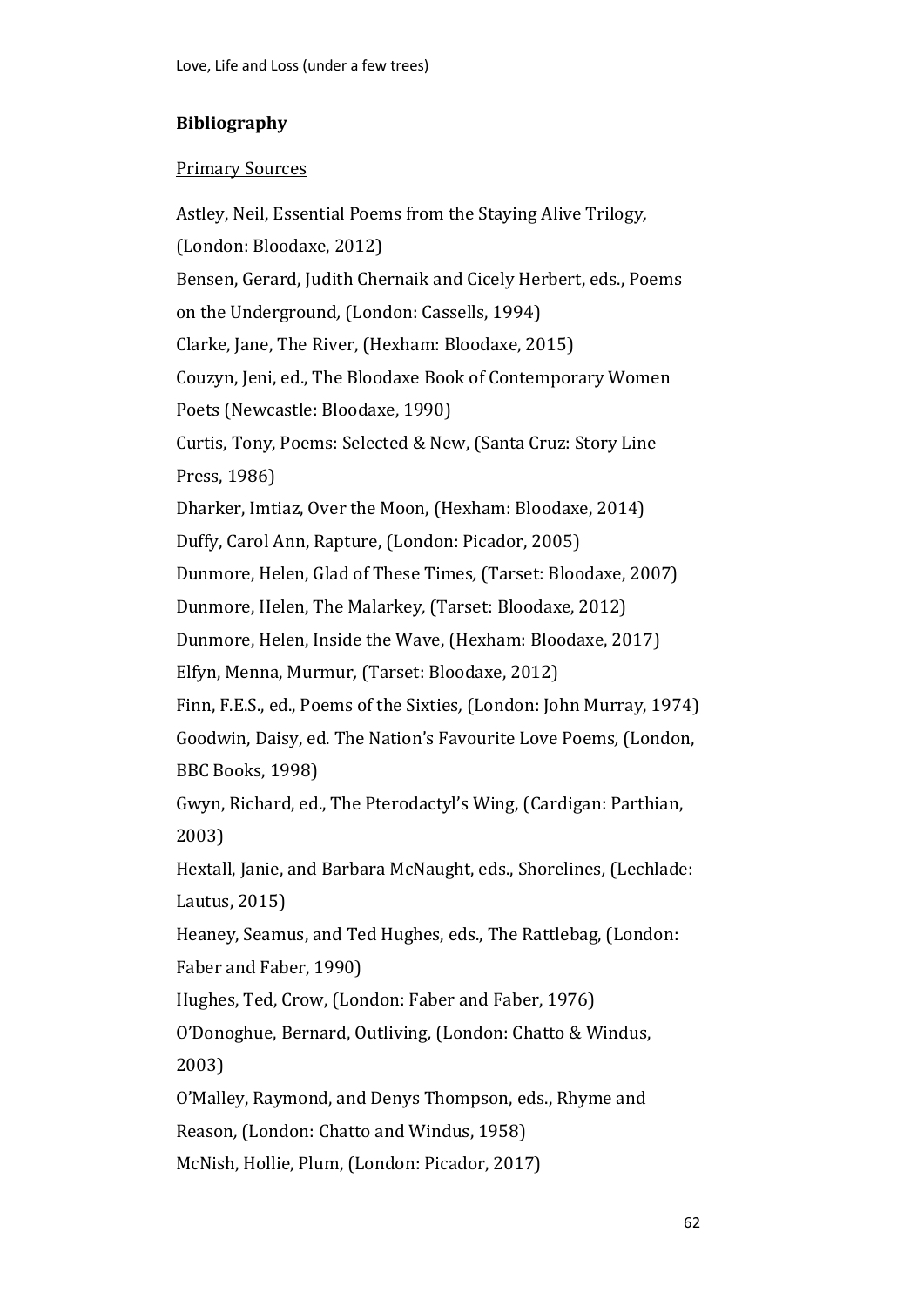Milford, Humphrey, Selected Poems of William Wordsworth,

(London: Oxford University Press, 1921)

Morrissey, Sinead, On Balance, (Manchester: Carcanet Press, 2017)

Porter, Max, Grief Is the Thing with Feathers*,* (London: Faber and Faber 2015)

Rees-Jones, Deryn, ed., Modern Women Poets*,* (Tarset: Bloodaxe, 2005)

Riley, Denise, Say Something Back, (London: Picador, 2016)

Thomas, R.S., ed., Selected Poems of Edward Thomas*, (*London: Faber and Faber, 1964)

Thomas, R.S., Selected Poems 1946-1969*,* (Newcastle: Bloodaxe, 1986)

Wharton, Calvin, The Song Collides*,* (Vancouver: Anvil Press, 2011)

Wollman, Maurice, ed., Ten Twentieth-century Poets*,* (London: Harrap, 1972)

Wynne-Rhydderch, Samantha, Not in These Shoes*,* (London:

Picador, 2008)

Wynne-Rhydderch, Samantha*,* Banjo*,* (London: Picador, 2012)

# Secondary Sources

Alvarez, Al, The Writer's Voice, (London: Bloomsbury 2005) Baldick, Chris, Concise Dictionary of Literary Terms, (Oxford: Oxford University Press, 2004) Brown, Clare, and Don Paterson, eds*.* Don't Ask Me What I Mean, (London: Picador 2012) Cochrane, Richard, Studying Poetry*,* (Taunton: Studymates, 2003) Curtis, Tony, Ed. How Poets Work, (Bridgend: Seren 1996) Donaghy, Michael, The Shape of the Dance Essays, Interviews and Digression*s* (London: Picador, 2009) Evans-Bush, Katy, Forgive the Language Essays on Poets and Poetry, (London: Penned in the Margins 2015)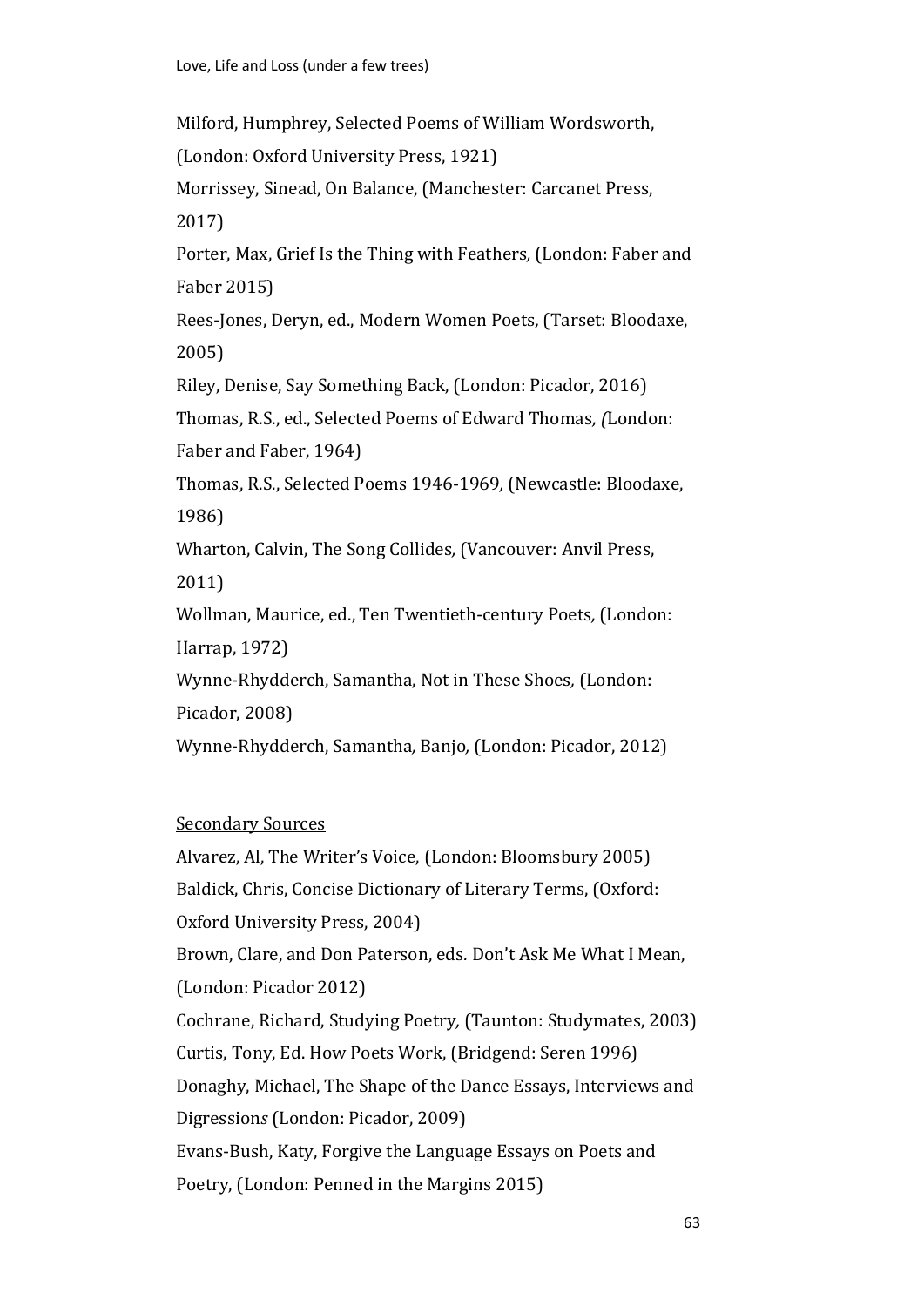Finch, Peter, How to Publish Your Poetry*,* (London: Allison and Busby, 1998) France, Linda*,* Contemporary Poetry: the basics, {Mslexia Minis} [Kindle Location 16], (Newcastle upon Tyne: Mslexia Publications Ltd. Kindle Edition) Goldberg, Natalie, Writing Down the Bones*,* (Boston: Shambhala, 2005) Hamilton, Ian, A Poetry Chronicle, (London: Faber and Faber, 1973) Herbert, W.N., and Matthew Hollis, eds, Strong Words Modern Poets on Modern Poetry, (Tarset: Bloodaxe, 2006) Ivory, Helen and George, Szirtes, eds, In Their Own Words, (Cromer: Salt 20120) Larkin, Philip, Required Writing Miscellaneous Pieces 1955-1982 (London: Faber and Faber 1986) Manser, Martin & Stephen Curtis, eds, The Penguin Writer's Manual, (London: Penguin 2002) McCully, C.B., The Poet's Voice and Craft*,* (Manchester: Carcanet 1994) Maxwell, Glyn, On Poetry*,* (London: Oberon 2016) Nelson, Helena, How (Not) to get your Poetry Published*,* (Glenrothes: Happenstance, 2016) Newman, Jenny, Edmund Cusick & Aileen La Tourette, eds., The Writer's Workbook, (London, Arnold, 2004) O'Brien, Sean, The Deregulated Muse*,* (Newcastle upon Tyne: Bloodaxe, 1998) Oliver, Mary, A Poetry Handbook, (Orlando: Harcourt 1994) Padel, Ruth, 52 Ways of Looking at a Poem*,* (London: Vintage, 2004) Padel, Ruth, The Poem and the Journey 60 Poems for the Journey of Life, (London: Vintage 2007) Prose, Francine, Reading Like a Writer, (London: Aurum Press, 2012)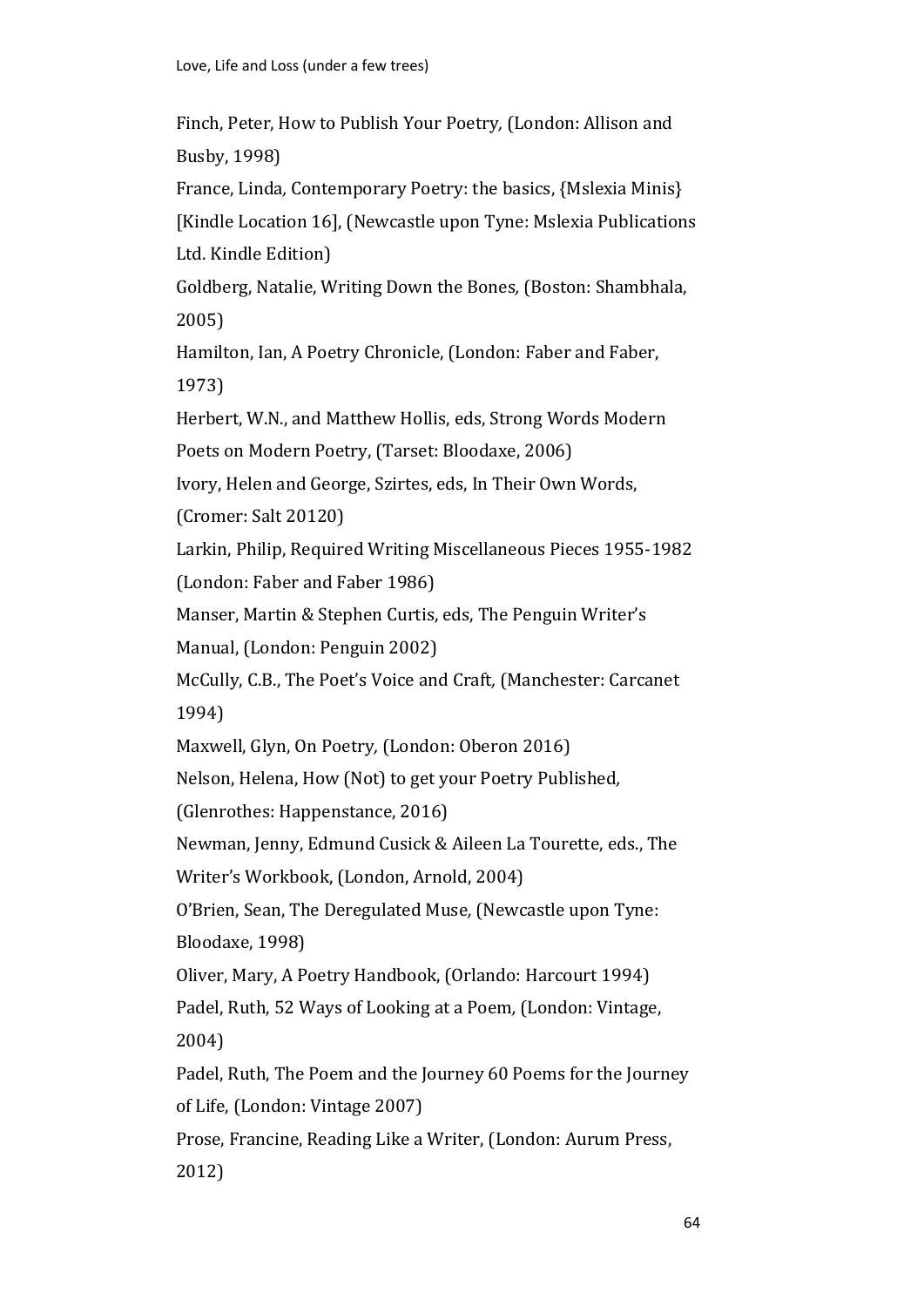Provost, Gary, 100 Ways to Improve Your Writing*,* (New York: Mentor 1985) Wagner, Jan, The Shedding of Skins and Schemes, A Voice of One's Own and the Voices of Others, The Poetry Society Annual Lecture 2017, Poetry Review, Spring 2017, pp 63-78

### The World Wide Web

<http://[www.bbc.co.uk/news/uk-wales-south-west-wales-38163357>](http://www.bbc.co.uk/news/uk-wales-south-west-wales-38163357) Accessed 02.01.2018.

<http://[www.britishcouncil.org/cubed/science-](http://www.britishcouncil.org/cubed/science-breakthroughs/poetry-brain)

[breakthroughs/poetry-brain>](http://www.britishcouncil.org/cubed/science-breakthroughs/poetry-brain) Accessed 05.06.17.

<<http://www.dementiaarts.com/alzheimers-poetry-project/> > Accessed 29.06.2017.

<https://www.theguardian.com › World › UK News › Manchester

Arena attack /> Accessed 21/08/2017.

[<http://www.health24.com/Mental-Health/Brain/News/your](http://www.health24.com/Mental-Health/Brain/News/your-brain-loves-poets-but-may-not-know-it-20170306)[brain-loves-poets-but-may-not-know-it-20170306>](http://www.health24.com/Mental-Health/Brain/News/your-brain-loves-poets-but-may-not-know-it-20170306) Accessed 10.06.2017.

<[http://www.heraldscotland.com/news/13134179.Poetry\\_proje](http://www.heraldscotland.com/news/13134179.Poetry_project_in_care_homes_calms_patients_with_dementia/) ct in care homes calms patients with dementia/> Accessed 29.06.2017.

<http://www.manchestereveningnews.co.uk › ... › Manchester terror attack/> Accessed 21/08/2017.

[<http://www.nytimes.com/2017/07/10/books/review/underst](http://www.nytimes.com/2017/07/10/books/review/understanding-poetry-is-more-straightforward-than-you-think.html) [anding-poetry-is-more-straightforward-than-you-think.html>](http://www.nytimes.com/2017/07/10/books/review/understanding-poetry-is-more-straightforward-than-you-think.html) Accessed 14.6.2017.

<http://[www.poetryfoundation.org/poetrymagazine/articles/deta](http://www.poetryfoundation.org/poetrymagazine/articles/detail/69599)  $i$  $1/69599$  > Accessed 05.06.17.

<http://[www.psychologytoday.com/blog/is-your-brain](http://www.psychologytoday.com/blog/is-your-brain-culture/200911/poets-vs-critics-different-brain-systems)[culture/200911/poets-vs-critics-different-brain-systems>](http://www.psychologytoday.com/blog/is-your-brain-culture/200911/poets-vs-critics-different-brain-systems) Accessed 05.06.17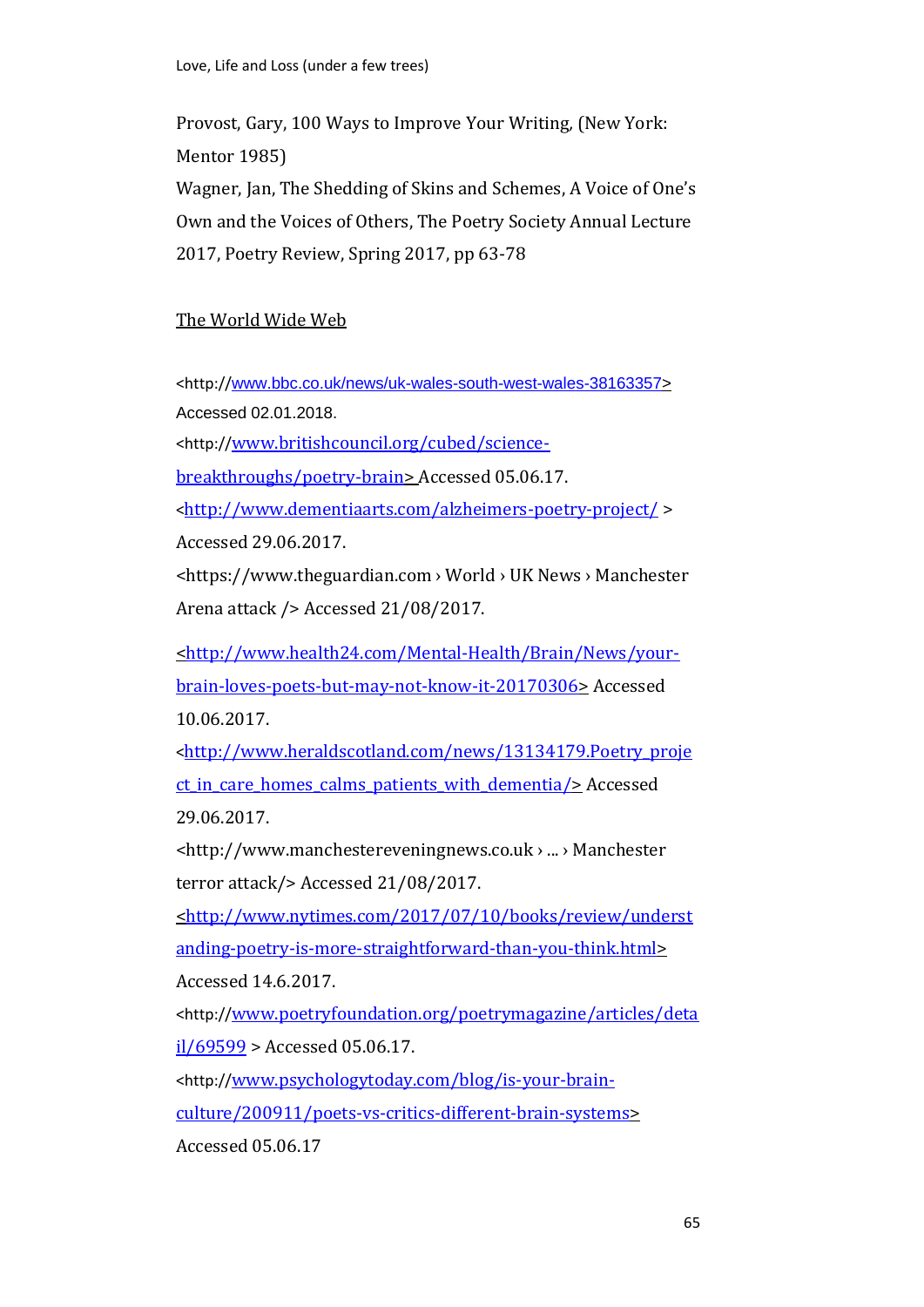<[http://www.souledout.org/festivals/festivalsoflight/festivalslig](http://www.souledout.org/festivals/festivalsoflight/festivalslight.html) [ht.html>](http://www.souledout.org/festivals/festivalsoflight/festivalslight.html) Accessed 07.01.18.

[https://en.wikipedia.org/wiki/Greekwordsforlove>](https://en.wikipedia.org/wiki/Greekwordsforlove) Accessed 30.1.2018 [http://www.writersdigest.com/whats-new/a-poets-brain-its](http://www.writersdigest.com/whats-new/a-poets-brain-its-alive)[alive](http://www.writersdigest.com/whats-new/a-poets-brain-its-alive) >Accessed 05.06.17.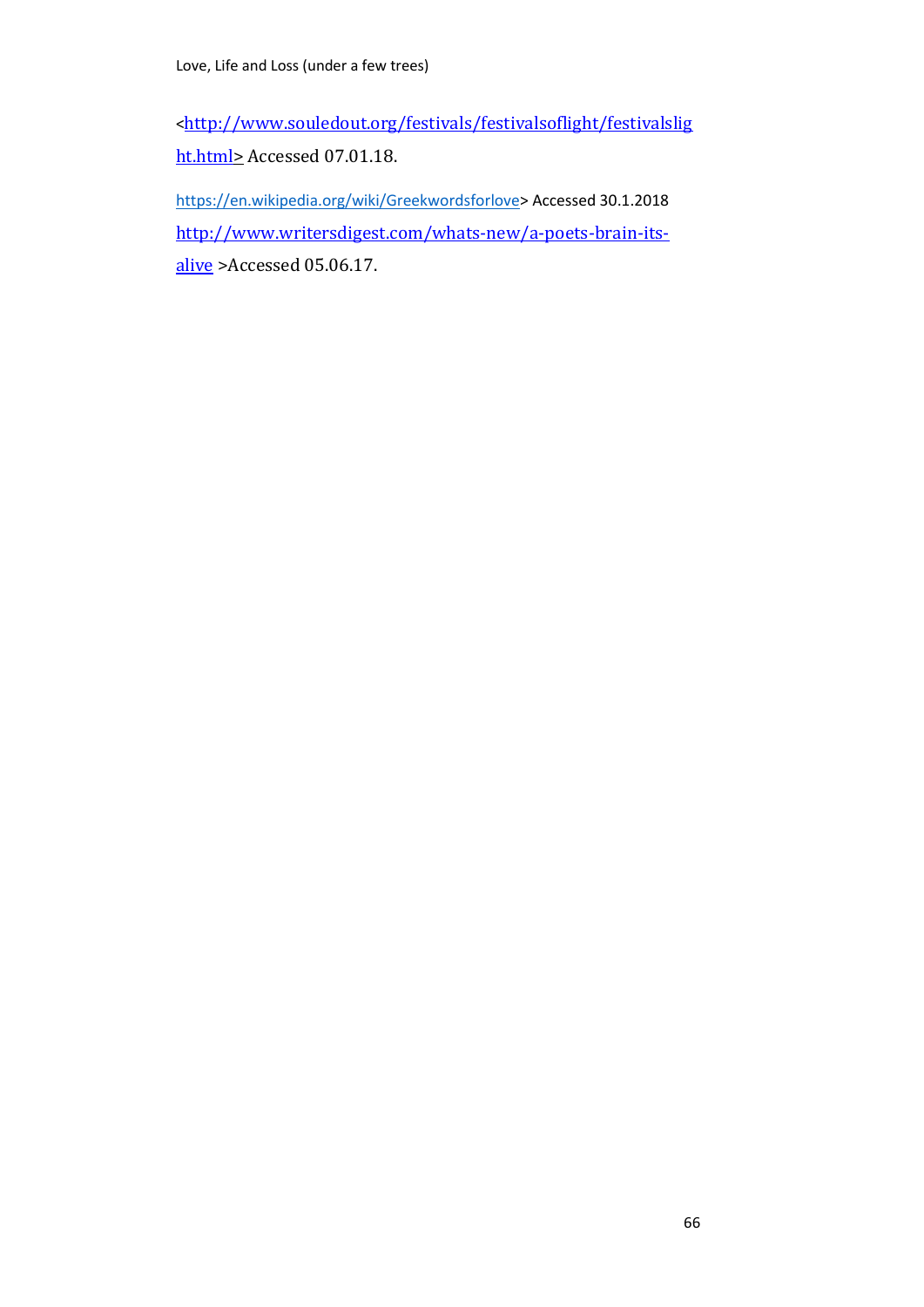# **Appendix 1**

### **Imtiaz Dharker**

#### **Litter**

At Derby station on the pavement where you stood I leave your shoes.

At Sheffield in the café where you sat I leave the orange scarf.

On the Liverpool ferry I leave your overcoat by the freezing rail

where you pointed out Hope street. On Hope street

at the traffic lights between two cathedrals, I leave your photograph.

On the platform at Euston, your suitcase with green tags.

At the front door I leave grieving. Coming in, I say your name.

Saying your name, I bring you home.